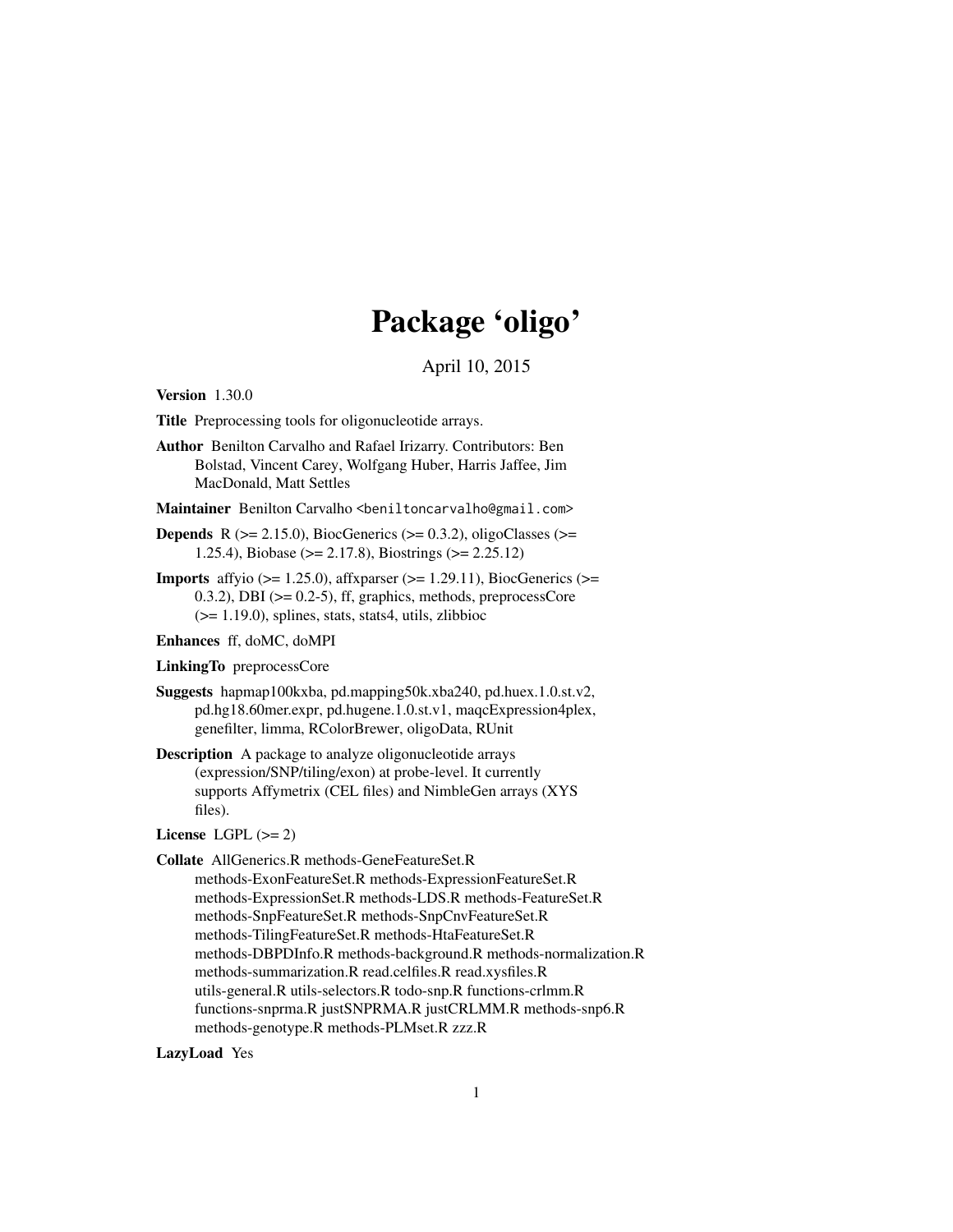biocViews Microarray, OneChannel, TwoChannel, Preprocessing, SNP, DifferentialExpression, ExonArray, GeneExpression, DataImport

# R topics documented:

|                                                                                                                                                                                                                                           | 3              |
|-------------------------------------------------------------------------------------------------------------------------------------------------------------------------------------------------------------------------------------------|----------------|
|                                                                                                                                                                                                                                           | $\overline{4}$ |
|                                                                                                                                                                                                                                           | $\overline{4}$ |
|                                                                                                                                                                                                                                           | 5              |
|                                                                                                                                                                                                                                           | 6              |
|                                                                                                                                                                                                                                           | 7              |
|                                                                                                                                                                                                                                           | 8              |
|                                                                                                                                                                                                                                           | 9              |
|                                                                                                                                                                                                                                           | 10             |
|                                                                                                                                                                                                                                           | 11             |
|                                                                                                                                                                                                                                           | 12             |
|                                                                                                                                                                                                                                           | 12             |
|                                                                                                                                                                                                                                           | 13             |
| getNetAffx                                                                                                                                                                                                                                | 13             |
|                                                                                                                                                                                                                                           | 14             |
|                                                                                                                                                                                                                                           | 15             |
|                                                                                                                                                                                                                                           | 15             |
|                                                                                                                                                                                                                                           | 16             |
|                                                                                                                                                                                                                                           | 17             |
|                                                                                                                                                                                                                                           | 18             |
|                                                                                                                                                                                                                                           | 19             |
|                                                                                                                                                                                                                                           | 19             |
|                                                                                                                                                                                                                                           | <b>20</b>      |
| mm                                                                                                                                                                                                                                        | 22             |
|                                                                                                                                                                                                                                           | 23             |
|                                                                                                                                                                                                                                           | 24             |
|                                                                                                                                                                                                                                           | 24             |
|                                                                                                                                                                                                                                           | 25             |
|                                                                                                                                                                                                                                           | 27             |
|                                                                                                                                                                                                                                           | 29             |
| pmAllele<br>and a constitution of the constitution of the constitution of the constitution of the constitution of the constitution of the constitution of the constitution of the constitution of the constitution of the constitution of | 29             |
|                                                                                                                                                                                                                                           | 30             |
|                                                                                                                                                                                                                                           | 30             |
|                                                                                                                                                                                                                                           | 31             |
|                                                                                                                                                                                                                                           | 31             |
|                                                                                                                                                                                                                                           | 32             |
|                                                                                                                                                                                                                                           | 33             |
|                                                                                                                                                                                                                                           | 35             |
|                                                                                                                                                                                                                                           | 35             |
|                                                                                                                                                                                                                                           | 37             |
|                                                                                                                                                                                                                                           | 38             |
|                                                                                                                                                                                                                                           | 38             |
|                                                                                                                                                                                                                                           | 39             |
|                                                                                                                                                                                                                                           |                |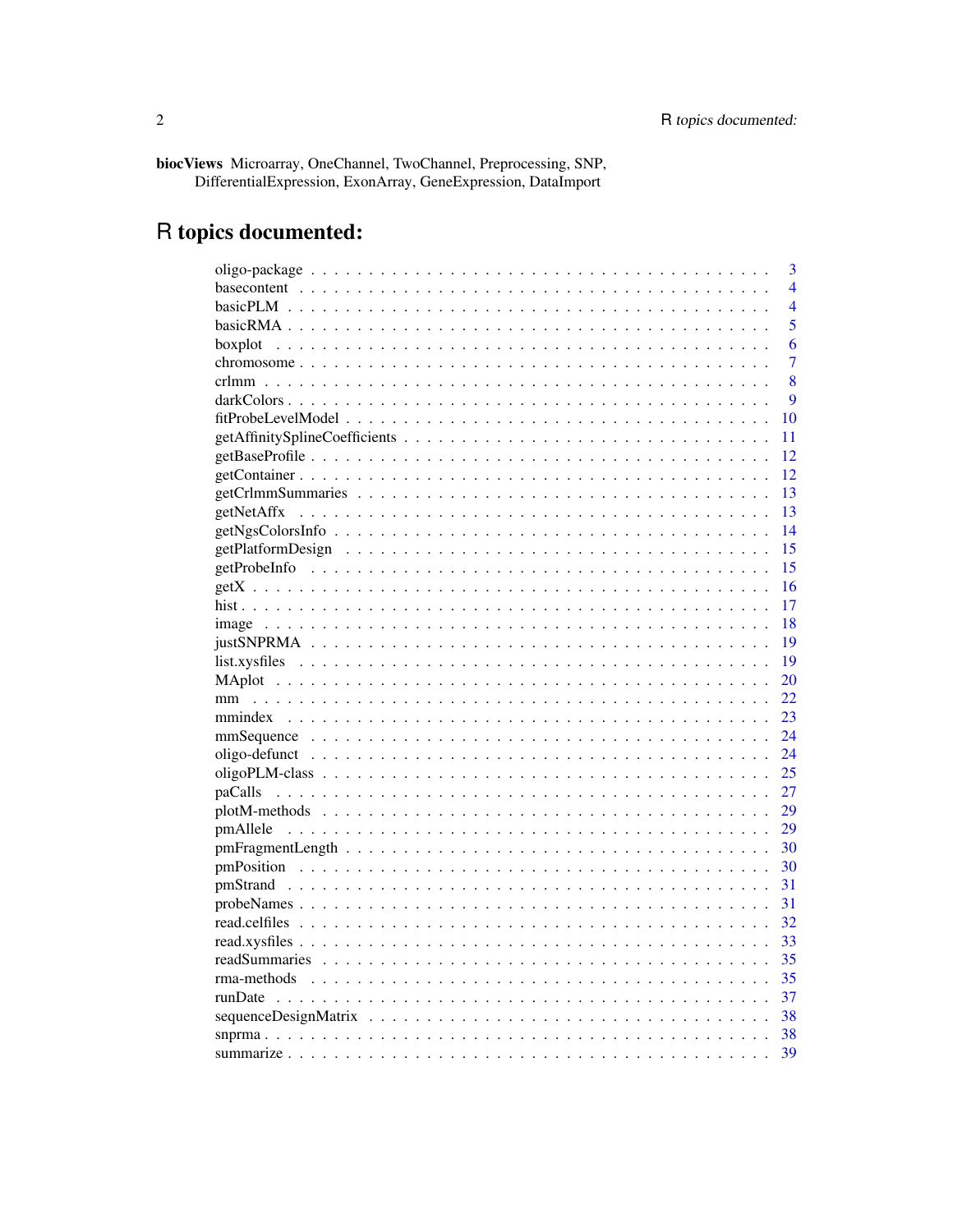# <span id="page-2-0"></span>oligo-package 3

#### **Index** [41](#page-40-0)

oligo-package *The oligo package: a tool for low-level analysis of oligonucleotide arrays*

#### **Description**

The oligo package provides tools to preprocess different oligonucleotide arrays types: expression, tiling, SNP and exon chips. The supported manufacturers are Affymetrix and NimbleGen.

It offers support to large datasets (when the **bigmemory** is loaded) and can execute preprocessing tasks in parallel (if, in addition to **bigmemory**, the **snow** package is also loaded).

# Details

The package will read the raw intensity files (CEL for Affymetrix; XYS for NimbleGen) and allow the user to perform analyses starting at the feature-level.

Reading in the intensity files require the existence of data packages that contain the chip specific information (X/Y coordinates; feature types; sequence). These data packages packages are built using the **pdInfoBuilder** package.

For Affymetrix SNP arrays, users are asked to download the already built annotation packages from BioConductor. This is because these packages contain metadata that are not automatically created. The following annotation packages are available:

50K Xba - pd.mapping50kxba.240 50K Hind - pd.mapping50khind.240 250K Sty - pd.mapping250k.sty 250K Nsp - pd.mapping250k.nsp GenomeWideSnp 5 (SNP 5.0) - pd.genomewidesnp.5 GenomeWideSnp 6 (SNP 6.0) - pd.genomewidesnp.6

For users interested in genotype calls for SNP 5.0 and 6.0 arrays, we strongly recommend the use use the crlmm package, which implements a more efficient version of CRLMM.

#### Author(s)

Benilton Carvalho - <carvalho@bclab.org>

#### References

Carvalho, B.; Bengtsson, H.; Speed, T. P. & Irizarry, R. A. Exploration, Normalization, and Genotype Calls of High Density Oligonucleotide SNP Array Data. Biostatistics, 2006.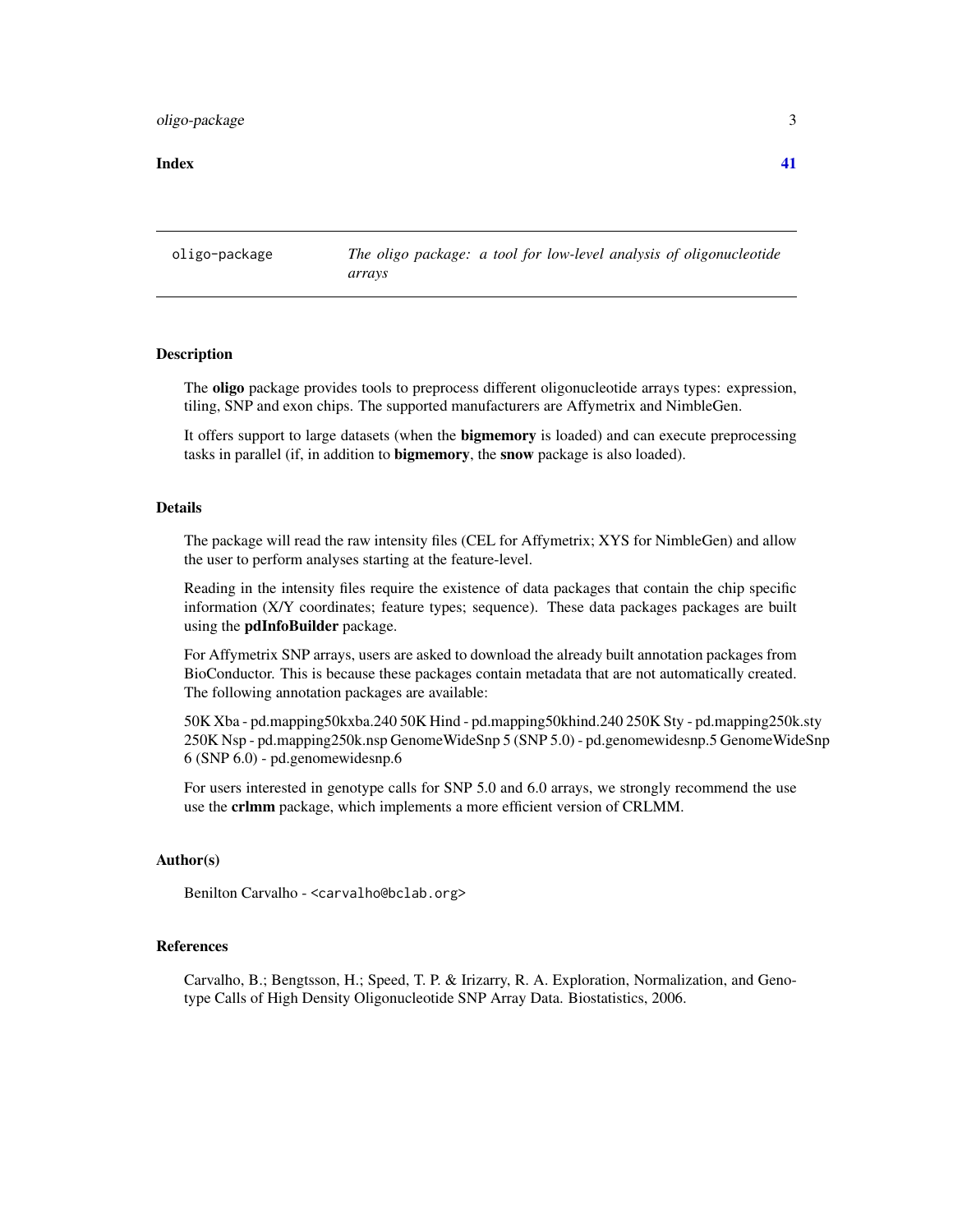<span id="page-3-0"></span>

# Description

Function to compute the amounts of each nucleotide in a sequence.

# Usage

basecontent(seq)

# Arguments

seq character vector of length n containg a valid sequence (A/T/C/G)

#### Value

matrix with n rows and 4 columns with the counts for each base.

# Examples

```
sequences <- c("ATATATCCCCG", "TTTCCGAGC")
basecontent(sequences)
```
basicPLM *Simplified interface to PLM.*

# Description

Simplified interface to PLM.

# Usage

```
basicPLM(pmMat, pnVec, normalize = TRUE, background = TRUE, transfo =
 log2, method = c(plm, plmr, plmrr, plmrc), verbose = TRUE)
```
# Arguments

| pmMat      | Matrix of intensities to be processed.                                                                                                                                                                                            |
|------------|-----------------------------------------------------------------------------------------------------------------------------------------------------------------------------------------------------------------------------------|
| pnVec      | Probeset names                                                                                                                                                                                                                    |
| normalize  | Logical flag: normalize?                                                                                                                                                                                                          |
| background | Logical flag: background adjustment?                                                                                                                                                                                              |
| transfo    | function: function to be used for data transformation prior to summarization.                                                                                                                                                     |
| method     | Name of the method to be used for normalization. 'plm' is the usual PLM model;<br>'plmr' is the (row and column) robust version of PLM; 'plmrr' is the row-robust<br>version of PLM; 'plmrc' is the column-robust version of PLM. |
| verbose    | Logical flag: verbose.                                                                                                                                                                                                            |
|            |                                                                                                                                                                                                                                   |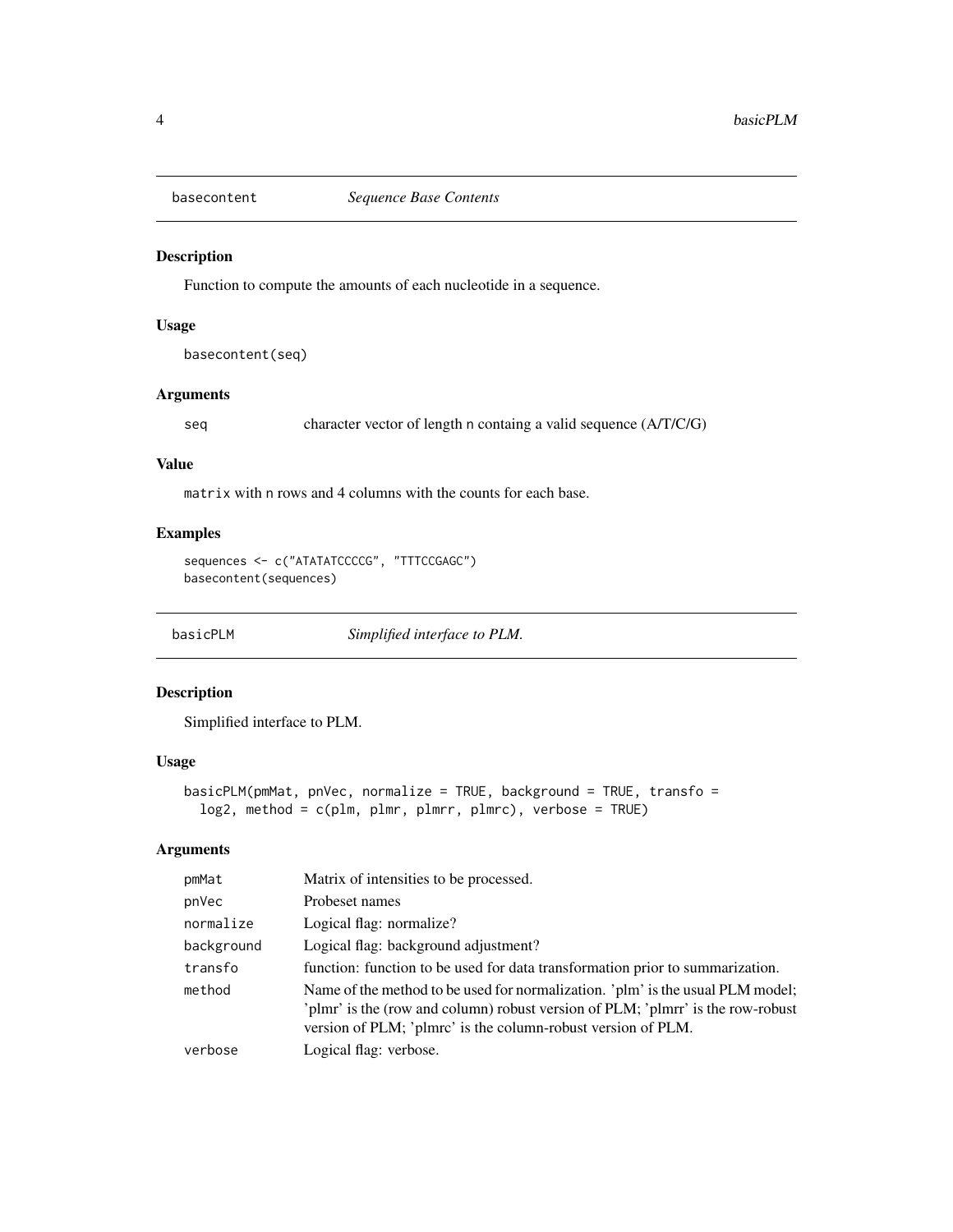#### <span id="page-4-0"></span>basicRMA 5

# Value

A list with the following components:

| Estimates | A (length(pnVec) x ncol(pmMat)) matrix with probeset summaries.             |
|-----------|-----------------------------------------------------------------------------|
| StdErrors | A (length(pnVec) x ncol(pmMat)) matrix with standard errors of 'Estimates'. |
| Residuals | A ( $nrow(pmMat)$ ) x $ncol(pmMat)$ ) matrix of residuals.                  |

# Note

Currently, only RMA-bg-correction and quantile normalization are allowed.

# Author(s)

Benilton Carvalho

# See Also

[rcModelPLM](#page-0-0), [rcModelPLMr](#page-0-0), [rcModelPLMrr](#page-0-0), [rcModelPLMrc](#page-0-0), [basicRMA](#page-4-1)

# Examples

```
set.seed(1)
pms <- 2^matrix(rnorm(1000), nc=20)
colnames(pms) <- paste("sample", 1:20, sep="")
pns <- rep(letters[1:10], each=5)
res <- basicPLM(pms, pns, TRUE, TRUE)
res[[Estimates]][1:4, 1:3]
res[[StdErrors]][1:4, 1:3]
res[[Residuals]][1:20, 1:3]
```
<span id="page-4-1"></span>basicRMA *Simplified interface to RMA.*

# Description

Simple interface to RMA.

# Usage

basicRMA(pmMat, pnVec, normalize = TRUE, background = TRUE, bgversion = 2, destructive = FALSE, verbose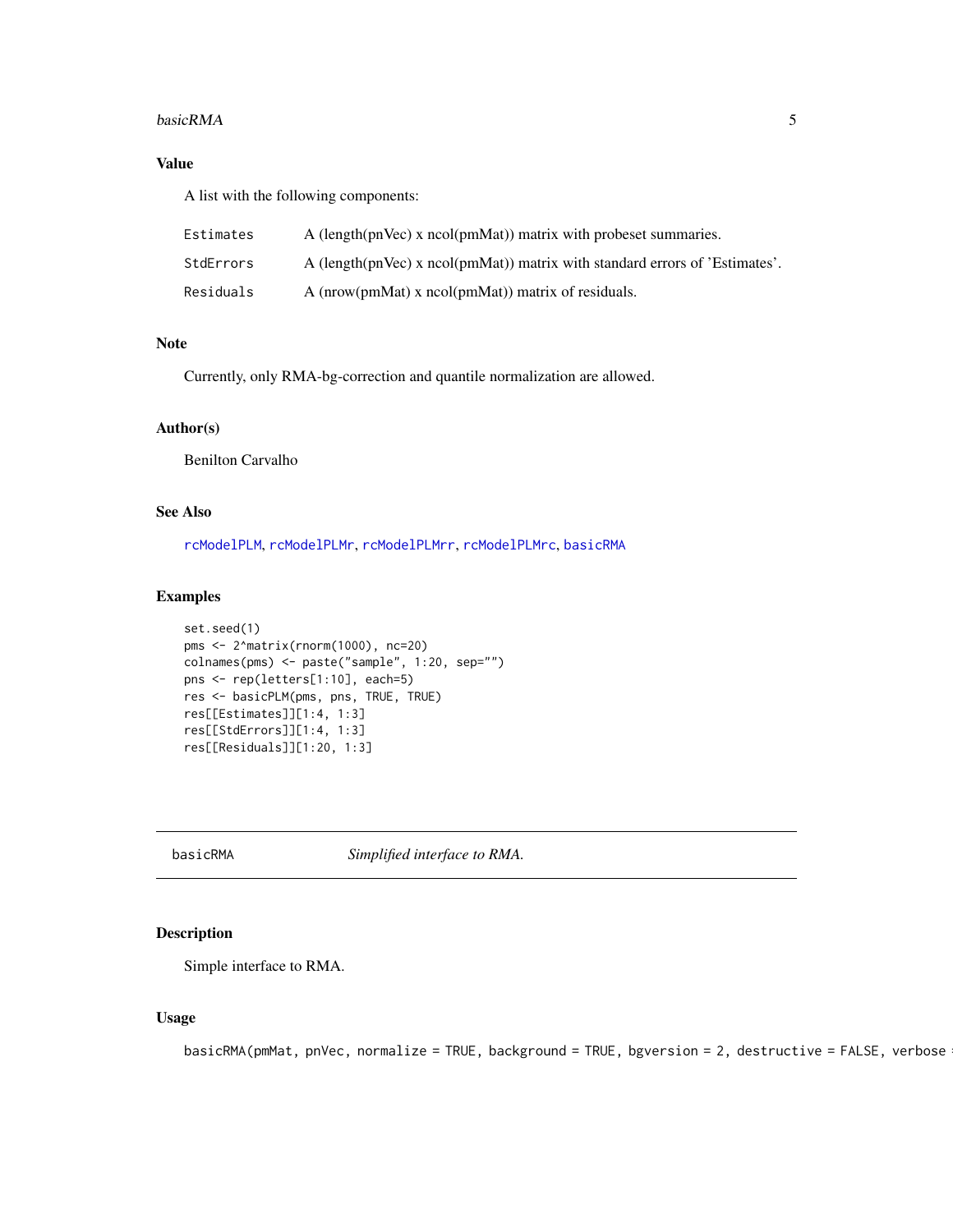6 boxplot boxplot boxplot boxplot boxplot boxplot boxplot boxplot boxplot boxplot boxplot boxplot boxplot boxplot boxplot boxplot boxplot boxplot boxplot boxplot boxplot boxplot boxplot boxplot boxplot boxplot boxplot boxp

# Arguments

| pmMat       | Matrix of intensities to be processed. |
|-------------|----------------------------------------|
| pnVec       | Probeset names.                        |
| normalize   | Logical flag: normalize?               |
| background  | Logical flag: background adjustment?   |
| bgversion   | Version of background correction.      |
| destructive | Logical flag: use destructive methods? |
| verbose     | Logical flag: verbose.                 |
|             | Not currently used.                    |

# Value

Matrix.

#### Examples

```
set.seed(1)
pms <- 2^matrix(rnorm(1000), nc=20)
colnames(pms) <- paste("sample", 1:20, sep="")
pns <- rep(letters[1:10], each=5)
res <- basicRMA(pms, pns, TRUE, TRUE)
res[, 1:3]
```
boxplot *Boxplot*

#### Description

Boxplot for observed (log-)intensities in a FeatureSet-like object (ExpressionFeatureSet, ExonFeatureSet, SnpFeatureSet, TilingFeatureSet) and ExpressionSet.

#### Usage

```
## S4 method for signature FeatureSet
boxplot(x, which=c("pm", "mm", "bg", "both", "all"), transfo=log2, nsample=10000, ...)
```

```
## S4 method for signature ExpressionSet
boxplot(x, which, transfo=identity, nsample=10000, ...)
```
# Arguments

| X.                      | a FeatureSet-like object or ExpressionSet object.                |
|-------------------------|------------------------------------------------------------------|
| which                   | character defining what probe types are to be used in the plot.  |
| transfo                 | a function to transform the data before plotting. See 'Details'. |
| nsample                 | number of units to sample and build the plot.                    |
| $\cdot$ $\cdot$ $\cdot$ | arguments to be passed to the default boxplot method.            |
|                         |                                                                  |

<span id="page-5-0"></span>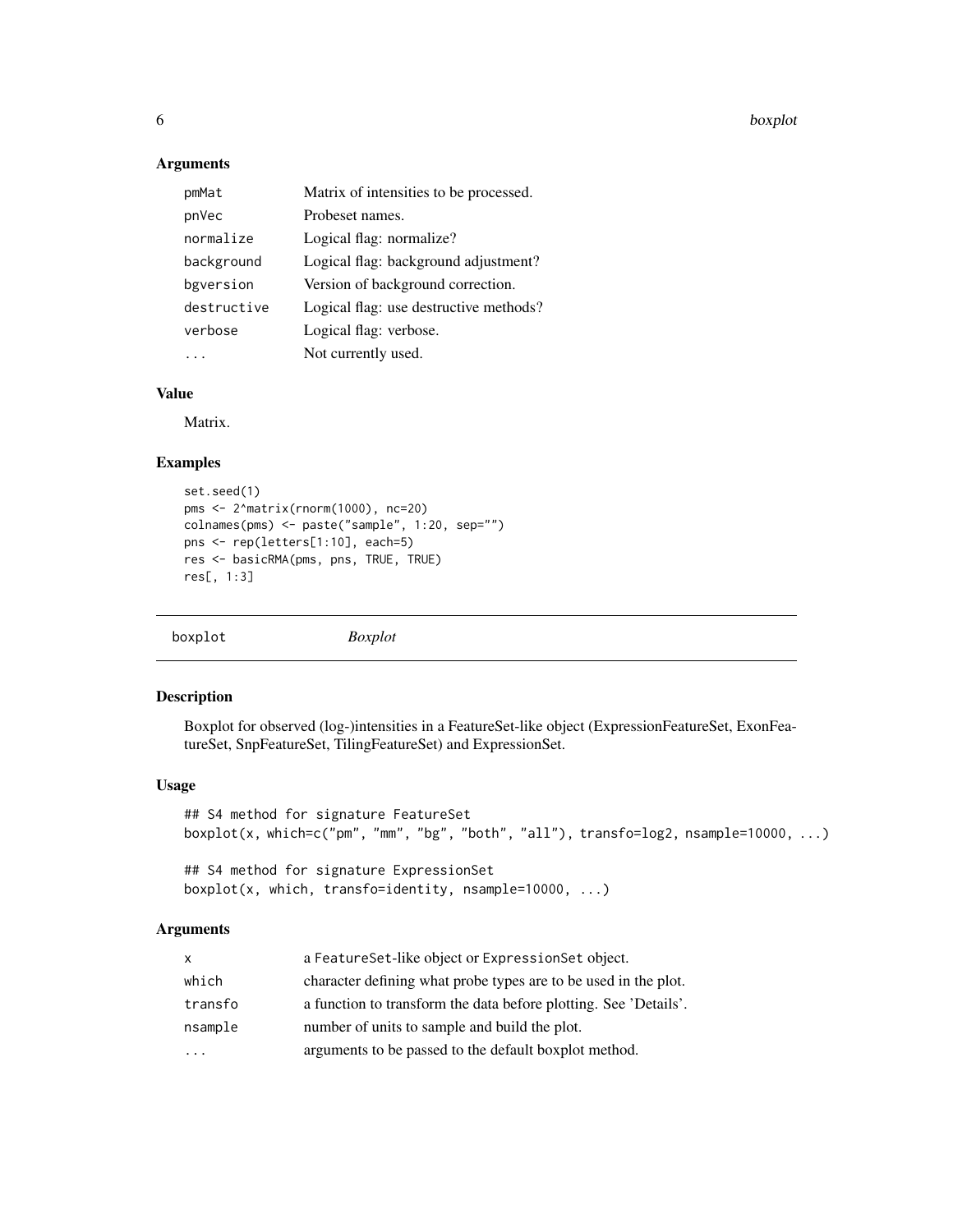#### <span id="page-6-0"></span>chromosome 7

# Details

The 'transfo' argument will set the transformation to be used. For raw data, 'transfo=log2' is a common practice. For summarized data (which are often in log2-scale), no transformation is needed (therefore 'transfo=identity').

#### Note

The boxplot methods for FeatureSet and Expression use a sample (via sample) of the probes/probesets to produce the plot. Therefore, the user interested in reproducibility is advised to use set.seed.

#### See Also

[hist](#page-16-1), [image](#page-17-1), [sample](#page-0-0), [set.seed](#page-0-0)

chromosome *Accessor for chromosome information*

### Description

Returns chromosome information.

#### Usage

```
pmChr(object)
```
# Arguments

object TilingFeatureSet or SnpCallSet object

### Details

chromosome() returns the chromosomal information for all probes and pmChr() subsets the output to the PM probes only (if a TilingFeatureSet object).

# Value

Vector with chromosome information.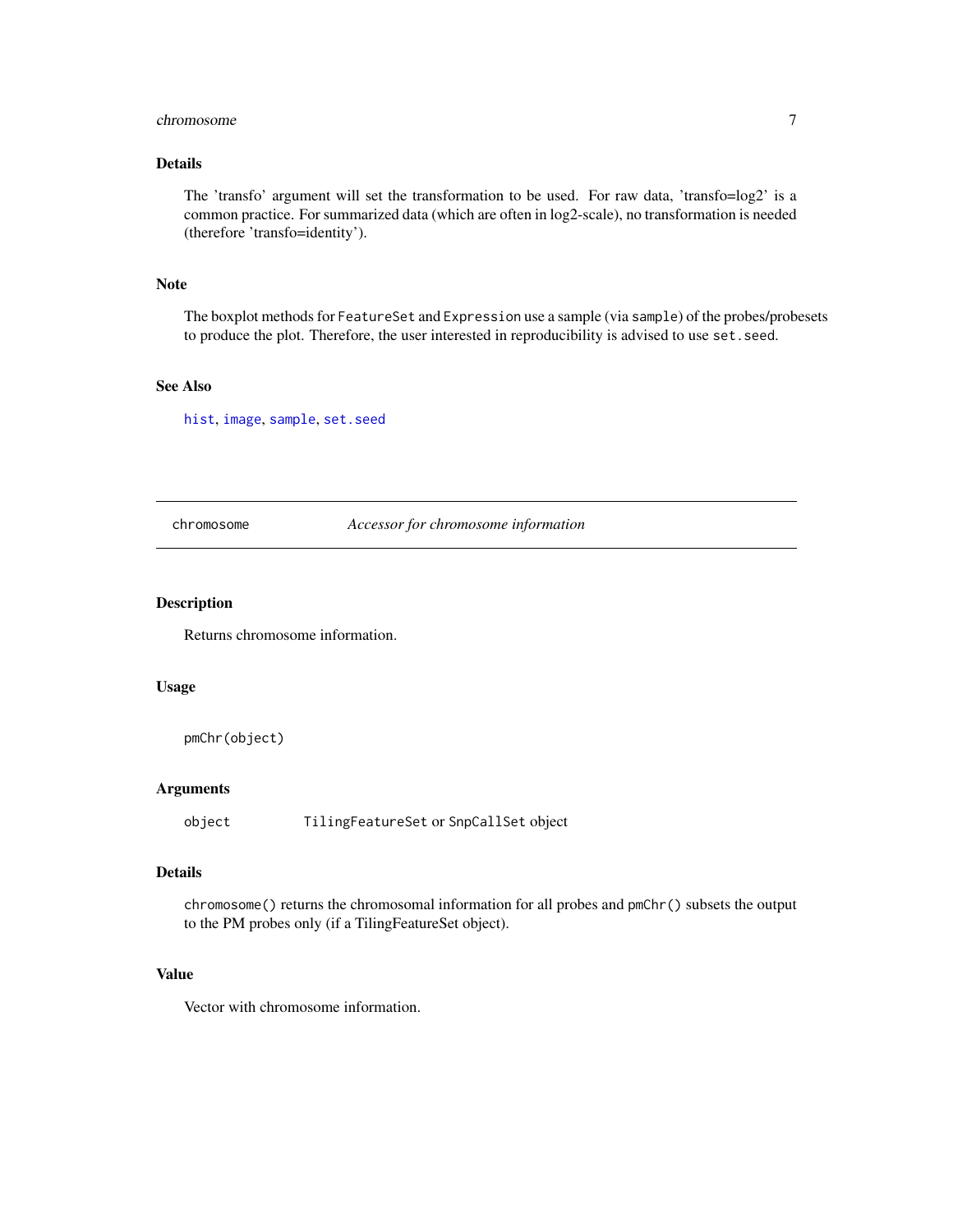<span id="page-7-0"></span>

# Description

Performs genotype calls via CRLMM (Corrected Robust Linear Model with Maximum-likelihood based distances).

# Usage

```
crlmm(filenames, outdir, batch_size=40000, balance=1.5,
     minLLRforCalls=c(5, 1, 5), recalibrate=TRUE,
      verbose=TRUE, pkgname, reference=TRUE)
justCRLMM(filenames, batch_size = 40000, minLLRforCalls = c(5, 1, 5),
recalibrate = TRUE, balance = 1.5, phenoData = NULL, verbose = TRUE,
pkgname = NULL, tmpdir=tempdir())
```
# Arguments

| filenames   | character vector with the filenames.                                 |
|-------------|----------------------------------------------------------------------|
| outdir      | directory where the output (and some tmp files) files will be saved. |
| batch_size  | integer defining how many SNPs should be processed at a time.        |
| recalibrate | Logical - should recalibration be performed?                         |
| balance     | Control parameter to balance homozygotes and heterozygotes calls.    |
|             | minLLRforCalls Minimum thresholds for genotype calls.                |
| verbose     | Logical.                                                             |
| phenoData   | phenoData object or NULL                                             |
| pkgname     | alt. pdInfo package to be used                                       |
| reference   | logical, defaulting to TRUE                                          |
| tmpdir      | Directory where temporary files are going to be stored at.           |

# Value

SnpCallSetPlus object.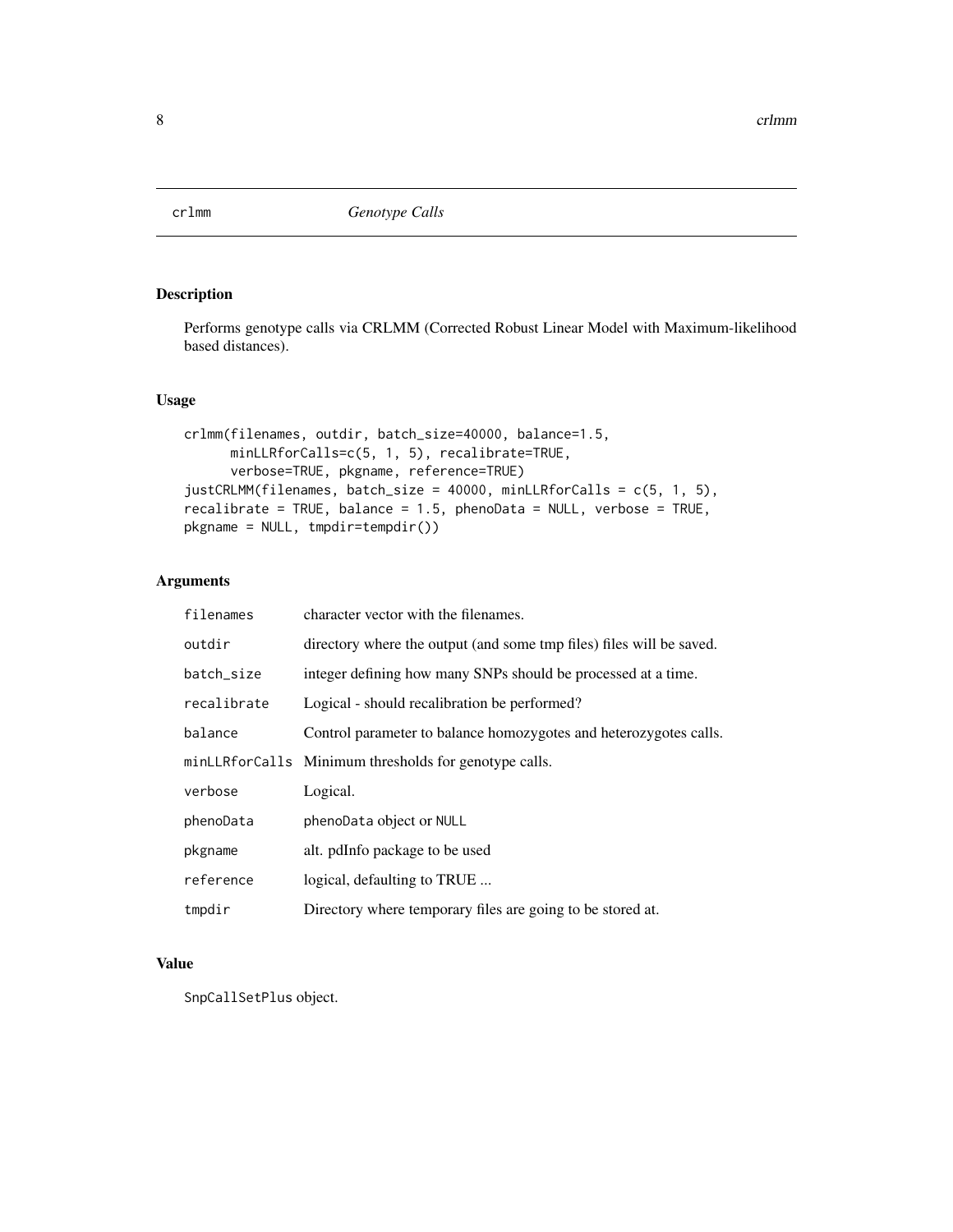<span id="page-8-0"></span>

# Description

Create set of colors, interpolating through a set of preferred colors.

#### Usage

```
darkColors(n)
seqColors(n)
seqColors2(n)
divColors(n)
```
#### Arguments

n integer determining number of colors to be generated

#### Details

darkColors is based on the Dark2 palette in RColorBrewer, therefore useful to describe qualitative features of the data.

seqColors is based on Blues and generates a gradient of blues, therefore useful to describe quantitative features of the data. seqColors2 behaves similarly, but it is based on OrRd (white-orange-red).

divColors is based on the RdBu pallete in RColorBrewer, therefore useful to describe quantitative features ranging on two extremes.

# Examples

```
x \le -1:10y \le -1:10cols1 <- darkColors(10)
cols2 <- seqColors(10)
cols3 <- divColors(10)
cols4 <- seqColors2(10)
plot(x, y, col=cols1, xlim=c(1, 13), pch=19, cex=3)points(x+1, y, col=cols2, pch=19, cex=3)
points(x+2, y, col=cols3, pch=19, cex=3)
points(x+3, y, col=cols4, pch=19, cex=3)
abline(0, 1, lty=2)
abline(-1, 1, lty=2)
abline(-2, 1, lty=2)
abline(-3, 1, lty=2)
```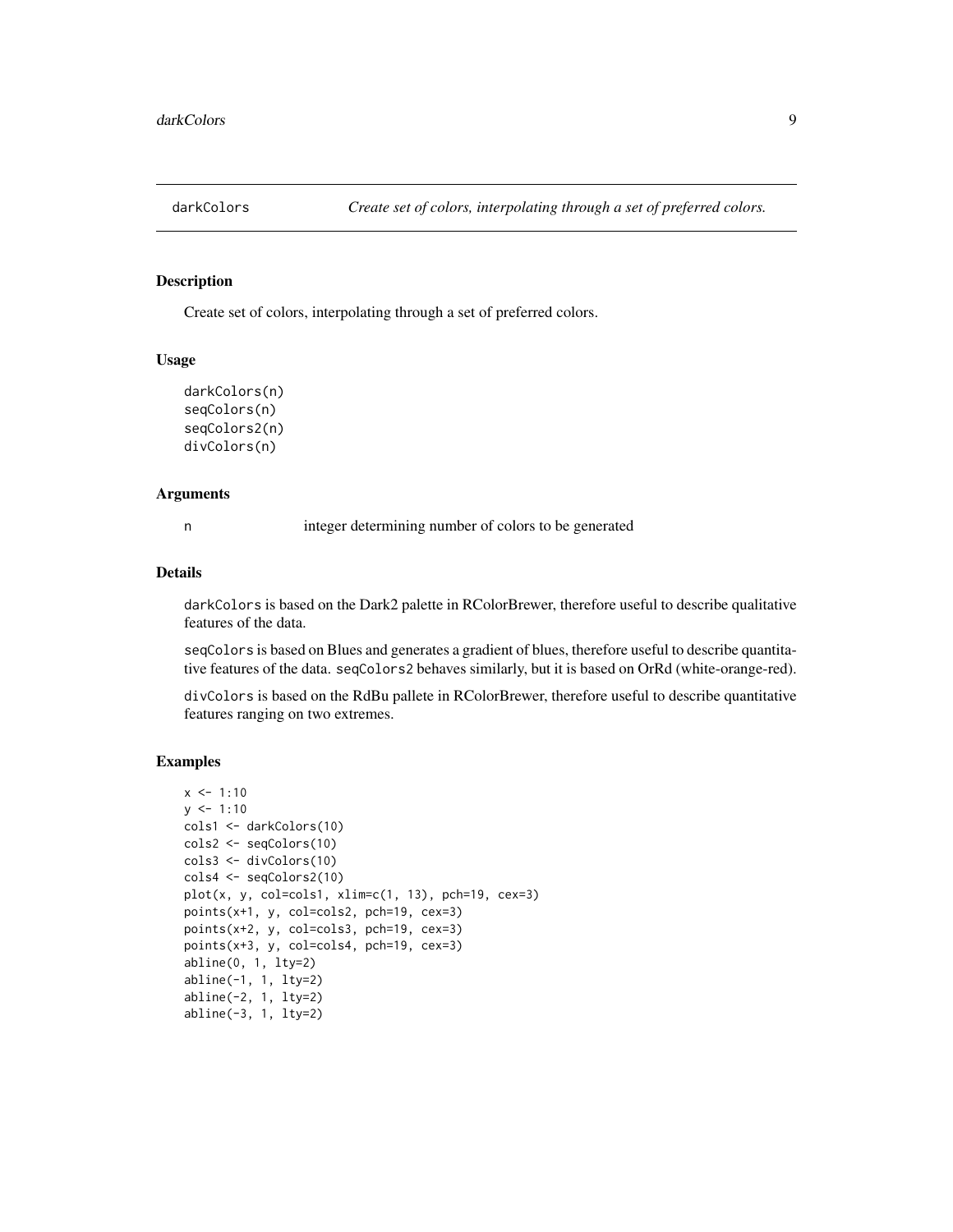<span id="page-9-0"></span>fitProbeLevelModel *Tool to fit Probe Level Models.*

#### Description

Fits robust Probe Level linear Models to all the (meta)probesets in an [FeatureSet](#page-0-0). This is carried out on a (meta)probeset by (meta)probeset basis.

# Usage

fitProbeLevelModel(object, background=TRUE, normalize=TRUE, target="core", method="plm", verbose=TRUE

#### Arguments

| object         | FeatureSet object.                                                                                                                             |
|----------------|------------------------------------------------------------------------------------------------------------------------------------------------|
| background     | Do background correction?                                                                                                                      |
| normalize      | Do normalization?                                                                                                                              |
| target         | character vector describing the summarization target. Valid values are: 'probe-<br>set', 'core' (Gene/Exon), 'full' (Exon), 'extended' (Exon). |
| method         | summarization method to be used.                                                                                                               |
| verbose        | verbosity flag.                                                                                                                                |
| S <sub>4</sub> | return final value as an S4 object (oligoPLM) if TRUE. If FALSE, final value is<br>returned as a list.                                         |
| .              | subset to be passed down to getProbeInfo for subsetting. See subset for de-<br>tails.                                                          |

# Value

fitProbeLevelModel returns an [oligoPLM](#page-24-1) object, if S4=TRUE; otherwise, it will return a list.

#### Note

This is the initial port of fitPLM to oligo. Some features found on the original work by Ben Bolstad (in the affyPLM package) may not be yet available. If you found one of this missing characteristics, please contact Benilton Carvalho.

#### Author(s)

This is a simplified port from Ben Bolstad's work implemented in the affyPLM package. Problems with the implementation in oligo should be reported to Benilton Carvalho.

#### References

Bolstad, BM (2004) *Low Level Analysis of High-density Oligonucleotide Array Data: Background, Normalization and Summarization*. PhD Dissertation. University of California, Berkeley.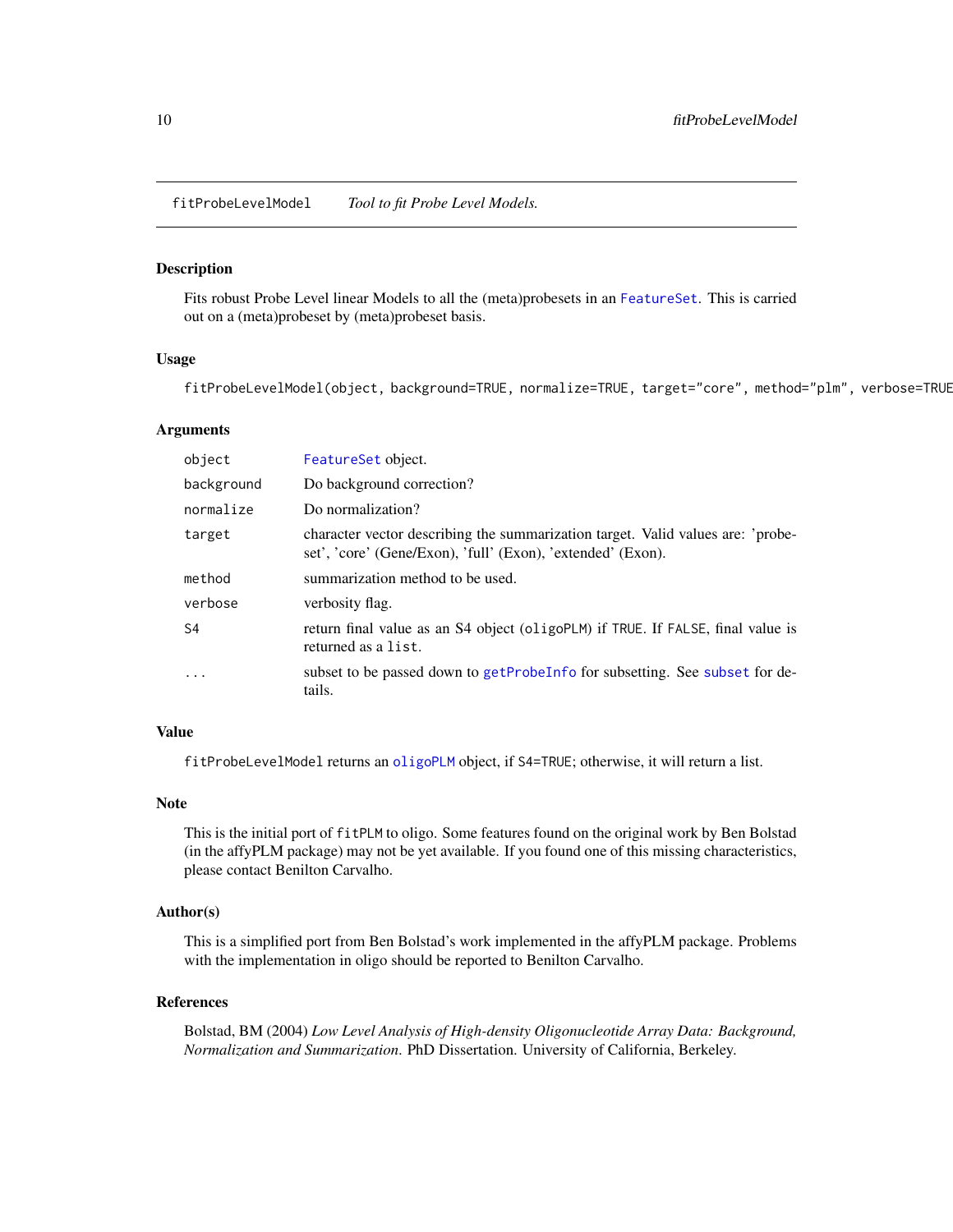# <span id="page-10-0"></span>See Also

[rma](#page-34-1), [summarizationMethods](#page-38-1), subset

# Examples

```
if (require(oligoData)){
  data(nimbleExpressionFS)
  fit <- fitProbeLevelModel(nimbleExpressionFS)
  image(fit)
  NUSE(fit)
  RLE(fit)
}
```
getAffinitySplineCoefficients *Estimate affinity coefficients.*

# Description

Estimate affinity coefficients using sequence information and splines.

#### Usage

```
getAffinitySplineCoefficients(intensities, sequences)
```
# Arguments

| intensities | Intensity matrix |
|-------------|------------------|
| sequences   | Probe sequences  |

# Value

Matrix with estimated coefficients.

# See Also

getBaseProfile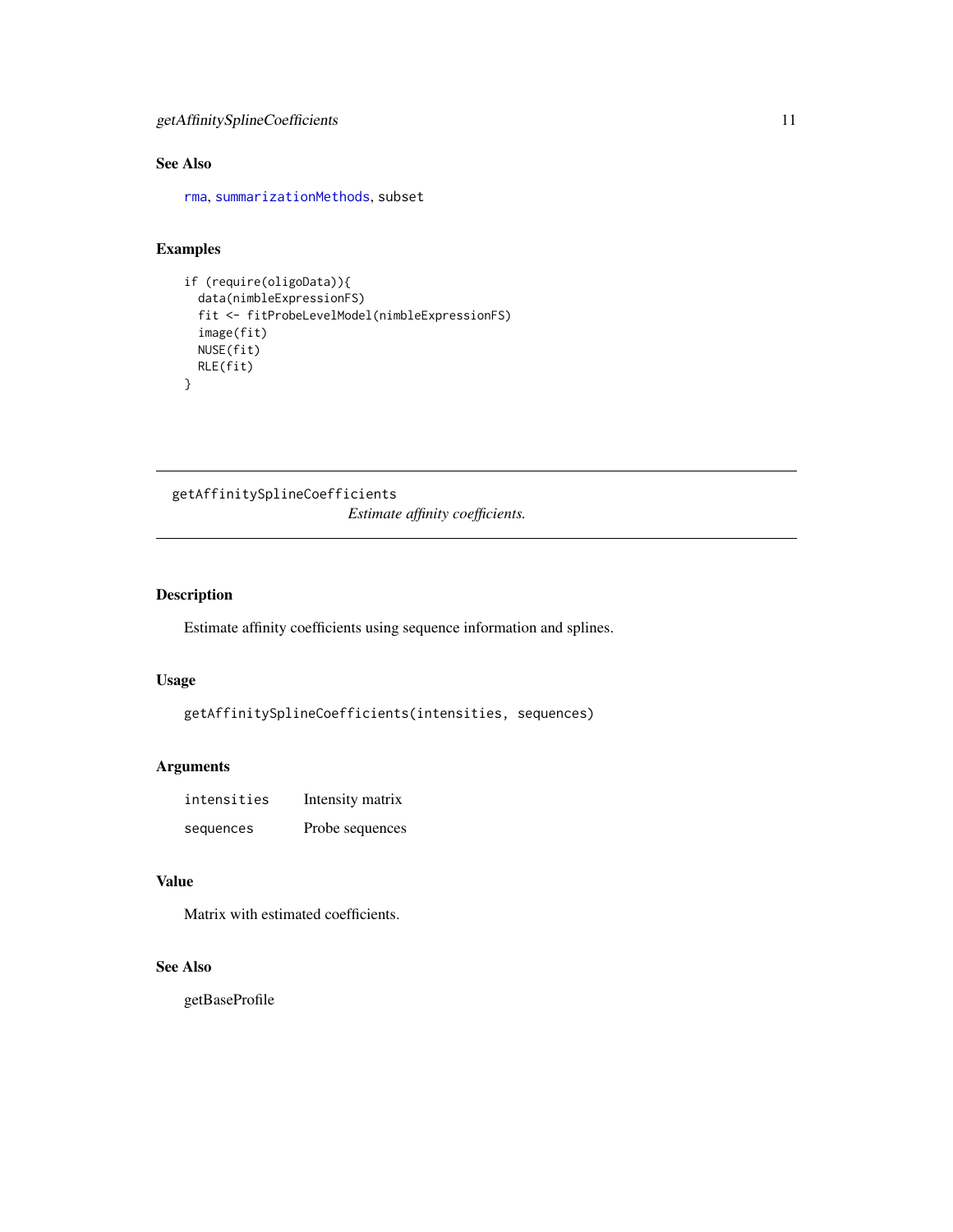<span id="page-11-0"></span>

# Description

Computes and, optionally, lots nucleotide profile, describing the sequence effect on intensities.

# Usage

```
getBaseProfile(coefs, probeLength = 25, plot = FALSE, ...)
```
# Arguments

| coefs       | affinity spline coefficients.      |
|-------------|------------------------------------|
| probeLength | length of probes                   |
| plot        | logical. Plots profile?            |
|             | arguments to be passed to matplot. |

#### Value

Invisibly returns a matrix with estimated effects.

| getContainer | Get container information for NimbleGen Tiling Arrays. |  |
|--------------|--------------------------------------------------------|--|
|--------------|--------------------------------------------------------|--|

# Description

Get container information for NimbleGen Tiling Arrays. This is useful for better identification of control probes.

#### Usage

getContainer(object, probeType)

# Arguments

| object    | A TilingFeatureSet or TilingFeatureSet object.       |
|-----------|------------------------------------------------------|
| probeType | String describing which probes to query ('pm', 'bg') |

# Value

'character' vector with container information.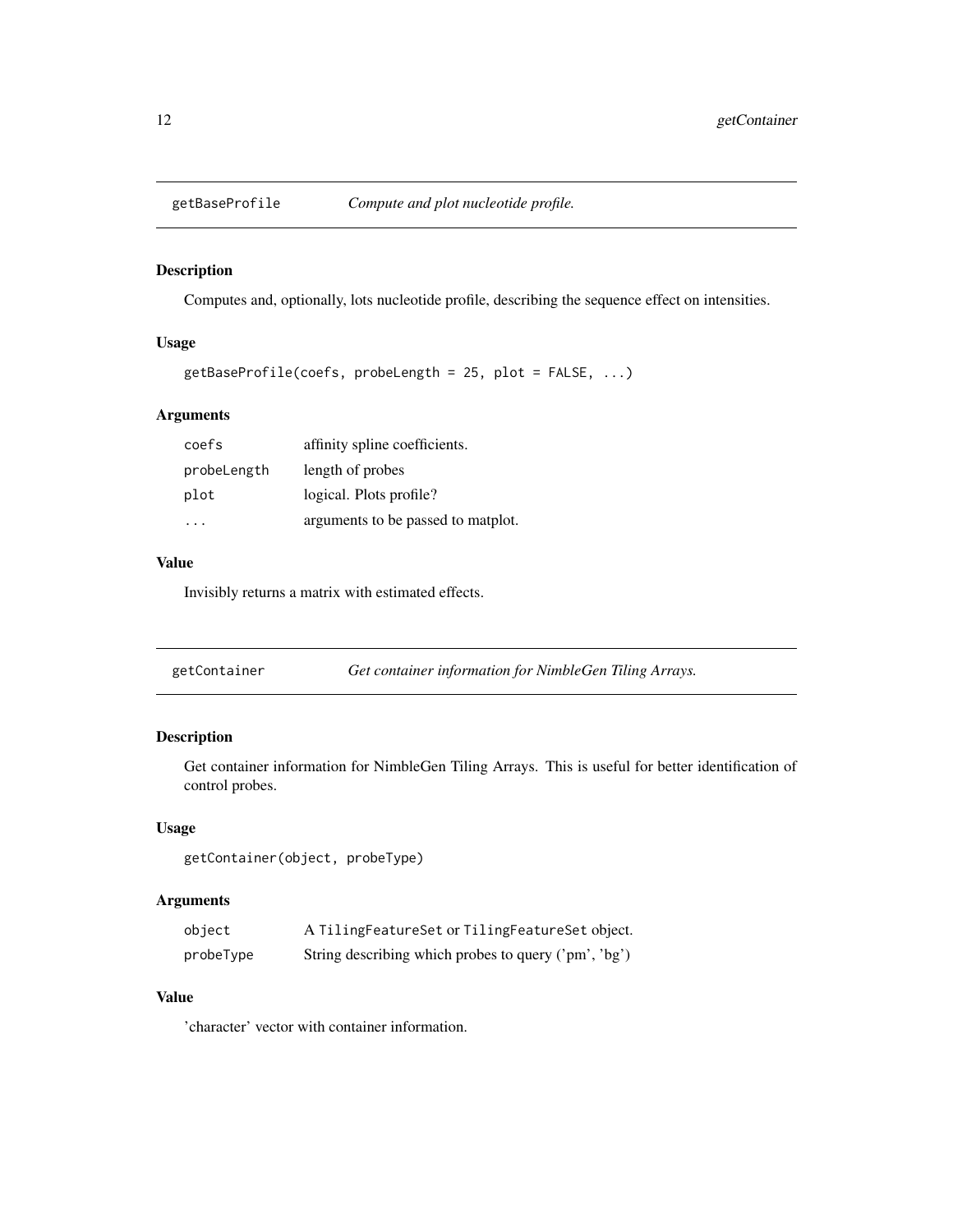<span id="page-12-0"></span>getCrlmmSummaries *Function to get CRLMM summaries saved to disk*

#### Description

This will read the summaries written to disk and return them to the user as a SnpCallSetPlus or SnpCnvCallSetPlus object.

#### Usage

```
getCrlmmSummaries(tmpdir)
```
#### **Arguments**

tmpdir directory where CRLMM saved the results to.

#### Value

If the data were from SNP 5.0 or 6.0 arrays, the function will return a SnpCnvCallSetPlus object. It will return a SnpCallSetPlus object, otherwise.

getNetAffx *NetAffx Biological Annotations*

#### Description

Gets NetAffx Biological Annotations saved in the annotation package (Exon and Gene ST Affymetrix arrays).

#### Usage

```
getNetAffx(object, type = "probeset")
```
#### Arguments

| object | 'ExpressionSet' object (eg., result of rma())                                            |
|--------|------------------------------------------------------------------------------------------|
| type   | Either 'probeset' or 'transcript', depending on what type of summaries were<br>obtained. |

# Details

This retrieves NetAffx annotation saved in the (pd) annotation package - annotation(object). It is only available for Exon ST and Gene ST arrays.

The 'type' argument should match the summarization target used to generate 'object'. The 'rma' method allows for two targets: 'probeset' (target='probeset') and 'transcript' (target='core', target='full', target='extended').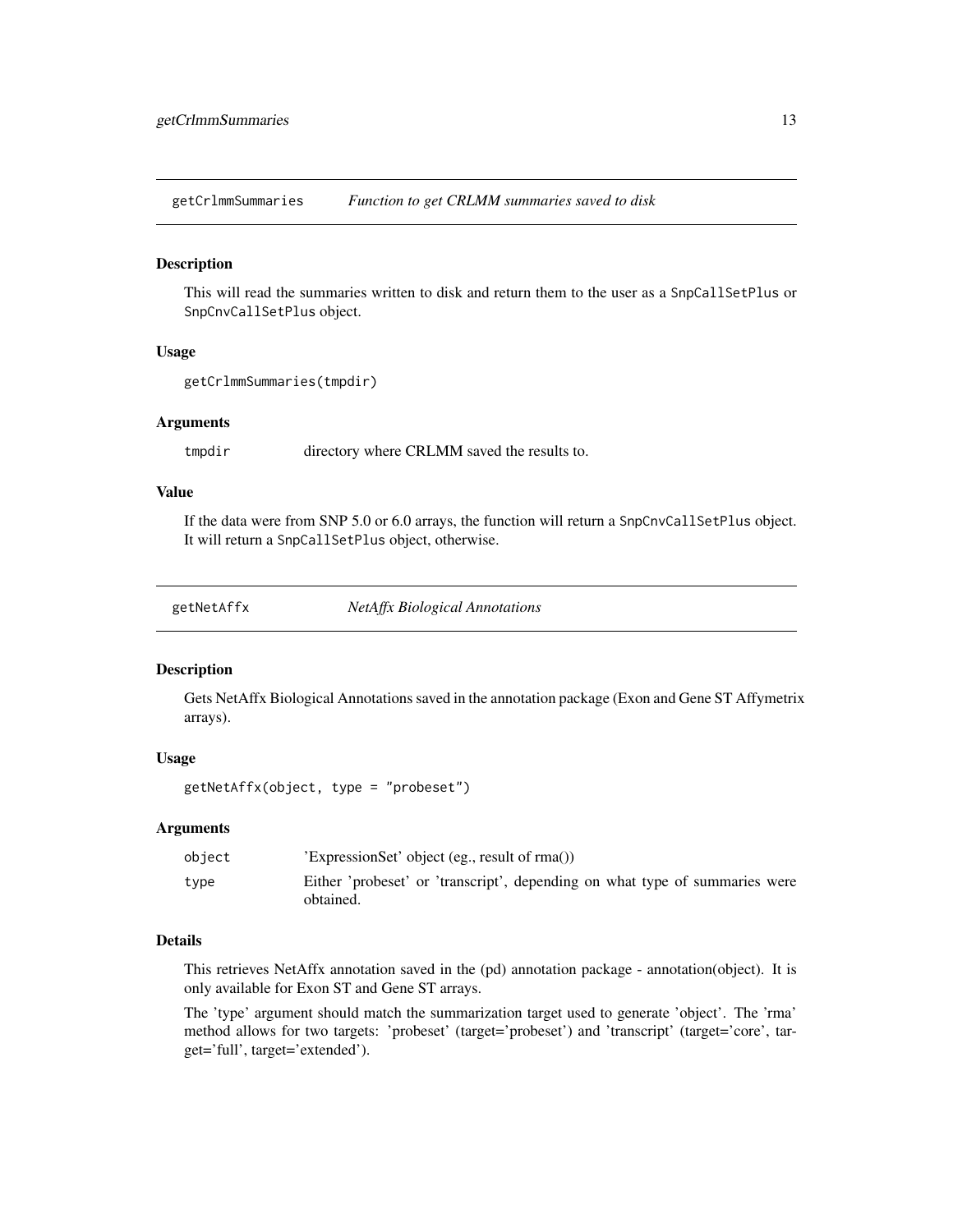# <span id="page-13-0"></span>Value

'AnnotatedDataFrame' that can be used as featureData(object)

# Author(s)

Benilton Carvalho

getNgsColorsInfo *Helper function to extract color information for filenames on Nimble-Gen arrays.*

# Description

This function will (try to) extract the color information for NimbleGen arrays. This is useful when using read.xysfiles2 to parse XYS files for Tiling applications.

#### Usage

```
getNgsColorsInfo(path = ".", pattern1 = "_532", pattern2 = "_635", ...)
```
# Arguments

| path     | path where to look for files                                |
|----------|-------------------------------------------------------------|
| pattern1 | pattern to match files supposed to go to the first channel  |
| pattern2 | pattern to match files supposed to go to the second channel |
| .        | extra arguments for list.xysfiles                           |

#### Details

Many NimbleGen samples are identified following the pattern sampleID\_532.XYS / sampleID\_635.XYS.

The function suggests sample names if all the filenames follow the standard above.

#### Value

A data.frame with, at least, two columns: 'channel1' and 'channel2'. A third column, 'sample-Names', is returned if the filenames follow the sampleID\_532.XYS / sampleID\_635.XYS standard.

#### Author(s)

Benilton Carvalho <br/>bcarvalh@jhsph.edu>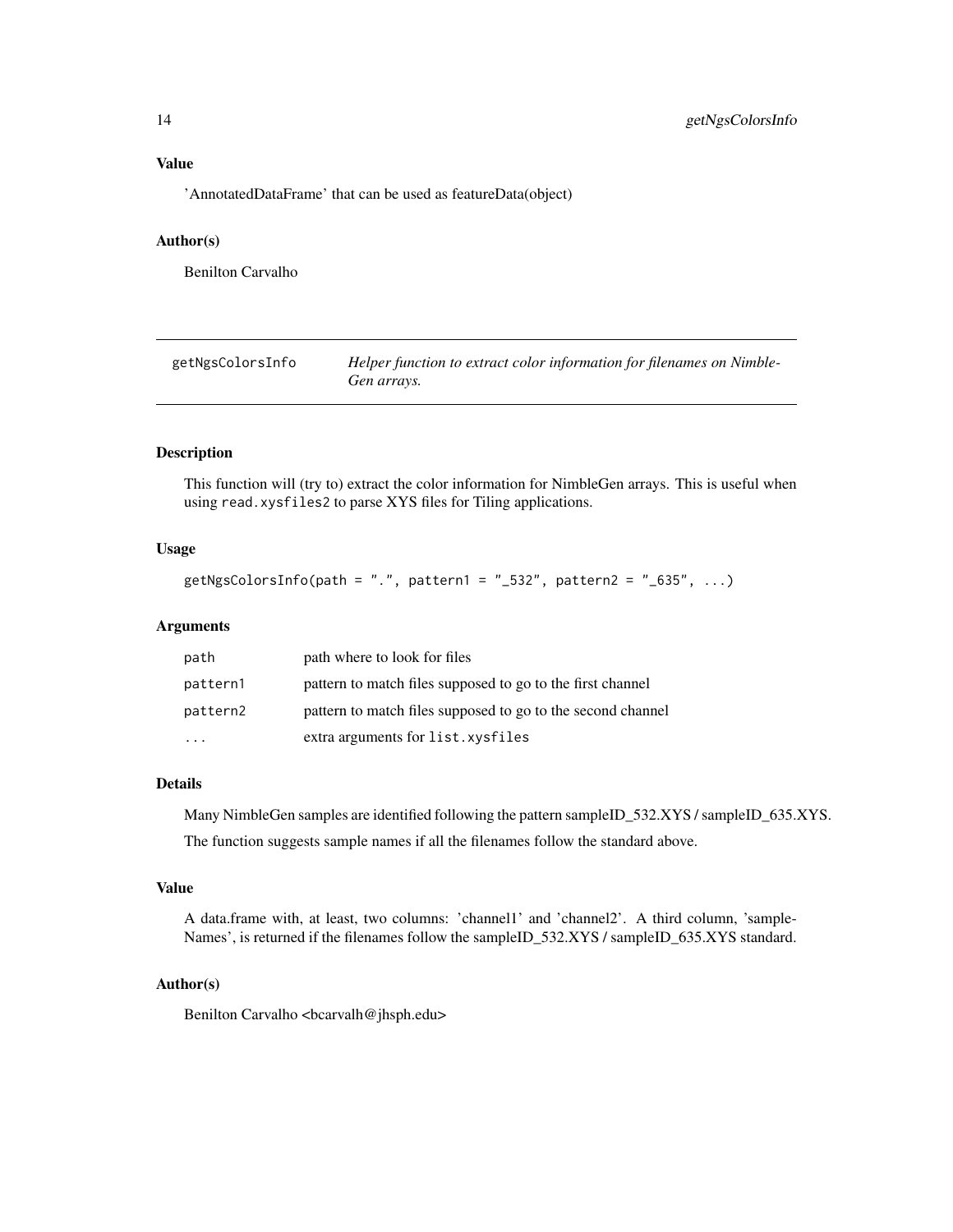<span id="page-14-0"></span>getPlatformDesign *Retrieve Platform Design object*

# Description

Retrieve platform design object.

# Usage

```
getPlatformDesign(object)
getPD(object)
```
# Arguments

object FeatureSet object

# Details

Retrieve platform design object.

# Value

platformDesign or PDInfo object.

<span id="page-14-1"></span>

| getProbeInfo | Probe information selector. |  |
|--------------|-----------------------------|--|
|--------------|-----------------------------|--|

# Description

A tool to simplify the selection of probe information, so user does not need to use the SQL approaches.

#### Usage

```
getProbeInfo(object, field, probeType = "pm", target = "core", sortBy = c("fid", "man_fsetid", "none"),
```
# Arguments

| object    | FeatureSet object.                                                                |
|-----------|-----------------------------------------------------------------------------------|
| field     | character string with names of field(s) of interest to be obtained from database. |
| probeType | character string: 'pm' or 'mm'                                                    |
| target    | Used only for Exon or Gene ST arrays: 'core', 'full', 'extended', 'probeset'.     |
| sortBy    | Field to be used for sorting.                                                     |
| $\cdots$  | Arguments to be passed to subset                                                  |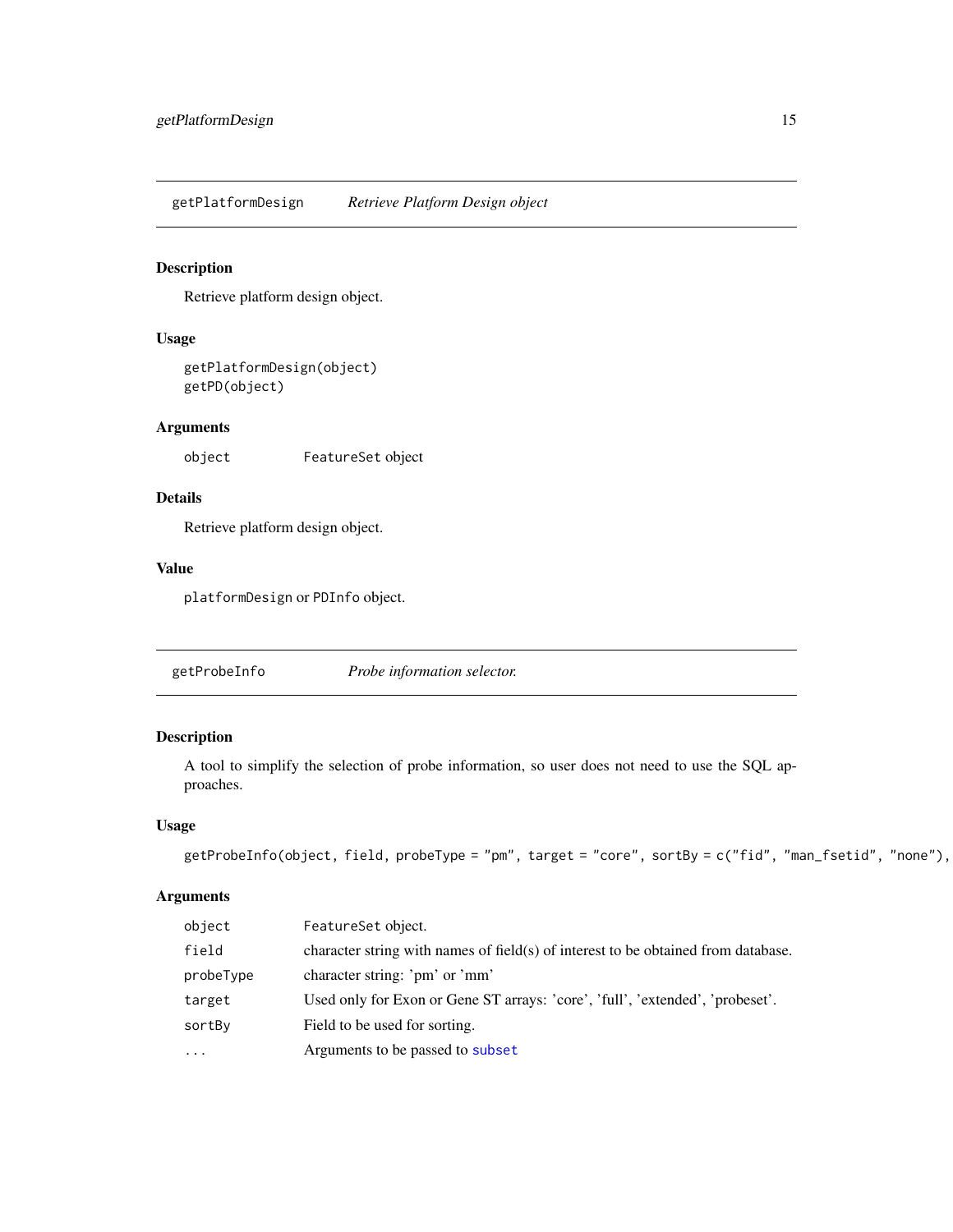# Value

A data.frame with the probe level information.

# Note

The code allows for querying info on MM probes, however it has been used mostly on PM probes.

# Author(s)

Benilton Carvalho

# Examples

```
if (require(oligoData)){
  data(affyGeneFS)
  availProbeInfo(affyGeneFS)
  probeInfo <- getProbeInfo(affyGeneFS, c(fid, x, y, chrom))
  head(probeInfo)
  ## Selecting antigenomic background probes
 agenGene <- getProbeInfo(affyGeneFS, field=c(fid, fsetid, type), target=probeset, subset= type == control->bgp->
  head(agenGene)
```
}

getX *Accessors for physical array coordinates.*

# Description

Accessors for physical array coordinates.

# Usage

getX(object, type) getY(object, type)

# Arguments

| object | FeatureSet object                                                                                |
|--------|--------------------------------------------------------------------------------------------------|
| type   | 'character' defining the type of the probes to be queried. Valid options are 'pm',<br>'mm', 'bg' |

# Value

A vector with the requested coordinates.

<span id="page-15-0"></span>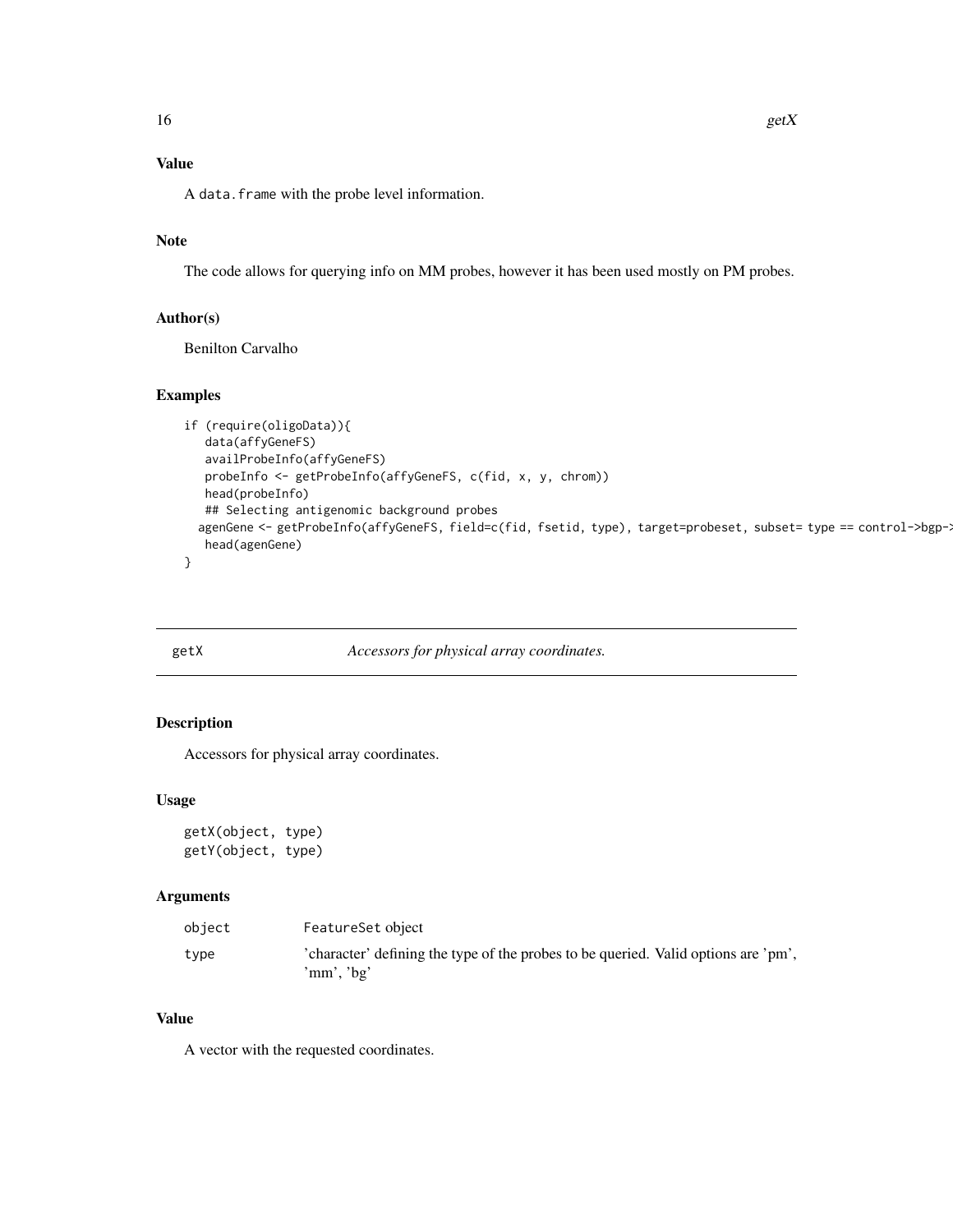<span id="page-16-0"></span>hist the contract of the contract of the contract of the contract of the contract of the contract of the contract of the contract of the contract of the contract of the contract of the contract of the contract of the contr

# Examples

```
## Not run:
x <- read.celfiles(list.celfiles())
theXpm \leq getX(x, "pm")
theYpm \leq getY(x, "pm")
```
## End(Not run)

<span id="page-16-1"></span>hist *Density estimate*

#### Description

Plot the density estimates for each sample

# Usage

```
## S4 method for signature FeatureSet
hist(x, transfo=log2, which=c("pm", "mm", "bg", "both", "all"),
                   nsample=10000, ...)
```

```
## S4 method for signature ExpressionSet
hist(x, transfo=identity, nsample=10000, ...)
```
#### Arguments

| X       | FeatureSet or ExpressionSet object                               |
|---------|------------------------------------------------------------------|
| transfo | a function to transform the data before plotting. See 'Details'. |
| nsample | number of units to sample and build the plot.                    |
| which   | set of probes to be plotted ("pm", "mm", "bg", "both", "all").   |
|         | arguments to be passed to matplot                                |

# Details

The 'transfo' argument will set the transformation to be used. For raw data, 'transfo=log2' is a common practice. For summarized data (which are often in log2-scale), no transformation is needed (therefore 'transfo=identity').

# Note

The hist methods for FeatureSet and Expression use a sample (via sample) of the probes/probesets to produce the plot (unless nsample  $> nrow(x)$ ). Therefore, the user interested in reproducibility is advised to use set.seed.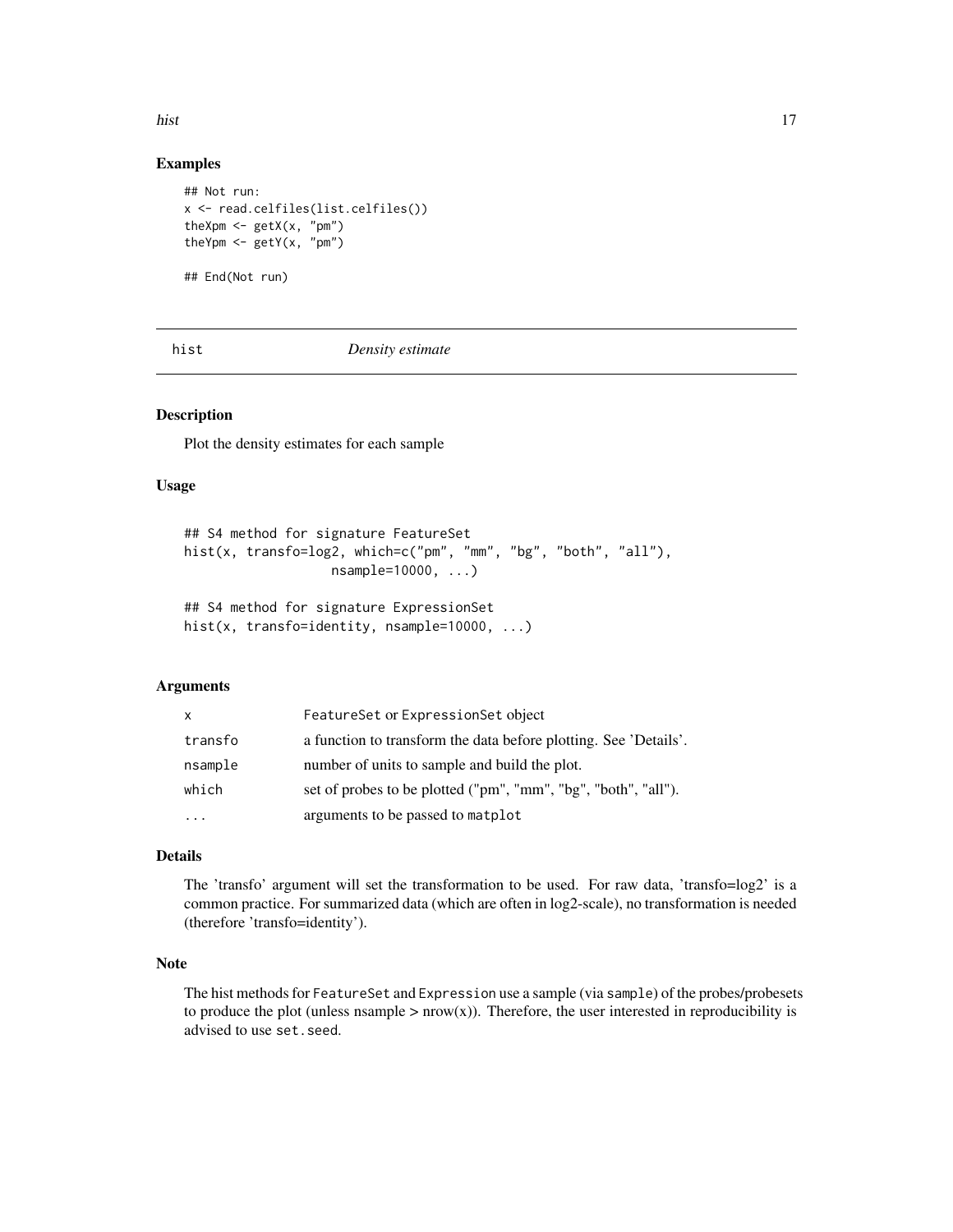<span id="page-17-1"></span><span id="page-17-0"></span>

# Description

Produces a pseudo-image (graphics::image) for each sample.

# Usage

```
## S4 method for signature FeatureSet
image(x, which, transfo=log2, ...)
## S4 method for signature PLMset
image(x, which=0,
            type=c("weights","resids", "pos.resids","neg.resids","sign.resids"),
                   use.log=TRUE, add.legend=FALSE, standardize=FALSE,
                   col=NULL, main, ...)
```
# Arguments

| x           | FeatureSet object                                     |
|-------------|-------------------------------------------------------|
| which       | integer indices of samples to be plotted (optional).  |
| transfo     | function to be applied to the data prior to plotting. |
| type        | Type of statistics to be used.                        |
| use.log     | Use log.                                              |
| add.legend  | Add legend.                                           |
| standardize | Standardize residuals.                                |
| col         | Colors to be used.                                    |
| main        | Main title.                                           |
|             | parameters to be passed to image                      |

#### Examples

```
if(require(oligoData) & require(pd.hg18.60mer.expr)){
 data(nimbleExpressionFS)
 par(mfrow=c(1, 2))
 image(nimbleExpressionFS, which=4)
## fit <- fitPLM(nimbleExpressionFS)
## image(fit, which=4)
 plot(1) ## while fixing fitPLM TODO
}
```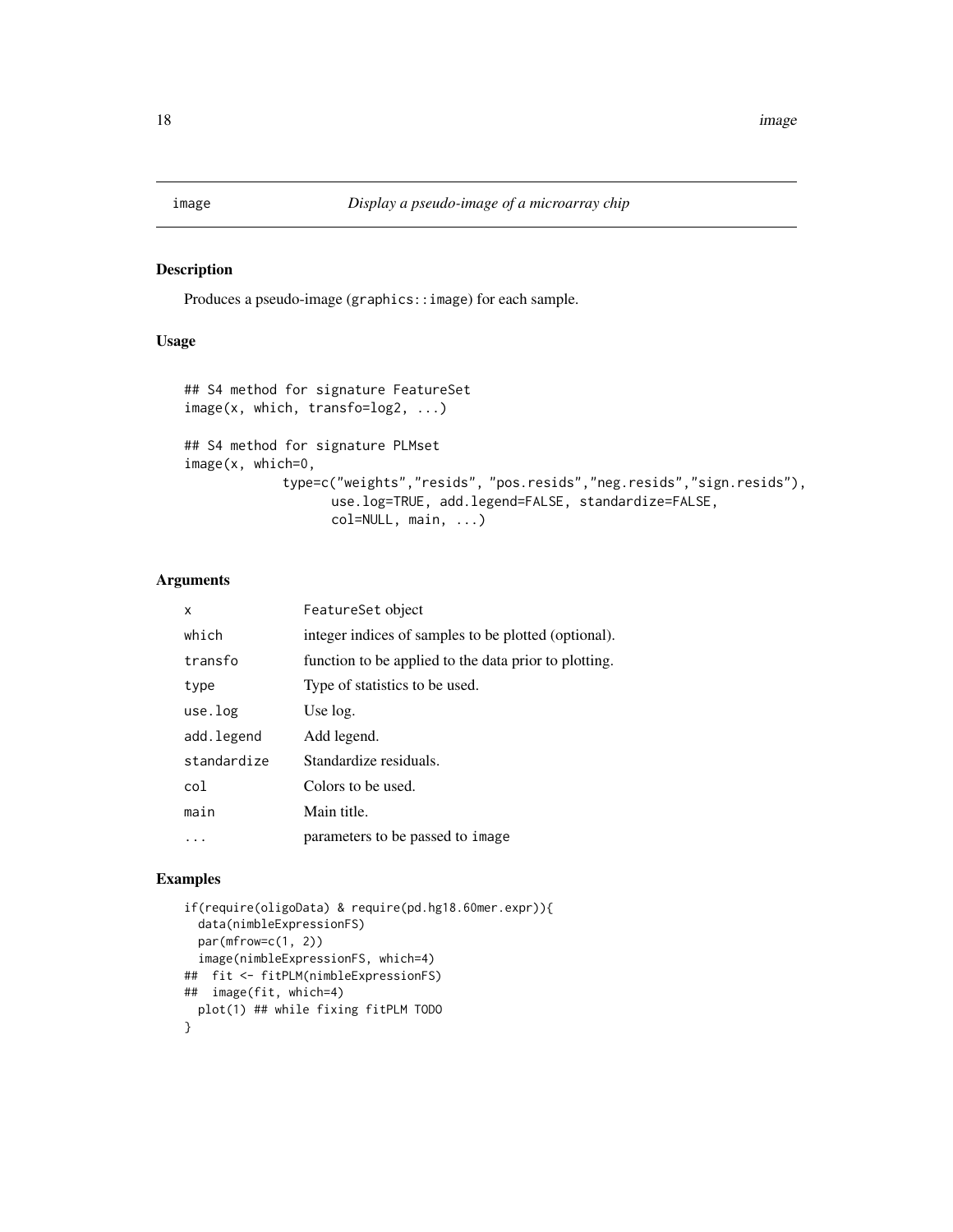<span id="page-18-0"></span>

# Description

This function implements the SNPRMA method for summarization of SNP data. It works directly with the CEL files, saving memory.

#### Usage

```
justSNPRMA(filenames, verbose = TRUE, phenoData = NULL, normalizeToHapmap = TRUE)
```
# Arguments

| filenames         | character vector with the filenames.                                      |
|-------------------|---------------------------------------------------------------------------|
| verbose           | logical flag for verbosity.                                               |
| phenoData         | a phenoData object or NULL                                                |
| normalizeToHapmap |                                                                           |
|                   | Normalize to Hapmap? Should always be TRUE, but it's kept here for future |
|                   | use.                                                                      |

# Value

SnpQSet or a SnpCnvQSet, depending on the array type.

# Examples

```
## snprmaResults <- justSNPRMA(list.celfiles())
```
<span id="page-18-1"></span>list.xysfiles *List XYS files*

# Description

Lists the XYS files.

#### Usage

list.xysfiles(...)

#### Arguments

... parameters to be passed to [list.files](#page-0-0)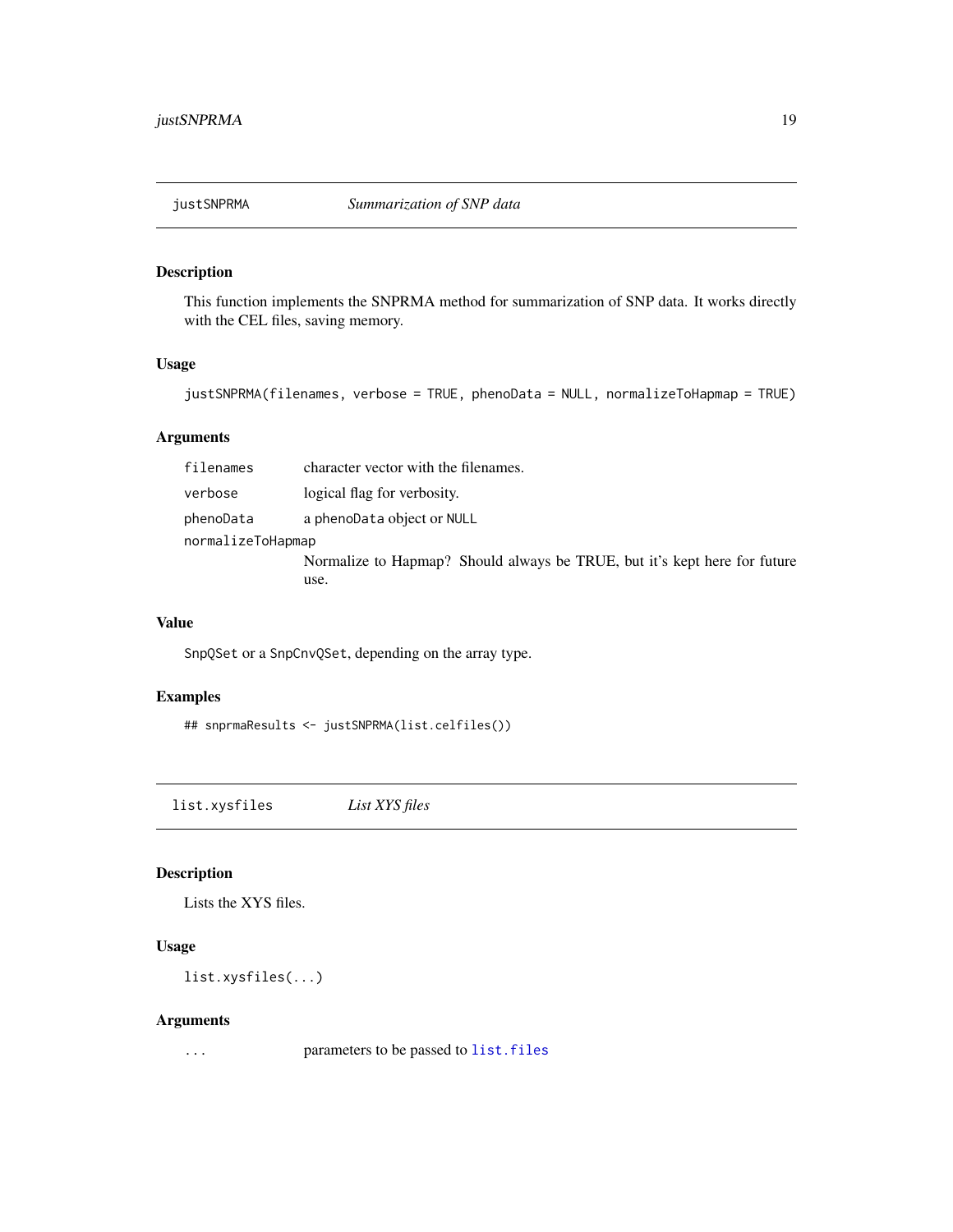# <span id="page-19-0"></span>Details

The functions interface list. files and the user is asked to check that function for further details.

#### Value

Character vector with the filenames.

# See Also

[list.files](#page-0-0)

# Examples

list.xysfiles()

MAplot *MA plots*

#### Description

Create MA plots using a reference array (if one channel) or using channel2 as reference (if two channel).

#### Usage

```
MAplot(object, ...)
## S4 method for signature FeatureSet
MAplot(object, what=pm, transfo=log2, groups,
       refSamples, which, pch=".", summaryFun=rowMedians,
       plotFun=smoothScatter, main="vs pseudo-median reference chip",
       pairs=FALSE, ...)
## S4 method for signature TilingFeatureSet
MAplot(object, what=pm, transfo=log2, groups,
       refSamples, which, pch=".", summaryFun=rowMedians,
       plotFun=smoothScatter, main="vs pseudo-median reference chip",
       pairs=FALSE, ...)
## S4 method for signature PLMset
MAplot(object, what=coefs, transfo=identity, groups,
       refSamples, which, pch=".", summaryFun=rowMedians,
       plotFun=smoothScatter, main="vs pseudo-median reference chip",
       pairs=FALSE, ...)
## S4 method for signature matrix
MAplot(object, what=identity, transfo=identity,
```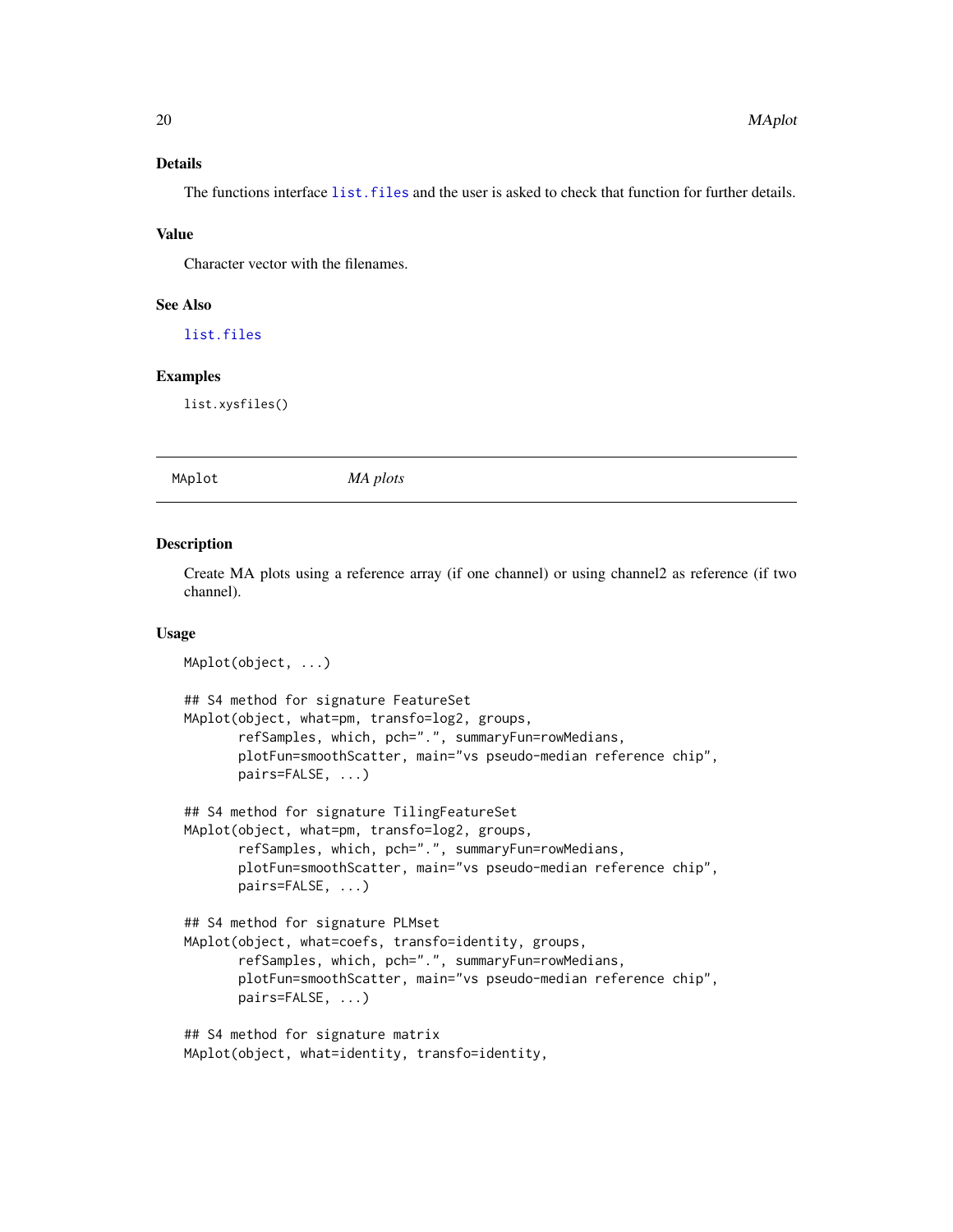#### MAplot 21

```
groups, refSamples, which, pch=".", summaryFun=rowMedians,
       plotFun=smoothScatter, main="vs pseudo-median reference chip",
       pairs=FALSE, ...)
## S4 method for signature ExpressionSet
MAplot(object, what=exprs, transfo=identity,
```

```
groups, refSamples, which, pch=".", summaryFun=rowMedians,
plotFun=smoothScatter, main="vs pseudo-median reference chip",
pairs=FALSE, ...)
```
# Arguments

| object     | FeatureSet, PLMset or ExpressionSet object.                                                                                                                                         |
|------------|-------------------------------------------------------------------------------------------------------------------------------------------------------------------------------------|
| what       | function to be applied on object that will extract the statistics of interest, from<br>which log-ratios and average log-intensities will be computed.                               |
| transfo    | function to transform the data prior to plotting.                                                                                                                                   |
| groups     | factor describing groups of samples that will be combined prior to plotting. If<br>missing, MvA plots are done per sample.                                                          |
| refSamples | integers (indexing samples) to define which subjects will be used to compute the<br>reference set. If missing, a pseudo-reference chip is estimated using summaryFun.               |
| which      | integer (indexing samples) describing which samples are to be plotted.                                                                                                              |
| pch        | same as pch in plot                                                                                                                                                                 |
| summaryFun | function that operates on a matrix and returns a vector that will be used to sum-<br>marize data belonging to the same group (or reference) on the computation of<br>grouped-stats. |
| plotFun    | function to be used for plotting. Usually smooth Scatter, plot or points.                                                                                                           |
| main       | string to be used in title.                                                                                                                                                         |
| pairs      | logical flag to determine if a matrix of MvA plots is to be generated                                                                                                               |
| $\cdots$   | Other arguments to be passed downstream, like plot arguments.                                                                                                                       |

# Details

MAplot will take the following extra arguments:

- 1. subset: indices of elements to be plotted to reduce impact of plotting 100's thousands points (if pairs=FALSE only);
- 2. span: see [loess](#page-0-0);
- 3. family.loess: see [loess](#page-0-0);
- 4. addLoess: logical flag (default TRUE) to add a loess estimate;
- 5. parParams: list of params to be passed to par() (if pairs=TRUE only);

#### Value

Plot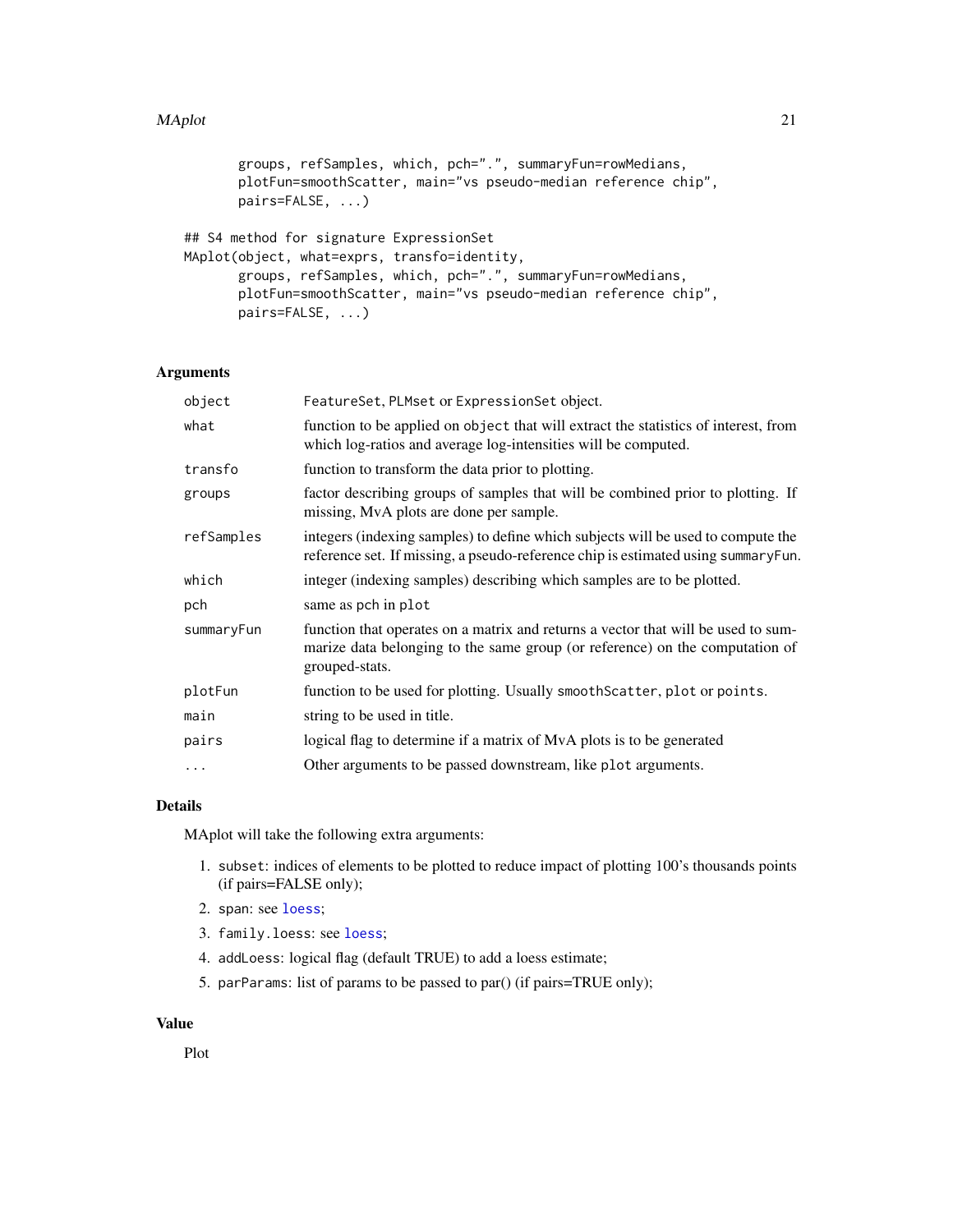# <span id="page-21-0"></span>Author(s)

Benilton Carvalho - based on Ben Bolstad's original MAplot function.

# See Also

[plot](#page-0-0), [smoothScatter](#page-0-0)

#### Examples

```
if(require(oligoData) & require(pd.hg18.60mer.expr)){
 data(nimbleExpressionFS)
 nimbleExpressionFS
 groups <- factor(rep(c(brain, UnivRef), each=3))
 data.frame(sampleNames(nimbleExpressionFS), groups)
 MAplot(nimbleExpressionFS, pairs=TRUE, ylim=c(-.5, .5), groups=groups)
}
```
mm *Accessors and replacement methods for the intensity/PM/MM/BG matrices.*

# Description

Accessors and replacement methods for the PM/MM/BG matrices.

# Usage

```
intensity(object)
mm(object, subset = NULL, target=core)
pm(object, subset = NULL, target=core)
bg(object, subset = NULL)
mm(object, subset = NULL, target=core)<-value
pm(object, subset = NULL, target=core)<-value
bg(object)<-value
```
#### Arguments

| object | FeatureSet object.                                                                                                                |
|--------|-----------------------------------------------------------------------------------------------------------------------------------|
| subset | Not implemented yet.                                                                                                              |
| value  | matrix object.                                                                                                                    |
| target | One of 'probeset', 'core', 'full', 'extended'. This is ignored if the array design<br>is something other than Gene ST or Exon ST. |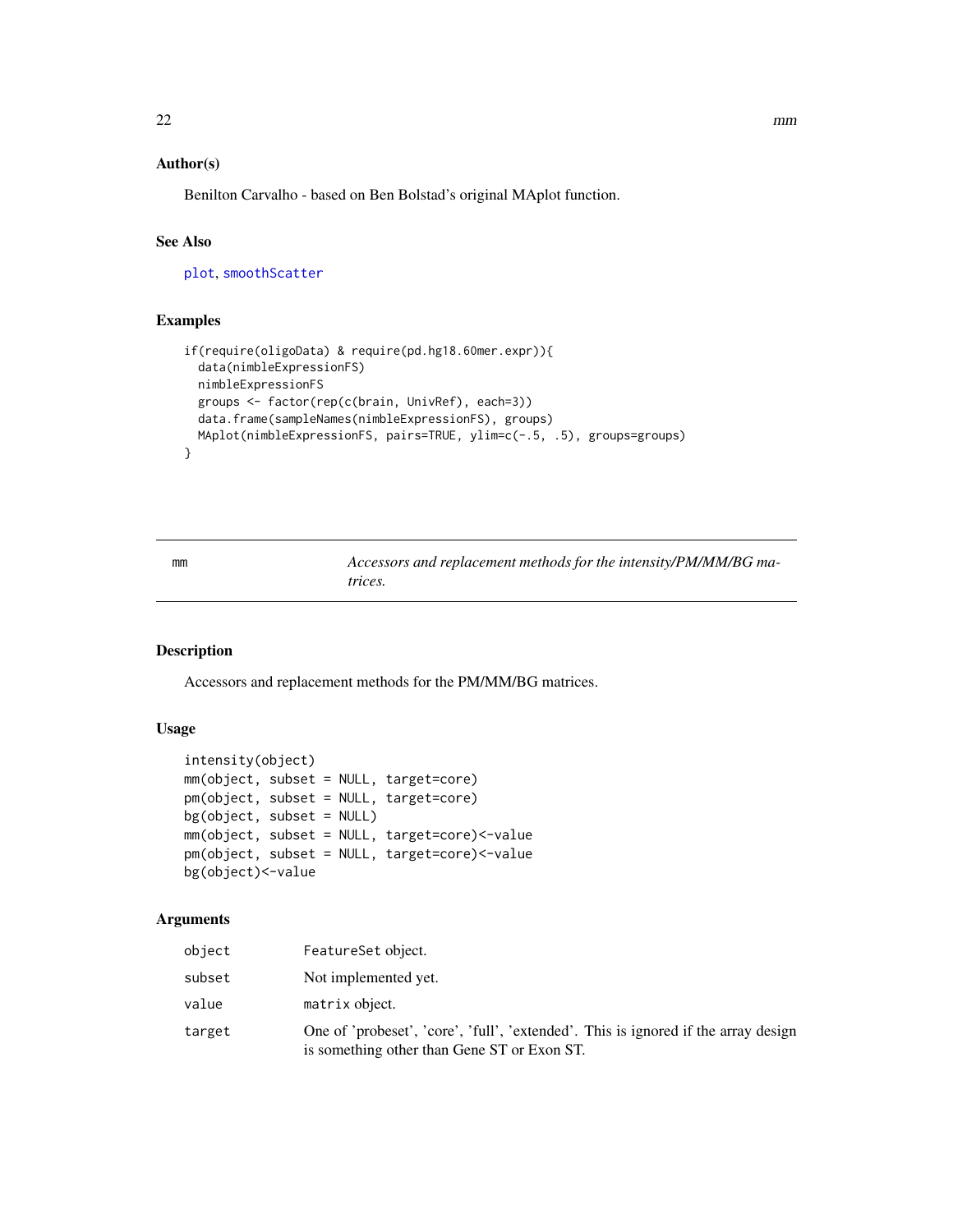#### <span id="page-22-0"></span>mmindex 23

#### Details

For all objects but TilingFeatureSet, these methods will return matrices. In case of TilingFeatureSet objects, the value is a 3-dimensional array (probes x samples x channels).

intensity will return the whole intensity matrix associated to the object. pm, mm, bg will return the respective PM/MM/BG matrix.

When applied to ExonFeatureSet or GeneFeatureSet objects, pm will return the PM matrix at the transcript level ('core' probes) by default. The user should set the target argument accordingly if something else is desired. The valid values are: 'probeset' (Exon and Gene arrays), 'core' (Exon and Gene arrays), 'full' (Exon arrays) and 'extended' (Exon arrays).

The target argument has no effects when used on designs other than Gene and Exon ST.

#### Examples

```
if (require(maqcExpression4plex) & require(pd.hg18.60mer.expr)){
xysPath <- system.file("extdata", package="maqcExpression4plex")
xysFiles <- list.xysfiles(xysPath, full.name=TRUE)
ngsExpressionFeatureSet <- read.xysfiles(xysFiles)
pm(ngsExpressionFeatureSet)[1:10,]
}
```
mmindex *Accessors for PM, MM or background probes indices.*

#### Description

Extracts the indexes for PM, MM or background probes.

# Usage

```
mmindex(object, ...)
pmindex(object, ...)
bgindex(object, ...)
```
#### Arguments

| object   | FeatureSet or DBPDInfo object        |
|----------|--------------------------------------|
| $\cdots$ | Extra arguments, not yet implemented |

#### Details

The indices are ordered by 'fid', i.e. they follow the order that the probes appear in the CEL/XYS files.

#### Value

A vector of integers representing the rows of the intensity matrix that correspond to PM, MM or background probes.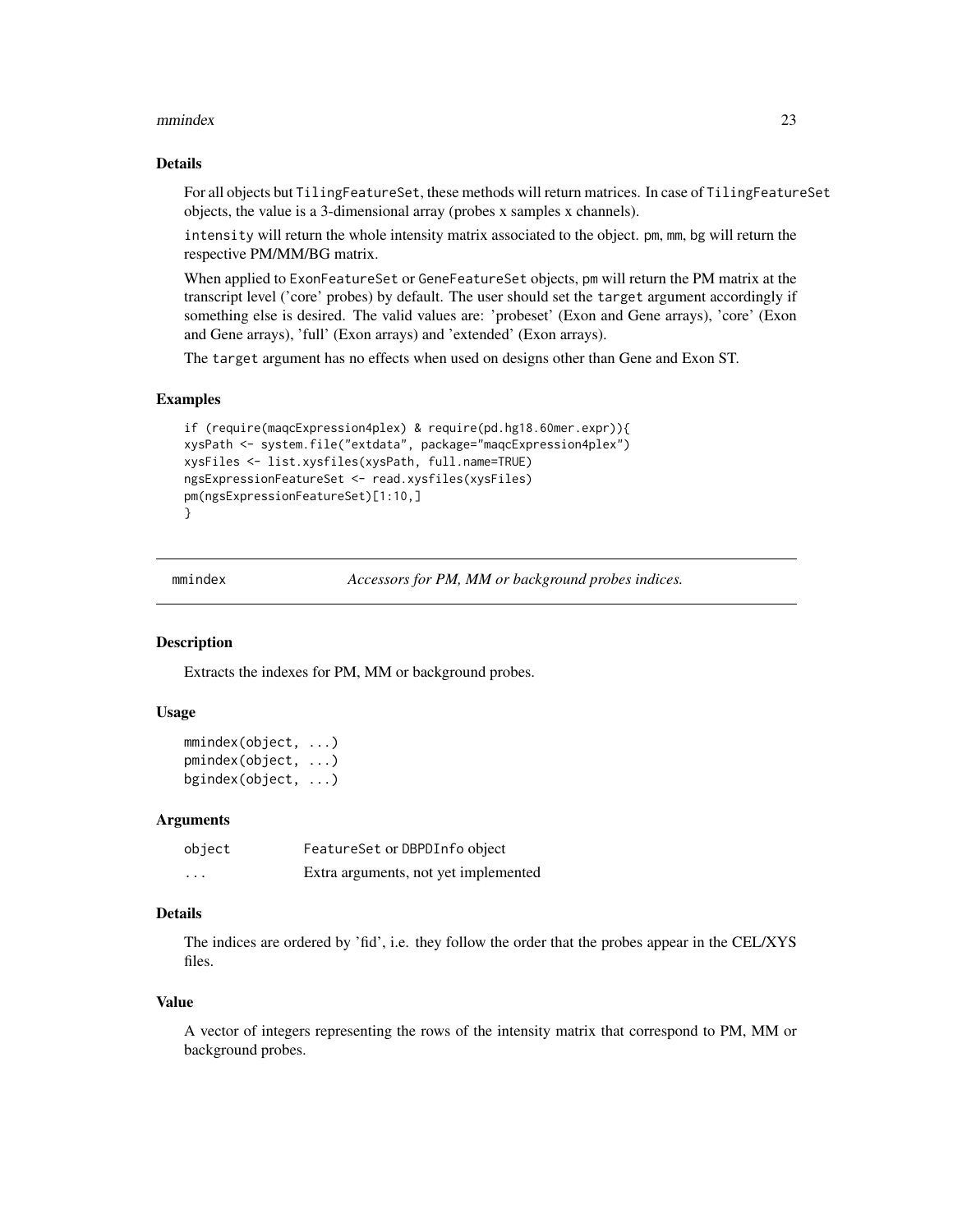# Examples

```
## How pm() works
## Not run:
x <- read.celfiles(list.celfiles())
pms0 \leq -pm(x)pmi <- pmindex(x)
pms1 <- exprs(x)[pmi,]
identical(pms0, pms1)
```
## End(Not run)

mmSequence *Probe Sequeces*

# Description

Accessor to the (PM/MM/background) probe sequences.

# Usage

```
mmSequence(object)
pmSequence(object, ...)
bgSequence(object, ...)
```
# Arguments

| object   | FeatureSet, AffySNPPDInfo or DBPDInfo object |
|----------|----------------------------------------------|
| $\cdots$ | additional arguments                         |

# Value

A DNAStringSet containing the PM/MM/background probe sequence associated to the array.

| oligo-defunct | Defunct Functions in Package 'oligo' |  |
|---------------|--------------------------------------|--|
|---------------|--------------------------------------|--|

# Description

The functions or variables listed here are no longer part of 'oligo'

# Usage

fitPLM(...) coefs(...) resids(...)

<span id="page-23-0"></span>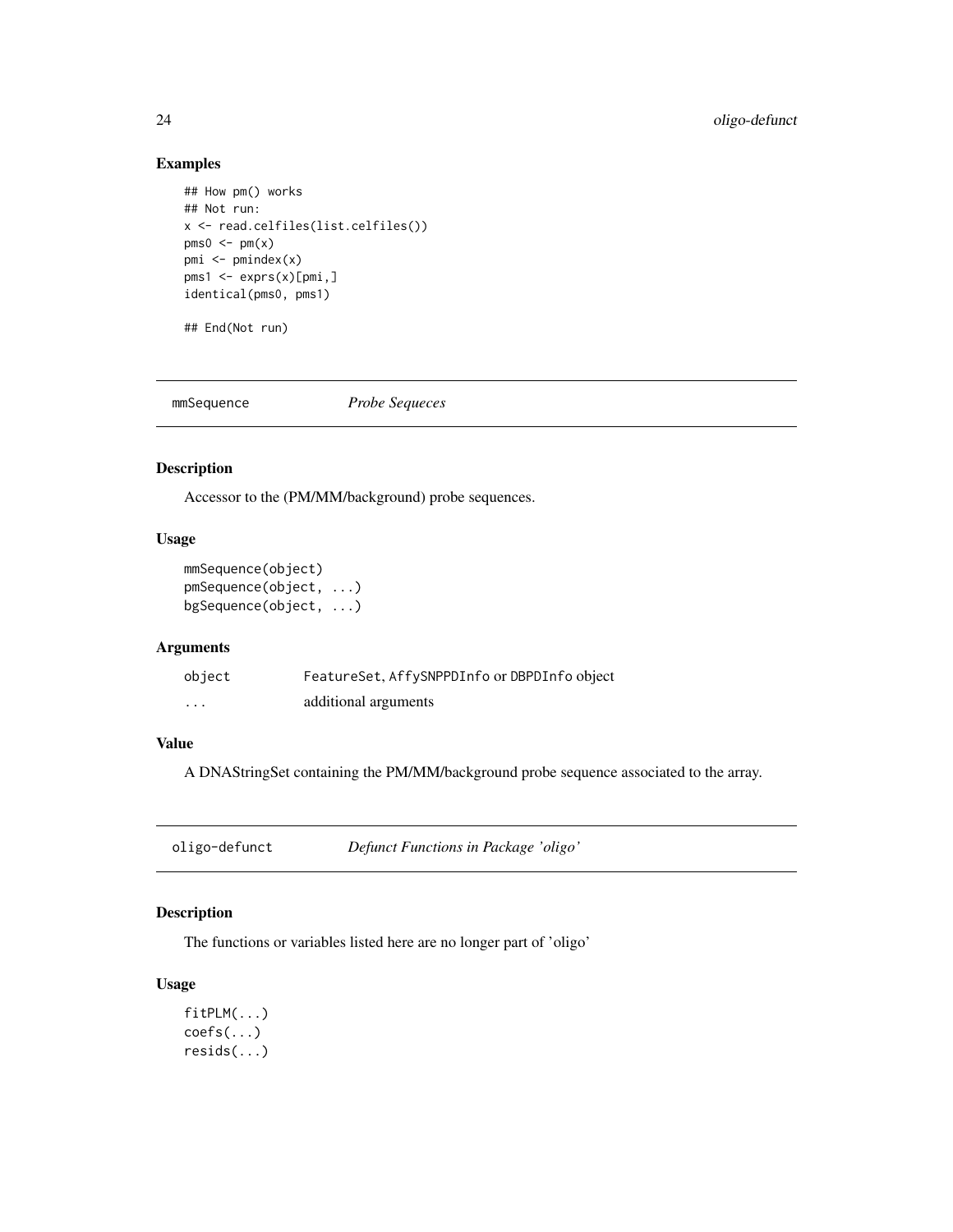#### <span id="page-24-0"></span>oligoPLM-class 25

#### Arguments

... Arguments.

# Details

fitPLM was replaced by fitProbeLevelModel, allowing faster execution and providing more specific models. fitPLM was based in the code written by Ben Bolstad in the affyPLM package. However, all the model-fitting functions are now in the package preprocessCore, on which fitProbeLevelModel depends.

coefs and resids, like fitPLM, were inherited from the affyPLM package. They were replaced respectively by coef and residuals, because this is how these statistics are called everywhere else in R.

oligoPLM-class *Class* "oligoPLM"

# <span id="page-24-1"></span>Description

A class to represent Probe Level Models.

#### Objects from the Class

Objects can be created by calls of the form fitProbeLevelModel(FeatureSetObject), where FeatureSetObject is an object obtained through read.celfiles or read.xysfiles, representing intensities observed for different probes (which are grouped in probesets or meta-probesets) across distinct samples.

#### Slots

chip.coefs: "matrix" with chip/sample effects - probeset-level probe.coefs: "numeric" vector with probe effects weights: "matrix" with weights - probe-level residuals: "matrix" with residuals - probe-level se.chip.coefs: "matrix" with standard errors for chip/sample coefficients se.probe.coefs: "numeric" vector with standard errors for probe effects residualSE: scale - residual standard error geometry: array geometry used for plots method: "character" string describing method used for PLM manufacturer: "character" string with manufacturer name annotation: "character" string with the name of the annotation package narrays: "integer" describing the number of arrays nprobes: "integer" describing the number of probes before summarization nprobesets: "integer" describing the number of probesets after summarization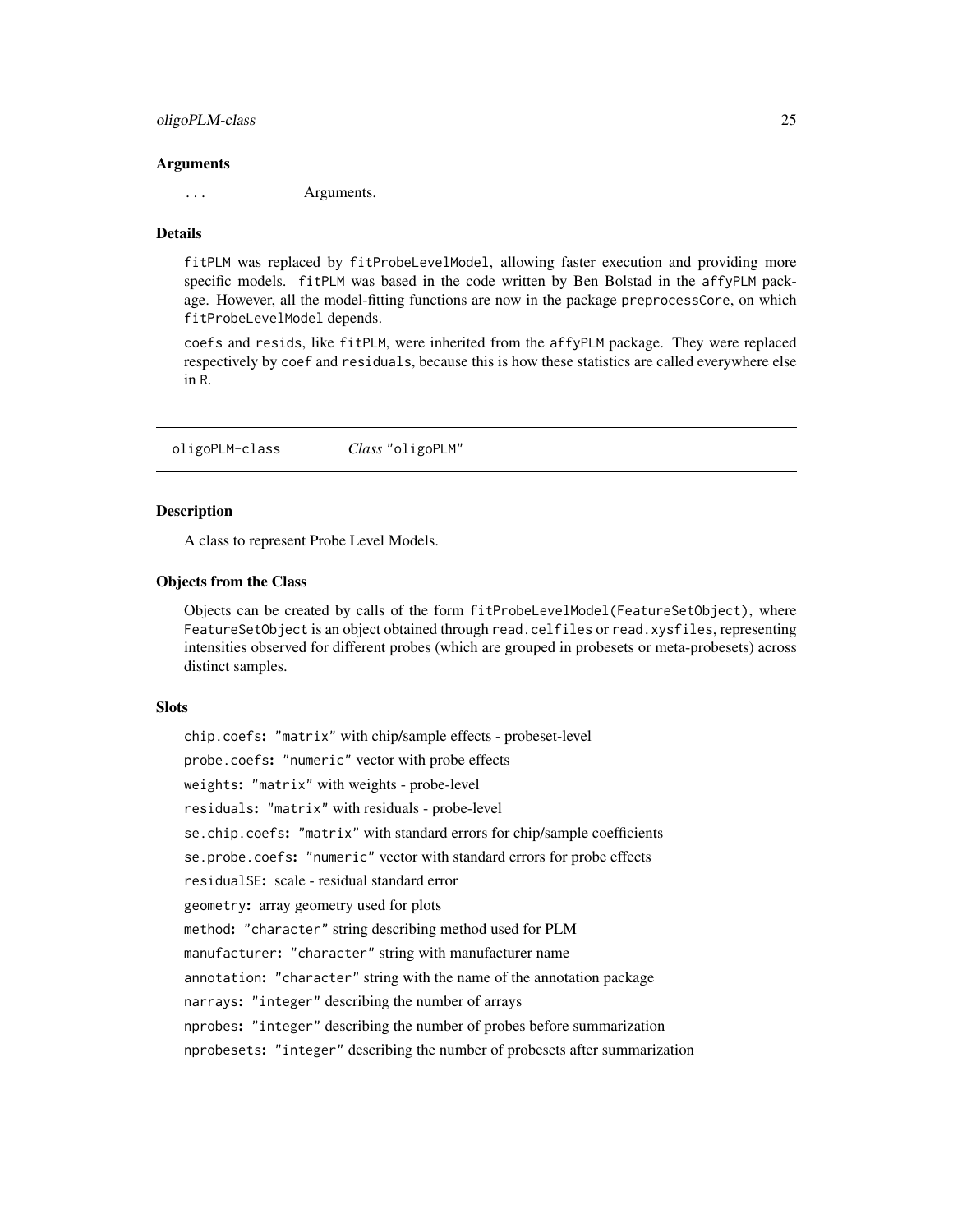#### Methods

- annotation signature(object = "oligoPLM"): accessor/replacement method to annotation slot **boxplot** signature( $x = "oligoPLM")$ : boxplot method
- coef signature(object = "oligoPLM"): accessor/replacement method to coef slot
- coefs.probe signature(object = "oligoPLM"): accessor/replacement method to coefs.probe slot

```
geometry signature(object = "oligoPLM"): accessor/replacement method to geometry slot
image signature(x = "oligoPLM"): image method
```
- manufacturer signature(object = "oligoPLM"): accessor/replacement method to manufacturer slot
- method signature(object = "oligoPLM"): accessor/replacement method to method slot

 $\text{ncol signature}(x = "oligoPLM")$ : accessor/replacement method to ncol slot

nprobes signature(object = "oligoPLM"): accessor/replacement method to nprobes slot

nprobesets signature(object = "oligoPLM"): accessor/replacement method to nprobesets slot

residuals signature(object = "oligoPLM"): accessor/replacement method to residuals slot

residualSE signature(object = "oligoPLM"): accessor/replacement method to residualSE slot

se signature(object = "oligoPLM"): accessor/replacement method to se slot

se.probe signature(object = "oligoPLM"): accessor/replacement method to se.probe slot

show signature(object = "oligoPLM"): show method

- weights signature(object = "oligoPLM"): accessor/replacement method to weights slot
- NUSE signature(x = "oligoPLM") : Boxplot of Normalized Unscaled Standard Errors (NUSE) or NUSE values.

RLE signature( $x = "oligoPLM")$ : Relative Log Expression boxplot or values.

#### Author(s)

This is a port from Ben Bolstad's work implemented in the affyPLM package. Problems with the implementation in oligo should be reported to the package's maintainer.

#### References

Bolstad, BM (2004) *Low Level Analysis of High-density Oligonucleotide Array Data: Background, Normalization and Summarization*. PhD Dissertation. University of California, Berkeley.

#### See Also

[rma](#page-34-1), [summarize](#page-38-2)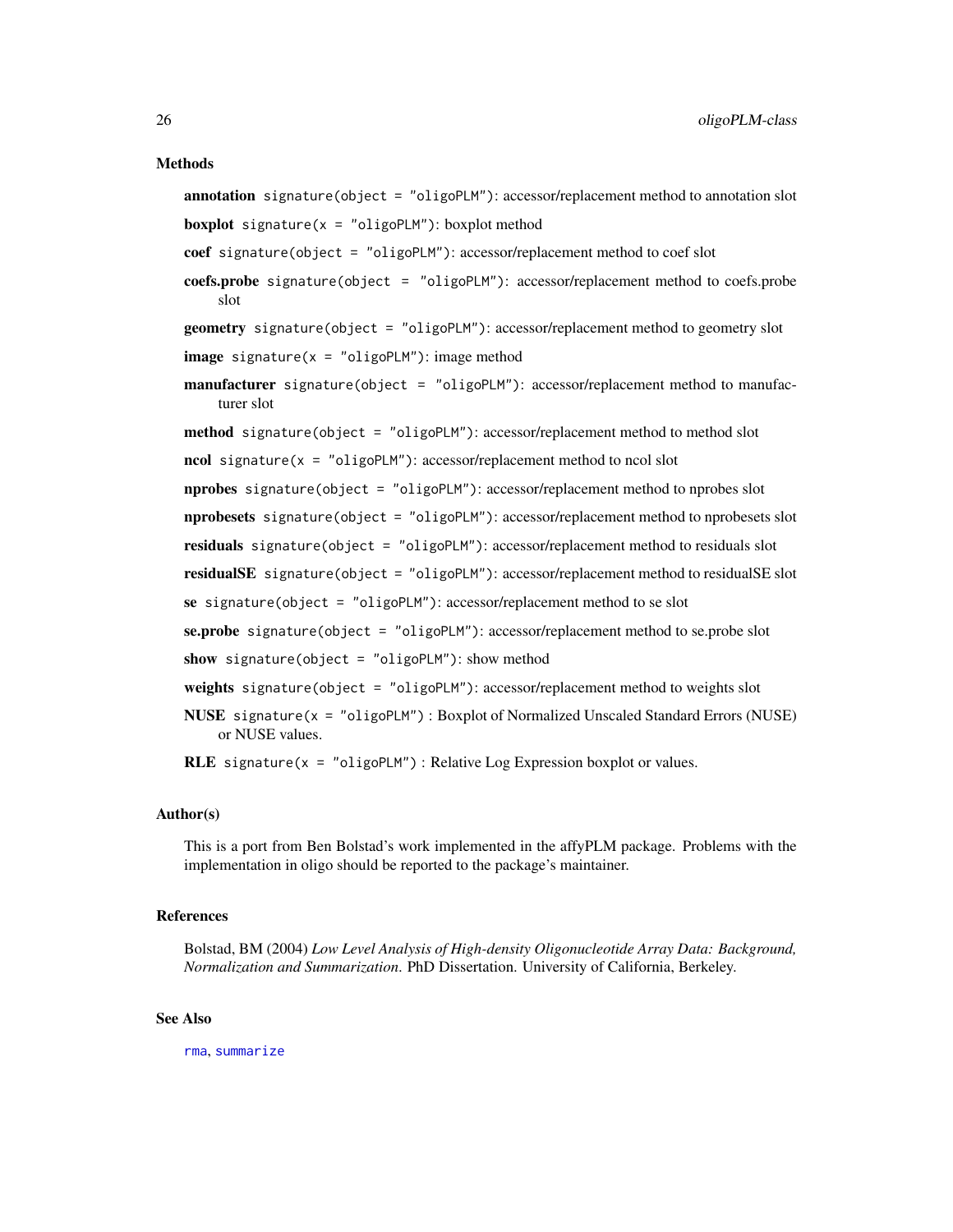#### <span id="page-26-0"></span>paCalls 27

#### Examples

```
## TODO: review code and fix broken
## Not run:
if (require(oligoData)){
  data(nimbleExpressionFS)
  fit <- fitProbeLevelModel(nimbleExpressionFS)
  image(fit)
  NUSE(fit)
  RLE(fit)
}
```
## End(Not run)

paCalls *Methods for P/A Calls*

#### Description

Methods for Present/Absent Calls are meant to provide means of assessing whether or not each of the (PM) intensities are compatible with observations generated by background probes.

#### Usage

```
paCalls(object, method, ..., verbose=TRUE)
## S4 method for signature ExonFeatureSet
paCalls(object, method, verbose = TRUE)
## S4 method for signature GeneFeatureSet
paCalls(object, method, verbose = TRUE)
## S4 method for signature ExpressionFeatureSet
paCalls(object, method, ..., verbose = TRUE)
```
#### Arguments

| object                  | Exon/Gene/Expression-FeatureSet object.            |  |
|-------------------------|----------------------------------------------------|--|
| method                  | String defining what method to use. See 'Details'. |  |
| $\cdot$ $\cdot$ $\cdot$ | Additional arguments passed to MAS5. See 'Details' |  |
| verbose                 | Logical flag for verbosity.                        |  |

#### Details

For Whole Transcript arrays (Exon/Gene) the valid options for method are 'DABG' (p-values for each probe) and 'PSDABG' (p-values for each probeset). For Expression arrays, the only option currently available for method is 'MAS5'.

# ABOUT MAS5 CALLS:

The additional arguments that can be passed to MAS5 are:

1. alpha1: a significance threshold in (0, alpha2);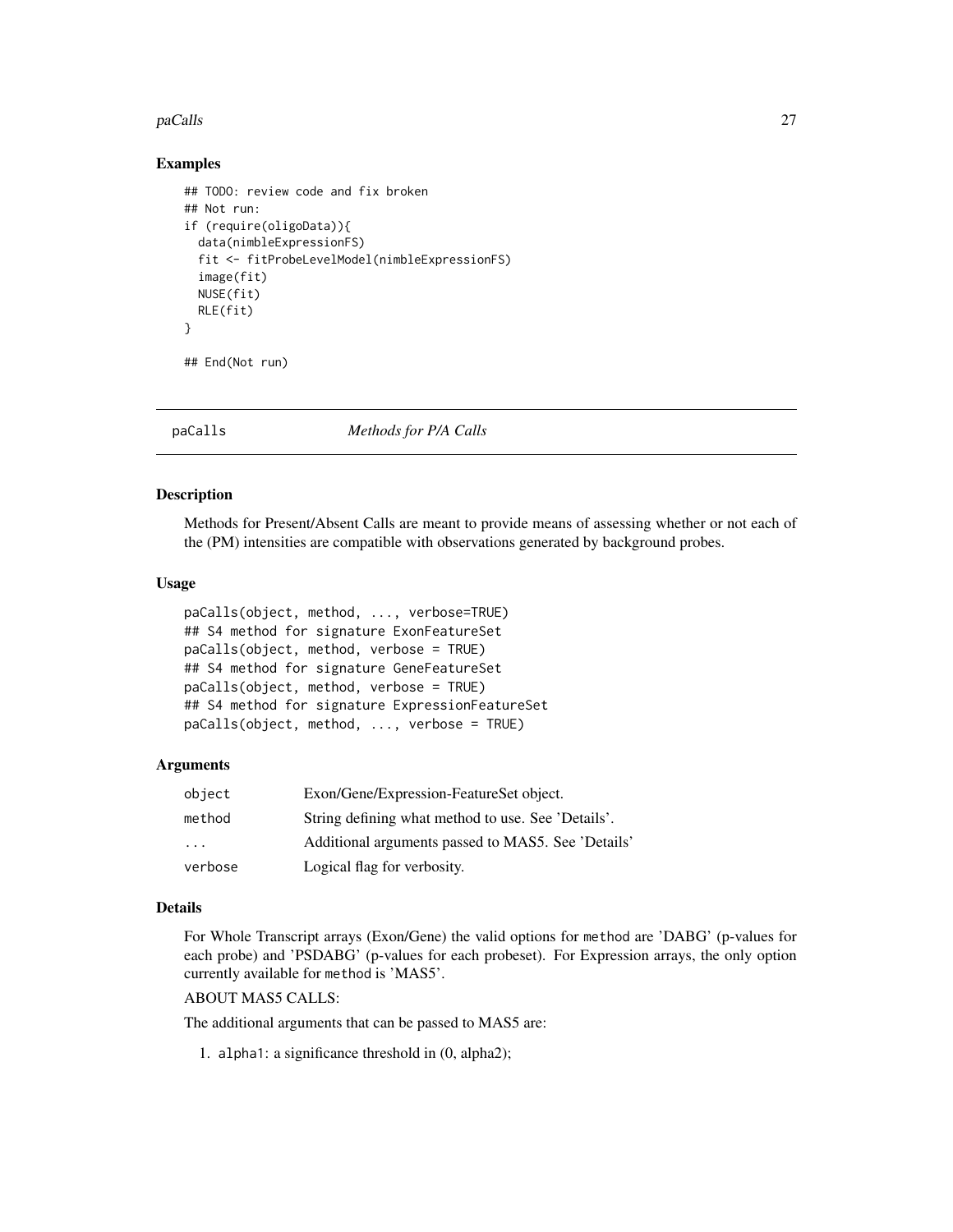- 2. alpha2: a significance threshold in (alpha1, 0.5);
- 3. tau: a small positive constant;
- 4. ignore.saturated: if TRUE, do the saturation correction described in the paper, with a saturation level of 46000;

This function performs the hypothesis test:

H0: median(Ri) = tau, corresponding to absence of transcript H1: median(Ri) > tau, corresponding to presence of transcript

where  $Ri = (PMi - MMi) / (PMi + MMi)$  for each i a probe-pair in the probe-set represented by data.

The p-value that is returned estimates the usual quantity:

Pr(observing a more "present looking" probe-set than data | data is absent)

So that small p-values imply presence while large ones imply absence of transcript. The detection call is computed by thresholding the p-value as in:

call "P" if p-value  $\lt$  alpha1 call "M" if alpha1  $\lt$  = p-value  $\lt$  alpha2 call "A" if alpha2  $\lt$  = p-value

#### Value

A matrix (of dimension dim(PM) if method="DABG" or "MAS5"; of dimension length(unique(probeNames(object))) x ncol(object) if method="PSDABG") with p-values for P/A Calls.

#### Author(s)

Benilton Carvalho

#### **References**

Clark et al. Discovery of tissue-specific exons using comprehensive human exon microarrays. Genome Biol (2007) vol. 8 (4) pp. R64

Liu, W. M. and Mei, R. and Di, X. and Ryder, T. B. and Hubbell, E. and Dee, S. and Webster, T. A. and Harrington, C. A. and Ho, M. H. and Baid, J. and Smeekens, S. P. (2002) Analysis of high density expression microarrays with signed-rank call algorithms, Bioinformatics, 18(12), pp. 1593–1599.

Liu, W. and Mei, R. and Bartell, D. M. and Di, X. and Webster, T. A. and Ryder, T. (2001) Rankbased algorithms for analysis of microarrays, Proceedings of SPIE, Microarrays: Optical Technologies and Informatics, 4266.

Affymetrix (2002) Statistical Algorithms Description Document, Affymetrix Inc., Santa Clara, CA, whitepaper. [http://www.affymetrix.com/support/technical/whitepapers/sadd\\_whitepape](http://www.affymetrix.com/support/technical/whitepapers/sadd_whitepaper.pdf)r. [pdf](http://www.affymetrix.com/support/technical/whitepapers/sadd_whitepaper.pdf)

#### Examples

```
## Not run:
if (require(oligoData) & require(pd.huex.1.0.st.v2)){
 data(affyExonFS)
 ## Get only 2 samples for example
 dabgP = paCalls(affyExonFS[, 1:2])
 dabgPS = paCalls(affyExonFS[, 1:2], "PSDABG")
```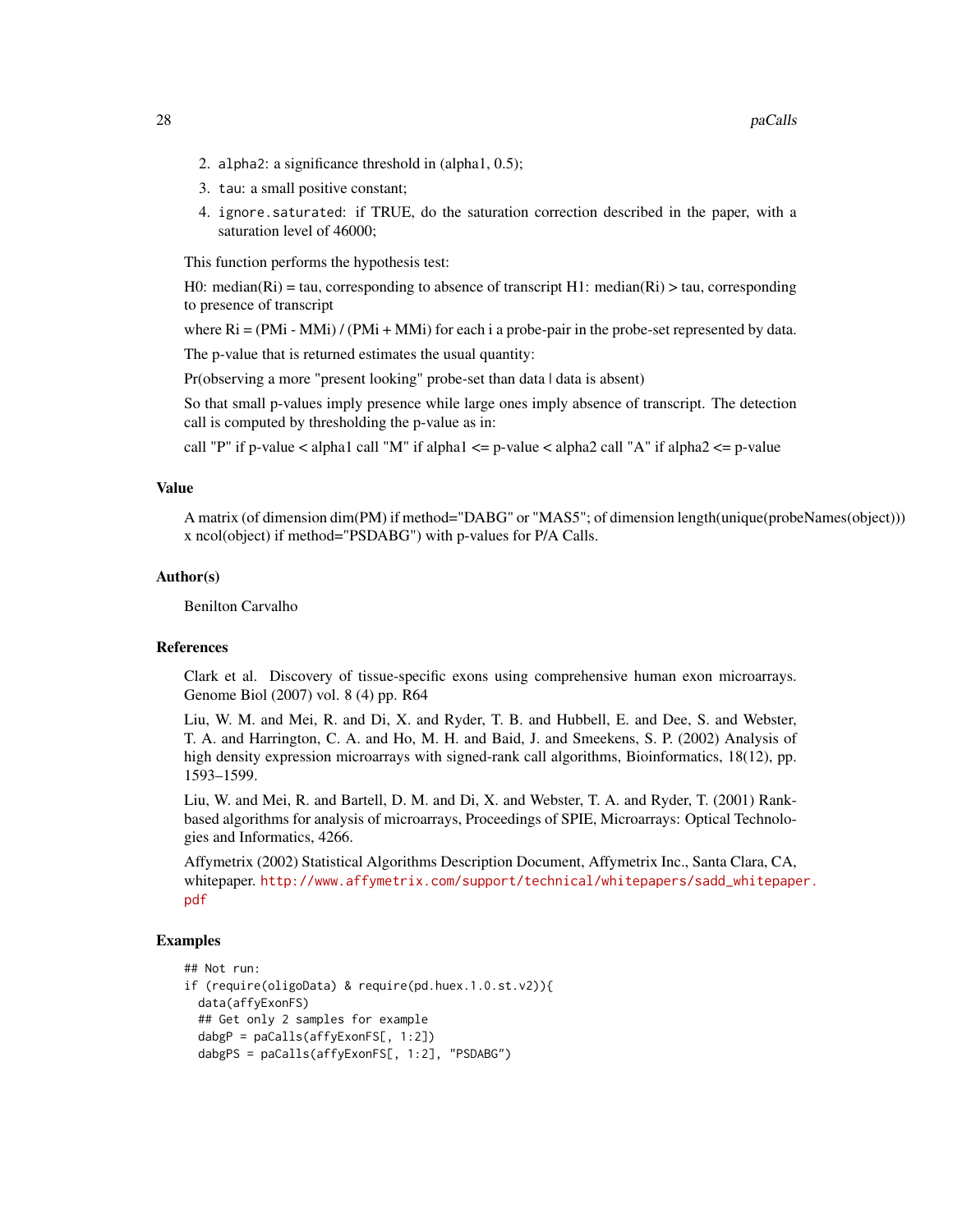# <span id="page-28-0"></span>plotM-methods 29

```
head(dabgP) ## for probe
 head(dabgPS) ## for probeset
}
## End(Not run)
```
plotM-methods *Methods for Log-Ratio plotting*

# Description

The plotM methods are meant to plot log-ratios for different classes of data.

#### Methods

 $object = "SnpQSet", i = "character" Plot log-ratio for SNP data for sample i.$ object = "SnpQSet", i = "integer" Plot log-ratio for SNP data for sample i. object = "SnpQSet", i = "numeric" Plot log-ratio for SNP data for sample i. object = "TilingQSet",  $i$  = "missing" Plot log-ratio for Tiling data for sample i.

pmAllele *Access the allele information for PM probes.*

# Description

Accessor to the allelic information for PM probes.

#### Usage

```
pmAllele(object)
```
# Arguments

object SnpFeatureSet or PDInfo object.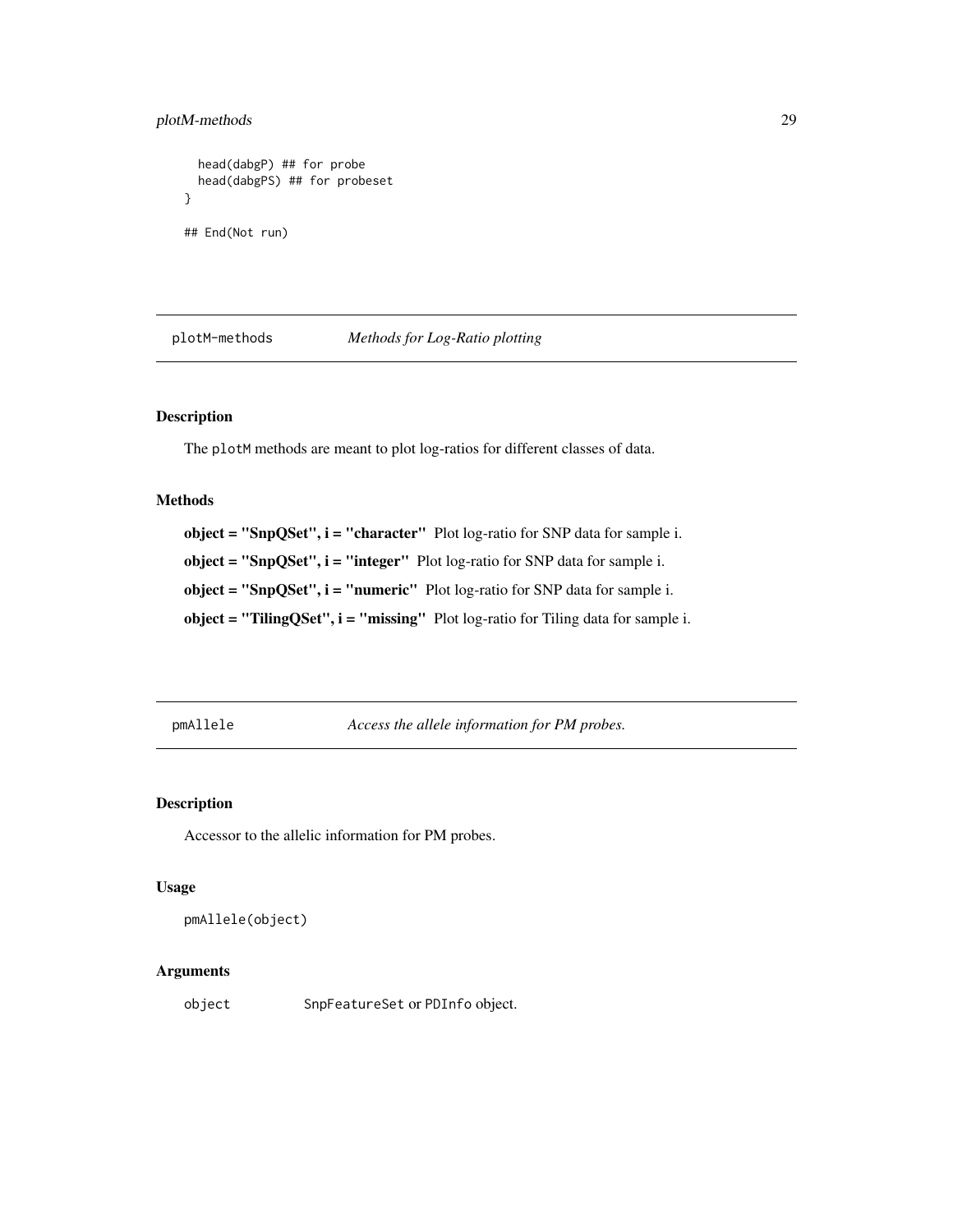<span id="page-29-0"></span>

#### Description

Accessor to the fragment length for PM probes.

# Usage

pmFragmentLength(object, enzyme, type=c(snp, cn))

#### Arguments

| object | PDInfo or SnpFeatureSet object.                                               |
|--------|-------------------------------------------------------------------------------|
| enzvme | Enzyme to be used for query. If missing, all enzymes are used.                |
| type   | Type of probes to be used: 'snp' for SNP probes; 'cn' for Copy Number probes. |

# Value

A list of length equal to the number of enzymes used for digestion. Each element of the list is a data.frame containing:

- row: the row used to link to the PM matrix;
- length: expected fragment length.

#### Note

There is not a 1:1 relationship between probes and expected fragment length. For one enzyme, a given probe may be associated to multiple fragment lengths. Therefore, the number of rows in the data.frame may not match the number of PM probes and the row column should be used to match the fragment length with the PM matrix.

pmPosition *Accessor to position information*

#### Description

pmPosition will return the genomic position for the (PM) probes.

#### Usage

```
pmPosition(object)
pmOffset(object)
```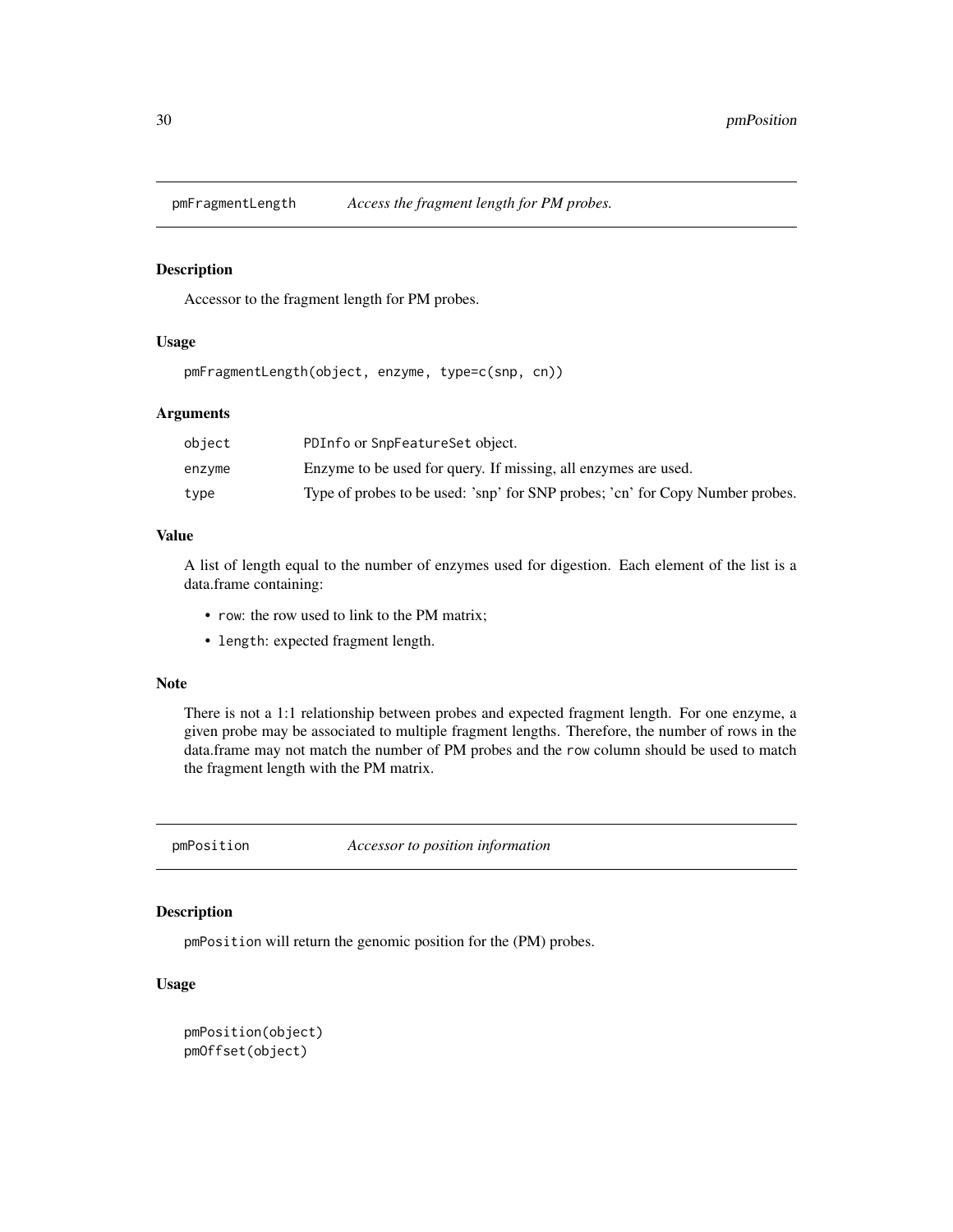#### <span id="page-30-0"></span>pmStrand 31

# Arguments

object AffySNPPDInfo, TilingFeatureSet or SnpCallSet object

# Details

pmPosition will return genomic position for PM probes on a tiling array. pmOffset will return the offset information for PM probes on SNP arrays.

pmStrand *Accessor to the strand information*

#### Description

Returns the strand information for PM probes (0 - sense / 1 - antisense).

#### Usage

pmStrand(object)

# Arguments

object AffySNPPDInfo or TilingFeatureSet object

probeNames *Accessor to feature names*

# Description

Accessors to featureset names.

#### Usage

```
probeNames(object, subset = NULL, ...)
probesetNames(object, ...)
```
# Arguments

| object   | FeatureSet or DBPDInfo                                  |
|----------|---------------------------------------------------------|
| subset   | not implemented yet.                                    |
| $\cdots$ | Arguments (like 'target') passed to downstream methods. |

#### Value

probeNames returns a string with the probeset names for \*each probe\* on the array. probesetNames, on the other hand, returns the \*unique probeset names\*.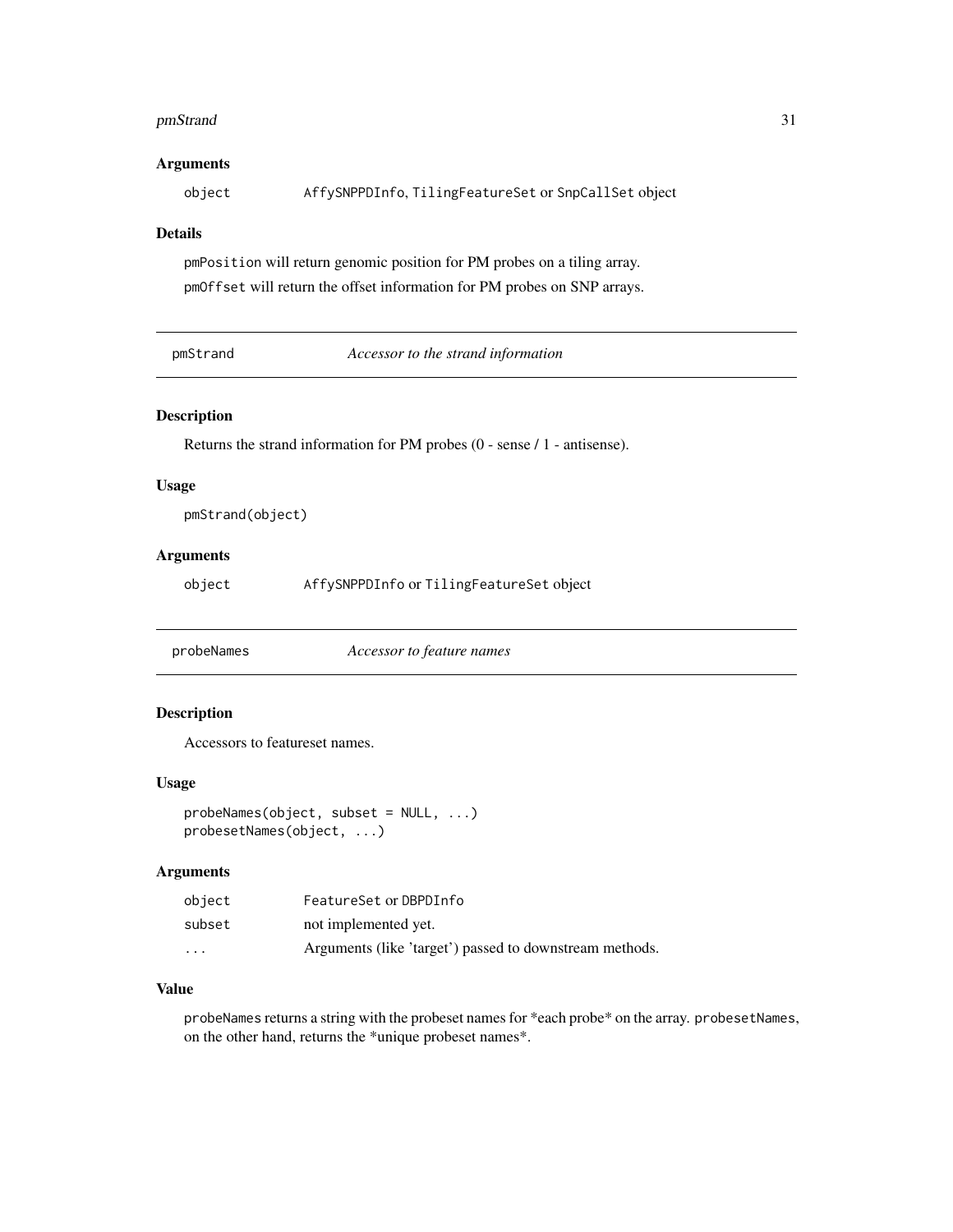<span id="page-31-1"></span><span id="page-31-0"></span>read.celfiles *Parser to CEL files*

# Description

Reads CEL files.

# Usage

```
read.celfiles(..., filenames, pkgname, phenoData, featureData,
experimentData, protocolData, notes, verbose=TRUE, sampleNames,
rm.mask=FALSE, rm.outliers=FALSE, rm.extra=FALSE, checkType=TRUE)
```

```
read.celfiles2(channel1, channel2, pkgname, phenoData, featureData,
experimentData, protocolData, notes, verbose=TRUE, sampleNames,
rm.mask=FALSE, rm.outliers=FALSE, rm.extra=FALSE, checkType=TRUE)
```
# Arguments

| $\cdots$     | names of files to be read.                                                                    |
|--------------|-----------------------------------------------------------------------------------------------|
| filenames    | a character vector with the CEL filenames.                                                    |
| channel1     | a character vector with the CEL filenames for the first 'channel' on a Tiling<br>application  |
| channel2     | a character vector with the CEL filenames for the second 'channel' on a Tiling<br>application |
| pkgname      | alternative data package to be loaded.                                                        |
| phenoData    | phenoData                                                                                     |
| featureData  | featureData                                                                                   |
|              | experimentData experimentData                                                                 |
| protocolData | protocolData                                                                                  |
| notes        | notes                                                                                         |
| verbose      | logical                                                                                       |
| sampleNames  | character vector with sample names (usually better descriptors than the file-<br>names)       |
| rm.mask      | logical. Read masked?                                                                         |
| rm.outliers  | logical. Remove outliers?                                                                     |
| rm.extra     | logical. Remove extra?                                                                        |
| checkType    | logical. Check type of each file? This can be time consuming.                                 |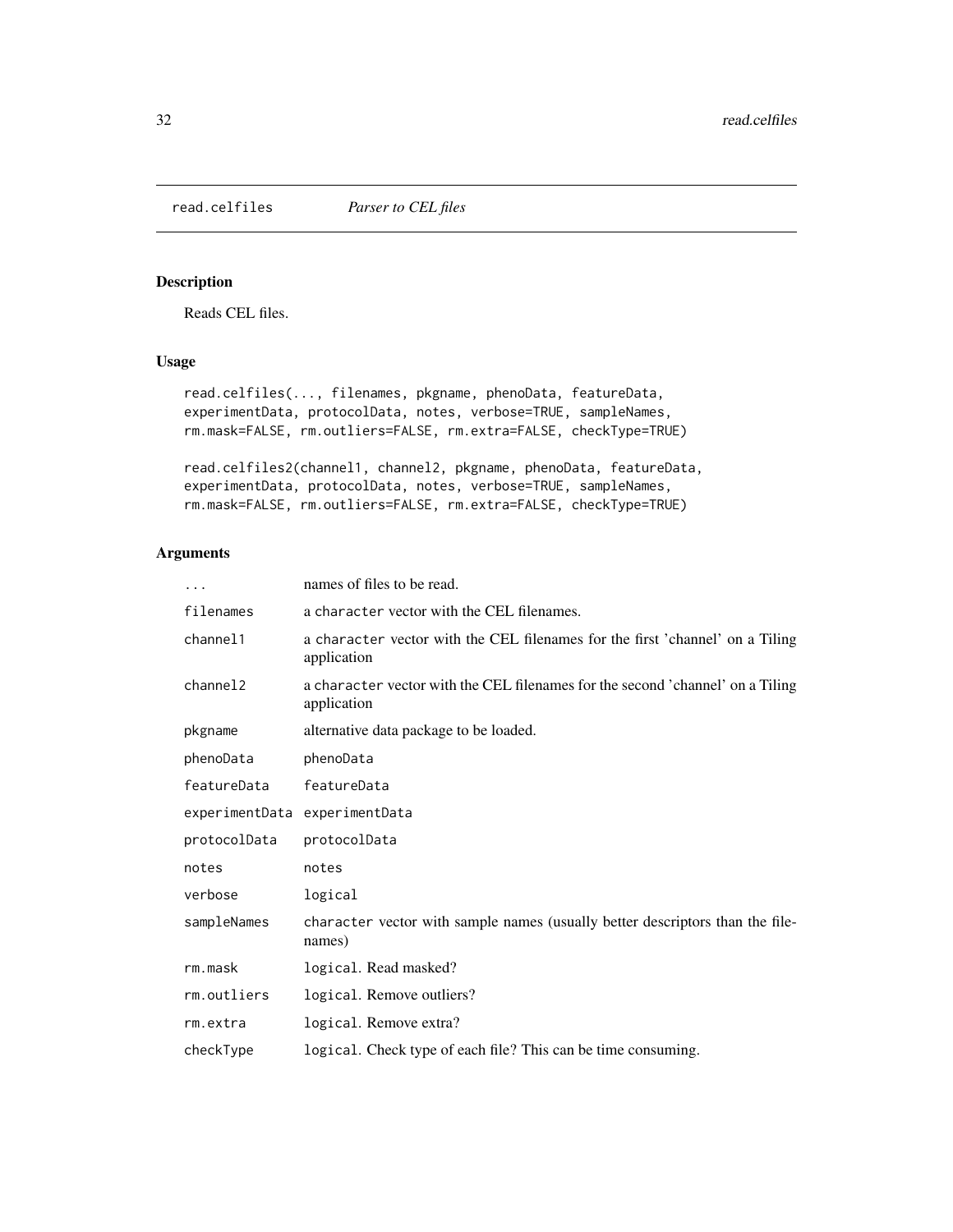# <span id="page-32-0"></span>read.xysfiles 33

#### Details

When using 'affyio' to read in CEL files, the user can read compressed CEL files (CEL.gz). Additionally, 'affyio' is much faster than 'affxparser'.

The function guesses which annotation package to use from the header of the CEL file. The user can also provide the name of the annotaion package to be used (via the pkgname argument). If the annotation package cannot be loaded, the function returns an error. If the annotation package is not available from BioConductor, one can use the pdInfoBuilder package to build one.

#### Value

ExpressionFeatureSet if Expresssion arrays ExonFeatureSet if Exon arrays SnpFeatureSet if SNP arrays TilingFeatureSet if Tiling arrays

#### See Also

[list.celfiles](#page-0-0), [read.xysfiles](#page-32-1)

#### Examples

```
if(require(pd.mapping50k.xba240) & require(hapmap100kxba)){
celPath <- system.file("celFiles", package="hapmap100kxba")
celFiles <- list.celfiles(celPath, full.name=TRUE)
affySnpFeatureSet <- read.celfiles(celFiles)
}
```
<span id="page-32-1"></span>read.xysfiles *Parser to XYS files*

#### Description

NimbleGen provides XYS files which are read by this function.

#### Usage

```
read.xysfiles(..., filenames, pkgname, phenoData, featureData,
experimentData, protocolData, notes, verbose=TRUE, sampleNames,
checkType=TRUE)
```

```
read.xysfiles2(channel1, channel2, pkgname, phenoData, featureData,
experimentData, protocolData, notes, verbose=TRUE, sampleNames,
checkType=TRUE)
```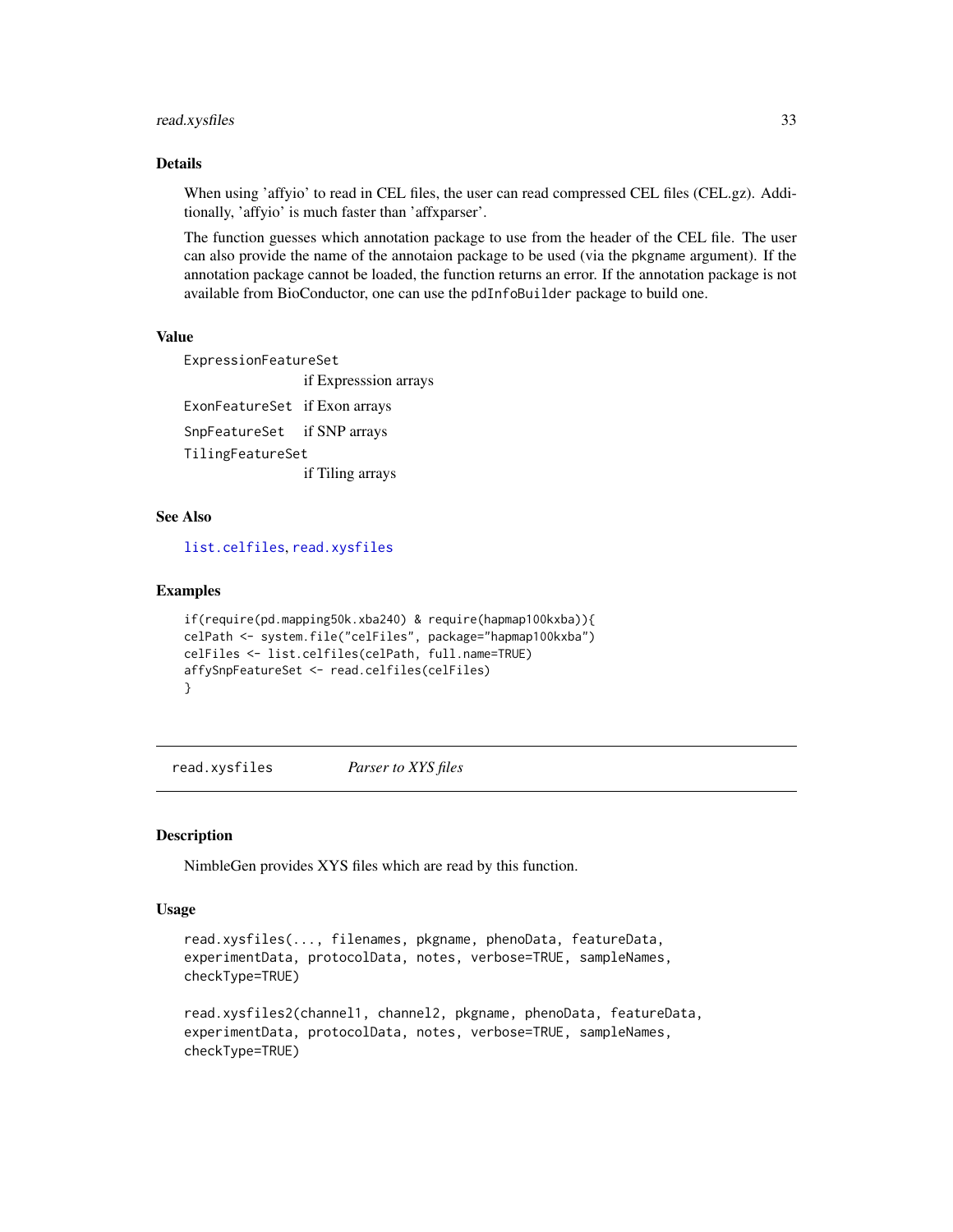#### Arguments

| .                    | file names                                                                                    |
|----------------------|-----------------------------------------------------------------------------------------------|
| filenames            | character vector with filenames.                                                              |
| channel1             | a character vector with the XYS filenames for the first 'channel' on a Tiling<br>application  |
| channel <sub>2</sub> | a character vector with the XYS filenames for the second 'channel' on a Tiling<br>application |
| pkgname              | character vector with alternative PD Info package name                                        |
| phenoData            | phenoData                                                                                     |
| featureData          | featureData                                                                                   |
| experimentData       | experimentData                                                                                |
| protocolData         | protocolData                                                                                  |
| notes                | notes                                                                                         |
| verbose              | verbose                                                                                       |
| sampleNames          | character vector with sample names (usually better descriptors than the file-<br>names)       |
| checkType            | logical. Check type of each file? This can be time consuming.                                 |

#### Details

The function will read the XYS files provided by NimbleGen Systems and return an object of class FeatureSet.

The function guesses which annotation package to use from the header of the XYS file. The user can also provide the name of the annotaion package to be used (via the pkgname argument). If the annotation package cannot be loaded, the function returns an error. If the annotation package is not available from BioConductor, one can use the pdInfoBuilder package to build one.

#### Value

ExpressionFeatureSet if Expresssion arrays TilingFeatureSet if Tiling arrays

#### See Also

[list.xysfiles](#page-18-1), [read.celfiles](#page-31-1)

# Examples

```
if (require(maqcExpression4plex) & require(pd.hg18.60mer.expr)){
xysPath <- system.file("extdata", package="maqcExpression4plex")
xysFiles <- list.xysfiles(xysPath, full.name=TRUE)
ngsExpressionFeatureSet <- read.xysfiles(xysFiles)
}
```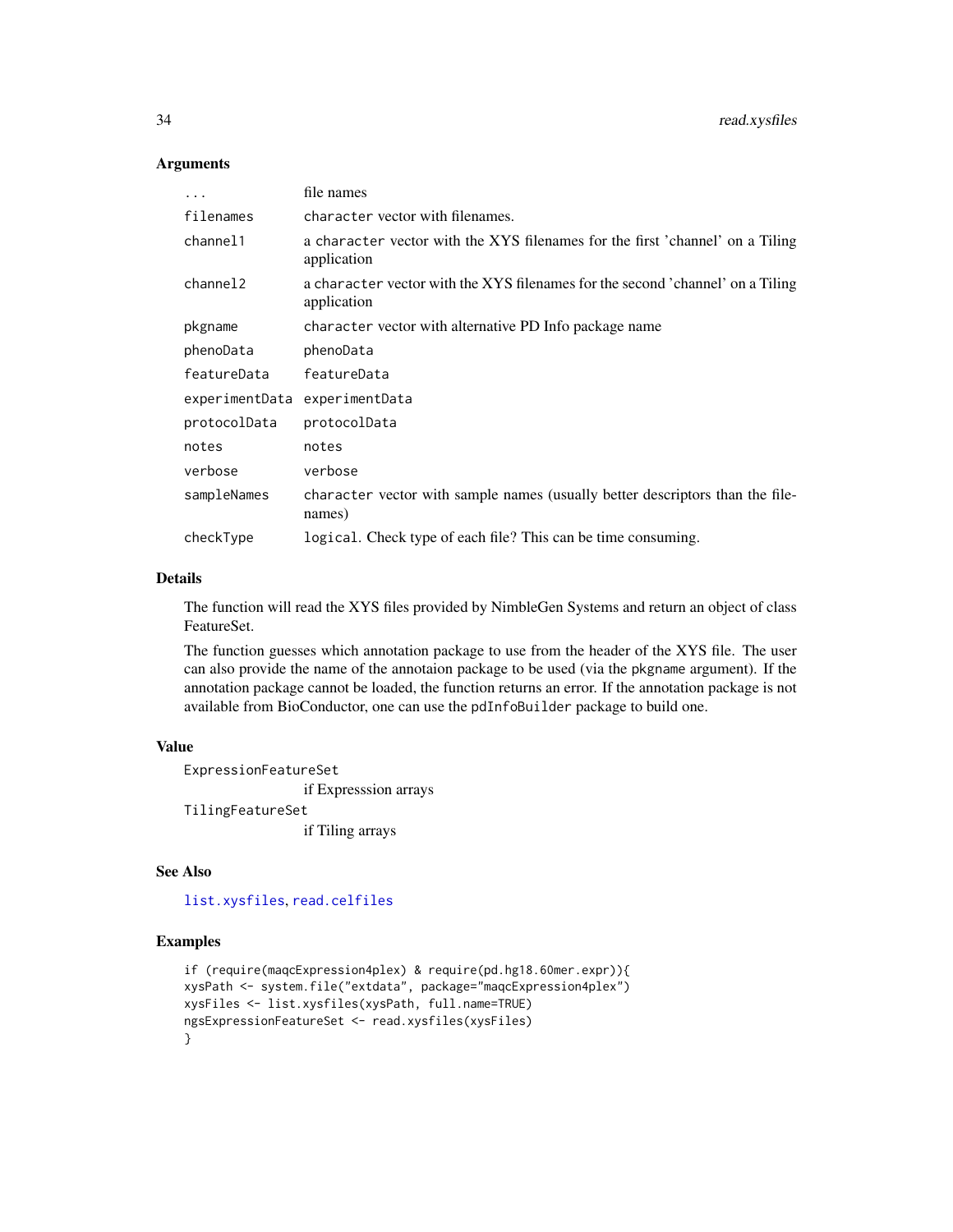<span id="page-34-0"></span>

#### Description

This function read the different summaries generated by crlmm.

#### Usage

```
readSummaries(type, tmpdir)
```
#### Arguments

| type   | type of summary of character class: 'alleleA', 'alleleB', 'alleleA-sense', 'alleleA-<br>antisense', 'alleleB-sense', 'alleleB-antisense', 'calls', 'llr', 'conf'. |
|--------|-------------------------------------------------------------------------------------------------------------------------------------------------------------------|
| tmpdir | directory containing the output saved by crimm                                                                                                                    |

#### Details

On the 50K and 250K arrays, given a SNP, there are probes on both strands (sense and antisense). For this reason, the options 'alleleA-sense', 'alleleA-antisense', 'alleleB-sense' and 'alleleB-antisense' should be used \*\*only\*\* with such arrays (XBA, HIND, NSP or STY).

On the SNP 5.0 and SNP 6.0 platforms, this distinction does not exist in terms of algorithm (note that the actual strand could be queried from the annotation package). For these arrays, options 'alleleA', 'alleleB' are the ones to be used.

The options calls, llr and conf will return, respectivelly, the CRLMM calls, log-likelihood ratios (for devel purpose \*\*only\*\*) and CRLMM confidence calls matrices.

# Value

Matrix with values of summaries.

rma-methods *RMA - Robust Multichip Average algorithm*

# <span id="page-34-1"></span>Description

Robust Multichip Average preprocessing methodology. This strategy allows background subtraction, quantile normalization and summarization (via median-polish).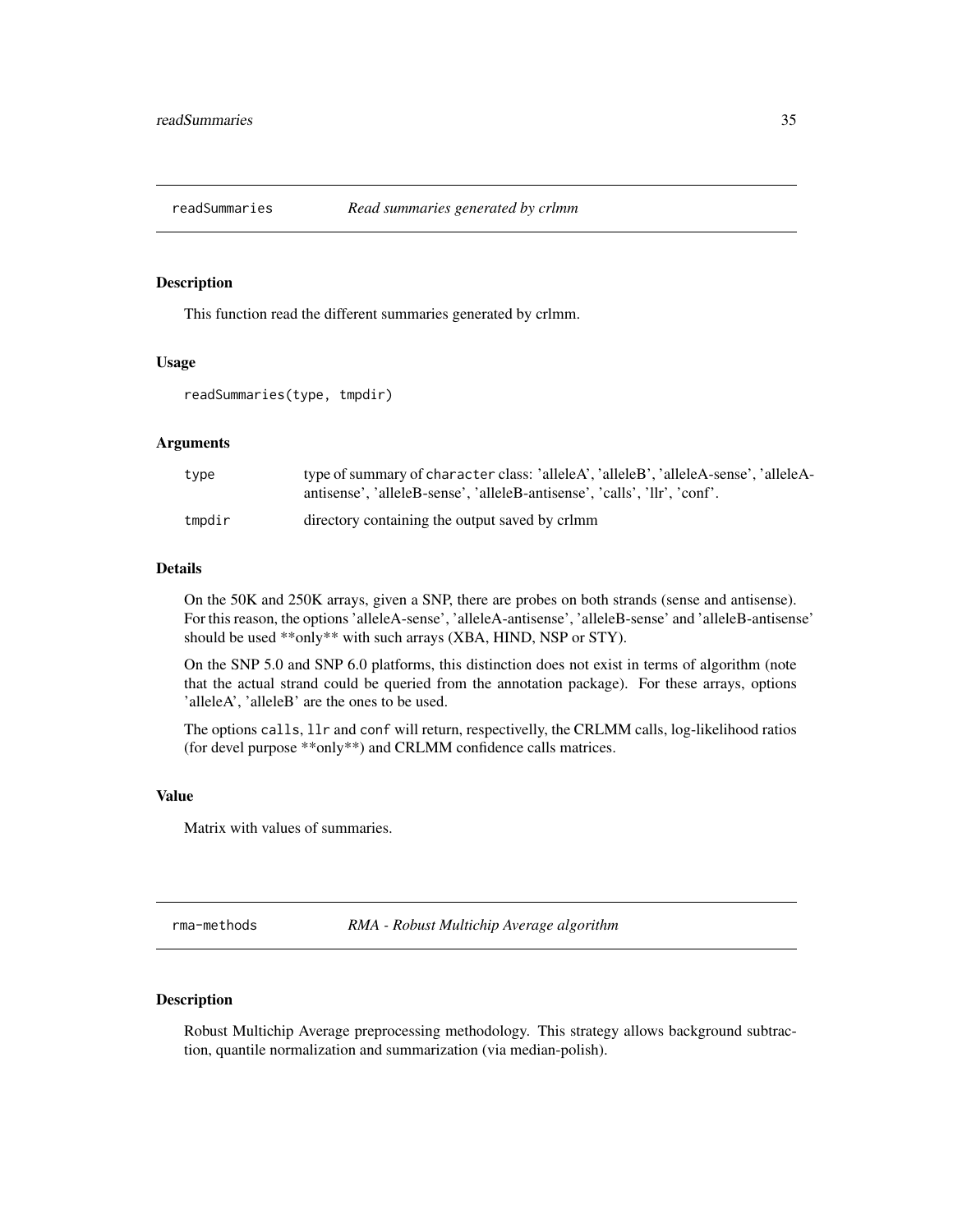#### Usage

```
## S4 method for signature ExonFeatureSet
rma(object, background=TRUE, normalize=TRUE, subset=NULL, target="core")
 ## S4 method for signature HTAFeatureSet
rma(object, background=TRUE, normalize=TRUE, subset=NULL, target="core")
 ## S4 method for signature ExpressionFeatureSet
rma(object, background=TRUE, normalize=TRUE, subset=NULL)
 ## S4 method for signature GeneFeatureSet
rma(object, background=TRUE, normalize=TRUE, subset=NULL, target="core")
 ## S4 method for signature SnpCnvFeatureSet
rma(object, background=TRUE, normalize=TRUE, subset=NULL)
```
#### **Arguments**

| object     | Exon/HTA/Expression/Gene/SnpCnv-FeatureSet object. |
|------------|----------------------------------------------------|
| background | Logical - perform RMA background correction?       |
| normalize  | Logical - perform quantile normalization?          |
| subset     | To be implemented.                                 |
| target     | Level of summarization (only for Exon/Gene arrays) |

#### Methods

- signature(object = "ExonFeatureSet") When applied to an ExonFeatureSet object, rma can produce summaries at different levels: probeset (as defined in the PGF), core genes (as defined in the core.mps file), full genes (as defined in the full.mps file) or extended genes (as defined in the extended.mps file). To determine the level for summarization, use the target argument.
- signature(object = "ExpressionFeatureSet") When used on an ExpressionFeatureSet object, rma produces summaries at the probeset level (as defined in the CDF or NDF files, depending on the manufacturer).
- signature(object = "GeneFeatureSet") When applied to a GeneFeatureSet object, rma can produce summaries at different levels: probeset (as defined in the PGF) and 'core genes' (as defined in the core.mps file). To determine the level for summarization, use the target argument.
- signature(object = "HTAFeatureSet") When applied to a HTAFeatureSet object, rma can produce summaries at different levels: probeset (as defined in the PGF) and 'core genes' (as defined in the core.mps file). To determine the level for summarization, use the target argument.
- signature(object = "SnpCnvFeatureSet") If used on a SnpCnvFeatureSet object (ie., SNP 5.0 or SNP 6.0 arrays), rma will produce summaries for the CNV probes. Note that this is an experimental feature for internal (and quick) assessment of CNV probes. We recommend the use of the 'crlmm' package, which contains a Copy Number tool specifically designed for these data.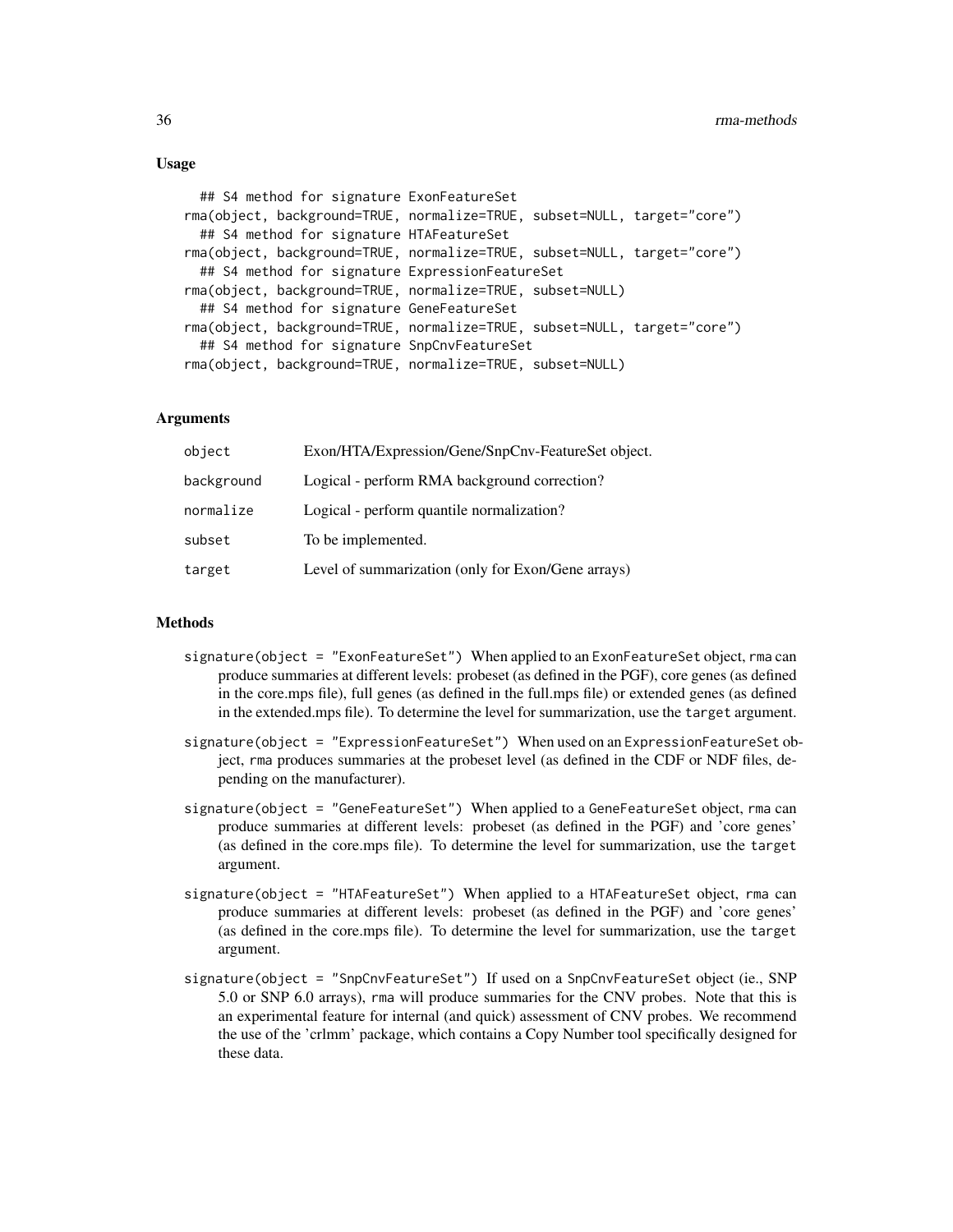#### <span id="page-36-0"></span>runDate 37

#### References

Rafael. A. Irizarry, Benjamin M. Bolstad, Francois Collin, Leslie M. Cope, Bridget Hobbs and Terence P. Speed (2003), Summaries of Affymetrix GeneChip probe level data Nucleic Acids Research 31(4):e15

Bolstad, B.M., Irizarry R. A., Astrand M., and Speed, T.P. (2003), A Comparison of Normalization Methods for High Density O ligonucleotide Array Data Based on Bias and Variance. Bioinformatics 19(2):185-193

Irizarry, RA, Hobbs, B, Collin, F, Beazer-Barclay, YD, Antonellis, KJ, Scherf, U, Speed, TP (2003) Exploration, Normalizati on, and Summaries of High Density Oligonucleotide Array Probe Level Data. Biostatistics. Vol. 4, Number 2: 249-264

# See Also

[snprma](#page-37-1)

# Examples

```
if (require(maqcExpression4plex) & require(pd.hg18.60mer.expr)){
xysPath <- system.file("extdata", package="maqcExpression4plex")
xysFiles <- list.xysfiles(xysPath, full.name=TRUE)
ngsExpressionFeatureSet <- read.xysfiles(xysFiles)
summarized <- rma(ngsExpressionFeatureSet)
show(summarized)
}
```
runDate *Date of scan*

# Description

Retrieves date information in CEL/XYS files.

# Usage

```
runDate(object)
```
#### **Arguments**

object 'FeatureSet' object.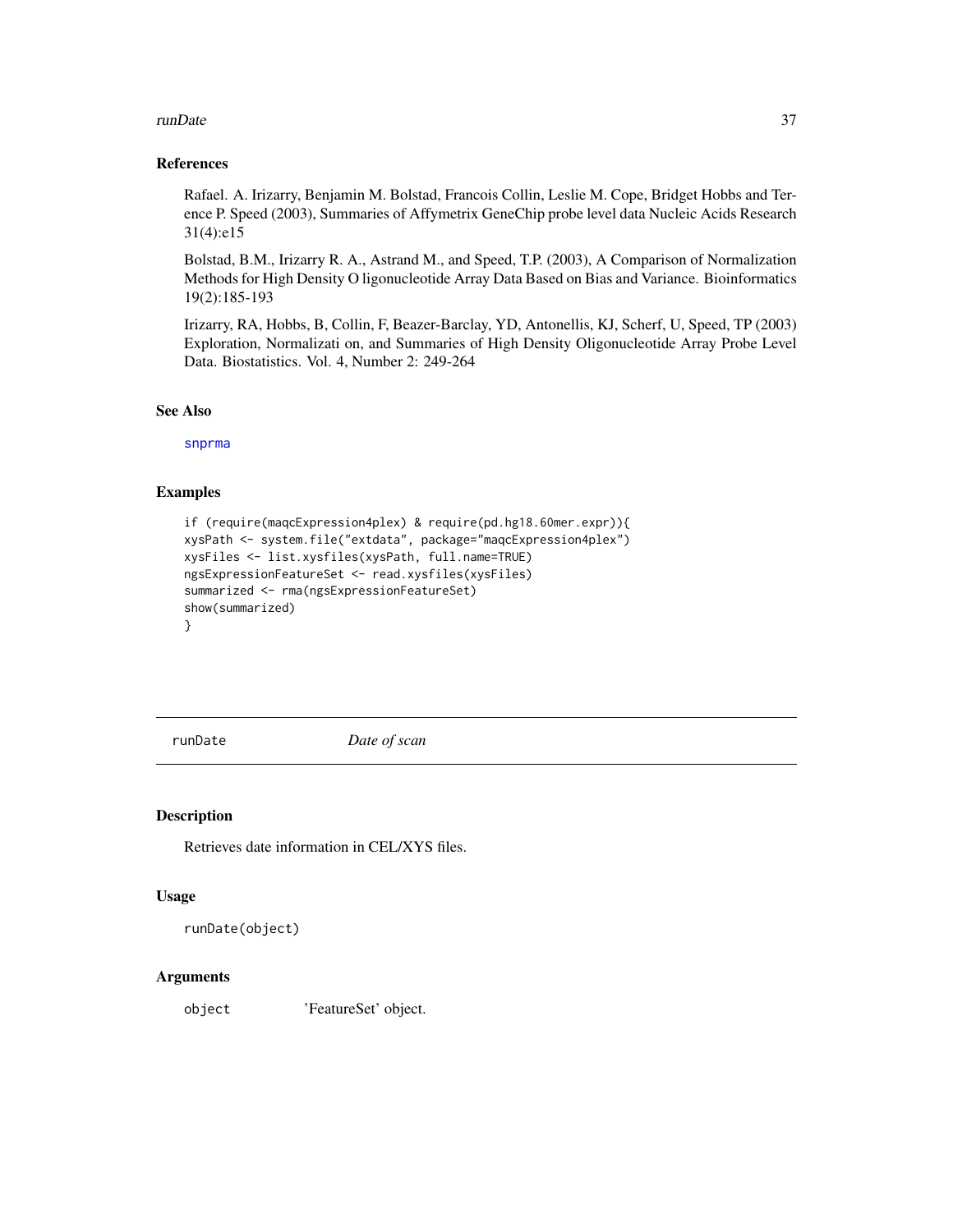<span id="page-37-0"></span>sequenceDesignMatrix *Create design matrix for sequences*

# Description

Creates design matrix for sequences.

#### Usage

sequenceDesignMatrix(seqs)

# Arguments

seqs character vector of 25-mers.

# Details

This assumes all sequences are 25bp long.

The design matrix is often used when the objecive is to adjust intensities by sequence.

# Value

Matrix with length(seqs) rows and 75 columns.

#### Examples

```
genSequence <- function(x)
    paste(sample(c("A", "T", "C", "G"), 25, rep=TRUE), collapse="", sep="")
seqs <- sapply(1:10, genSequence)
X <- sequenceDesignMatrix(seqs)
Y \le - rnorm(10, \text{ mean=}12, \text{ sd=}2)Ydemean <- Y-mean(Y)
X[1:10, 1:3]
fit <- lm(Ydemean~X)
coef(fit)
```
<span id="page-37-1"></span>

snprma *Preprocessing SNP Arrays*

# Description

This function preprocess SNP arrays.

#### Usage

```
snprma(object, verbose = TRUE, normalizeToHapmap = TRUE)
```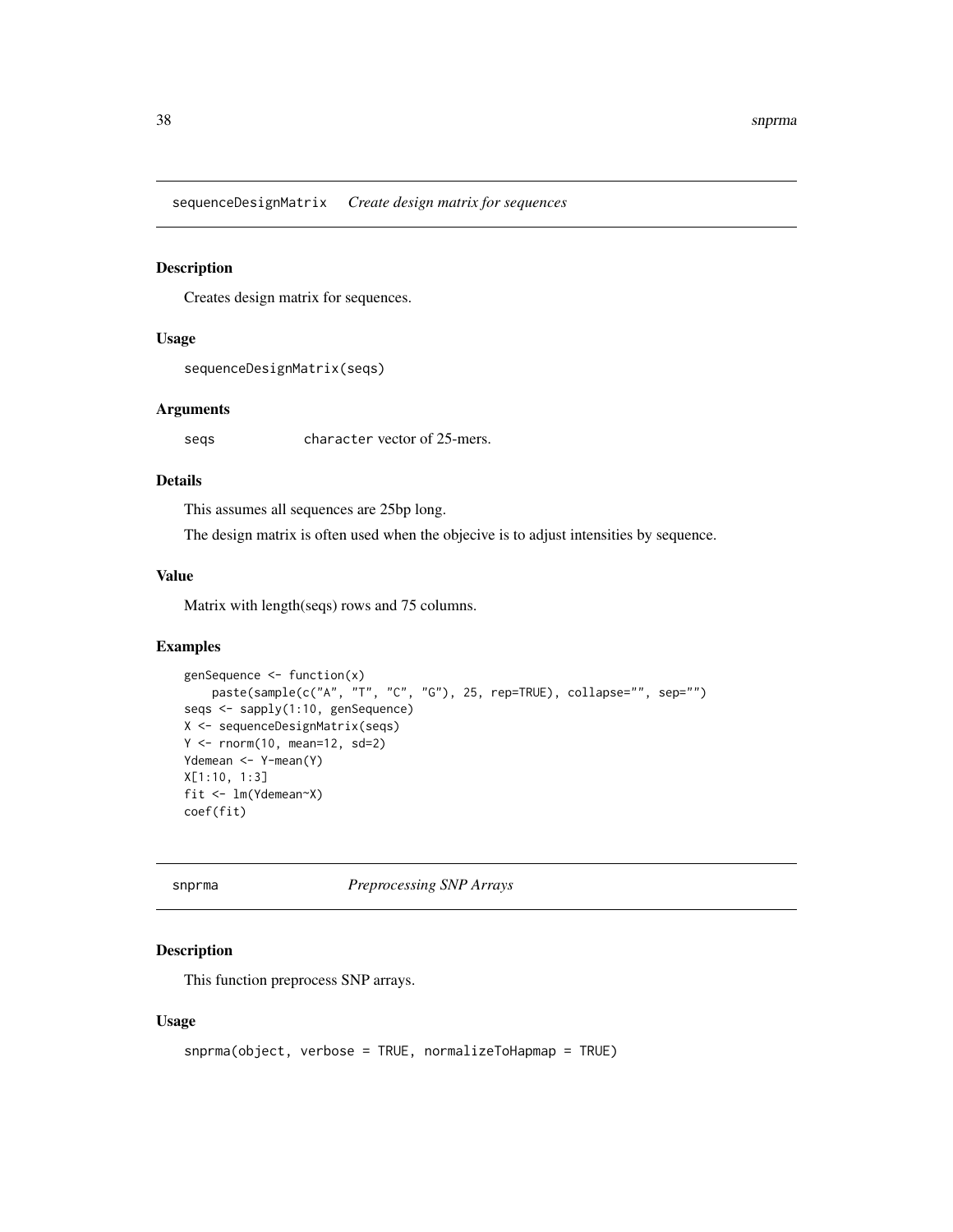#### <span id="page-38-0"></span>summarize 39

#### Arguments

| object            | SnpFeatureSet object    |
|-------------------|-------------------------|
| verbose           | Verbosity flag. logical |
| normalizeToHapmap |                         |
|                   | internal                |

# Value

A SnpQSet object.

<span id="page-38-2"></span>

summarize *Tools for microarray preprocessing.*

# <span id="page-38-1"></span>Description

These are tools to preprocess microarray data. They include background correction, normalization and summarization methods.

#### Usage

```
backgroundCorrectionMethods()
normalizationMethods()
summarizationMethods()
backgroundCorrect(object, method=backgroundCorrectionMethods(), copy=TRUE, extra, subset=NULL, target
summarize(object, probes=rownames(object), method="medianpolish", verbose=TRUE, ...)
normalize(object, method=normalizationMethods(), copy=TRUE, subset=NULL,target=core, verbose=TRUE, ...)
normalizeToTarget(object, targetDist, method="quantile", copy=TRUE, verbose=TRUE)
```
# Arguments

| object     | Object containing probe intensities to be preprocessed.                                                             |
|------------|---------------------------------------------------------------------------------------------------------------------|
| method     | String determining which method to use at that preprocessing step.                                                  |
| targetDist | Vector with the target distribution                                                                                 |
| probes     | Character vector that identifies the name of the probes represented by the rows<br>of object.                       |
| copy       | Logical flag determining if data must be copied before processing (TRUE), or if<br>data can be overwritten (FALSE). |
| subset     | Not yet implemented.                                                                                                |
| target     | One of the following values: 'core', 'full', 'extended', 'probeset'. Used only<br>with Gene ST and Exon ST designs. |
| extra      | Extra arguments to be passed to other methods.                                                                      |
| verbose    | Logical flag for verbosity.                                                                                         |
| $\cdots$   | Arguments to be passed to methods.                                                                                  |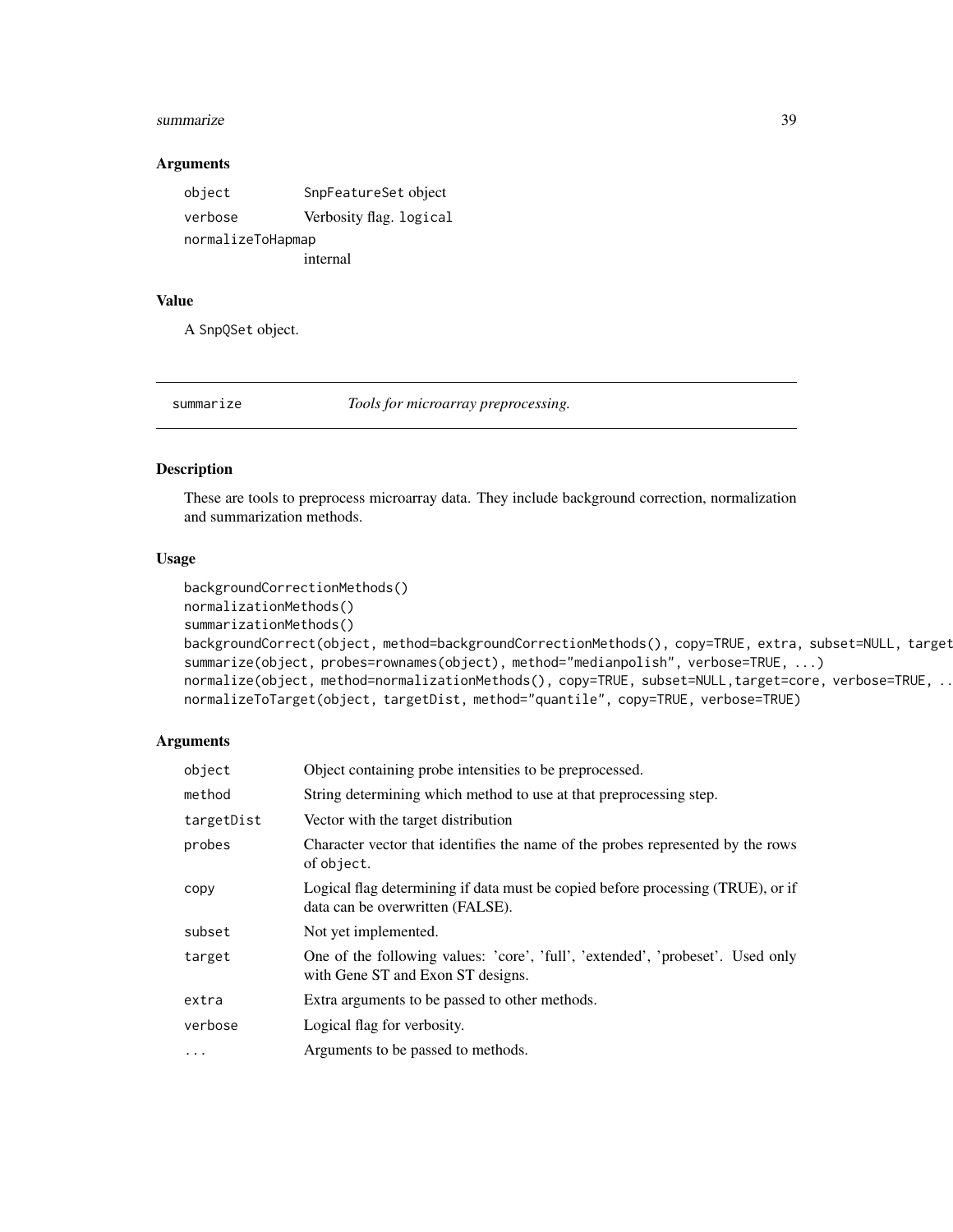# Details

Number of rows of object must match the length of probes.

#### Value

backgroundCorrectionMethods and normalizationMethods will return a character vector with the methods implemented currently.

backgroundCorrect, normalize and normalizeToTarget will return a matrix with same dimensions as the input matrix. If they are applied to a FeatureSet object, the PM matrix will be used as input.

The summarize method will return a matrix with length(unique(probes)) rows and ncol(object) columns.

#### Examples

```
ns <- 100
nps <- 1000
np <- 10
intensities <- matrix(rnorm(ns*nps*np, 8000, 400), nc=ns)
ids <- rep(as.character(1:nps), each=np)
bgCorrected <- backgroundCorrect(intensities)
normalized <- normalize(bgCorrected)
summarizationMethods()
expression <- summarize(normalized, probes=ids)
intensities[1:20, 1:3]
expression[1:20, 1:3]
target <- rnorm(np*nps)
normalizedToTarget <- normalizeToTarget(intensities, target)
if (require(oligoData) & require(pd.hg18.60mer.expr)){
  ## Example of normalization with real data
  data(nimbleExpressionFS)
  boxplot(nimbleExpressionFS, main=Original)
  for (mtd in normalizationMethods()){
    message(Normalizing with , mtd)
    res <- normalize(nimbleExpressionFS, method=mtd, verbose=FALSE)
    boxplot(res, main=mtd)
  }
}
```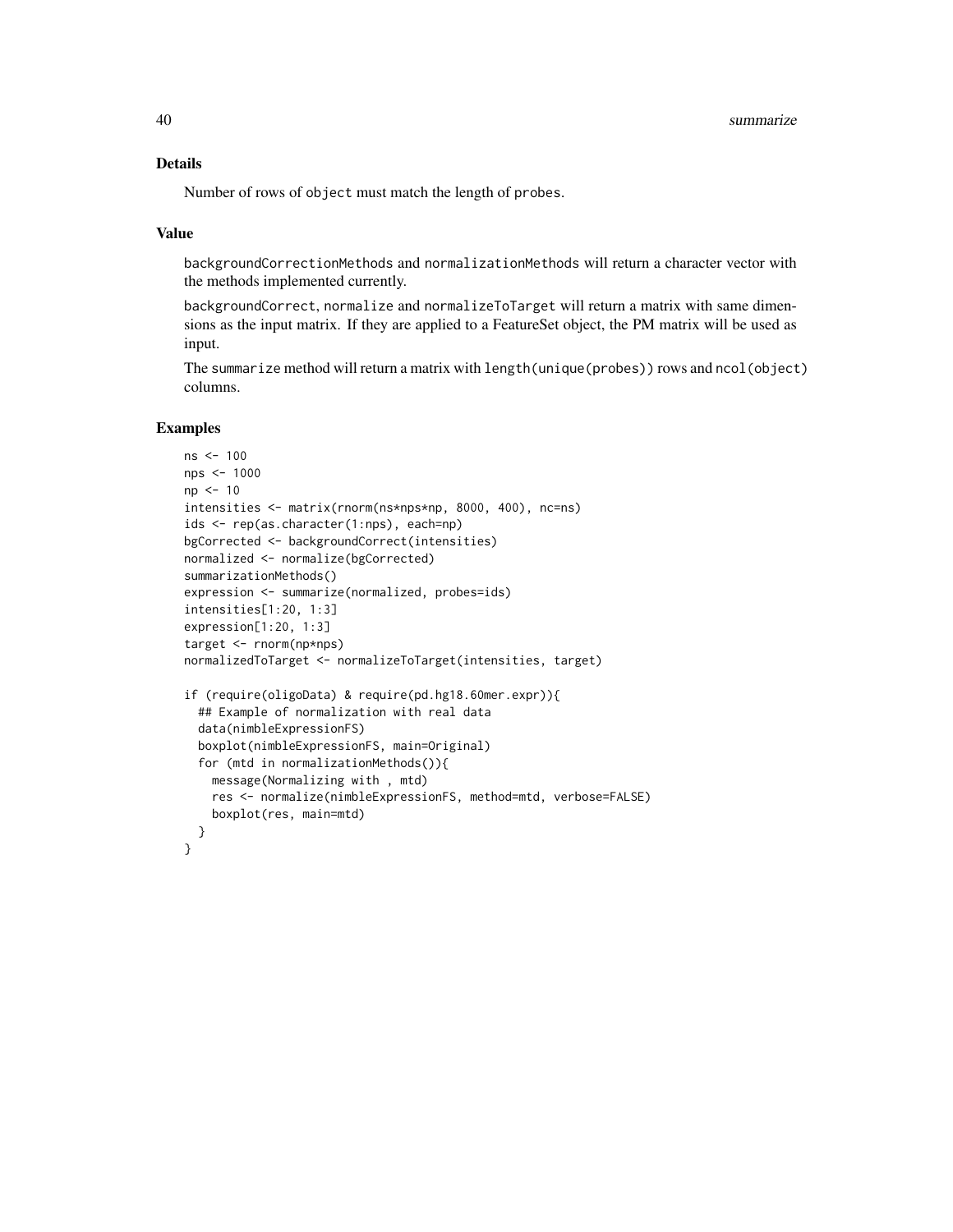# <span id="page-40-0"></span>**Index**

∗Topic IO read.celfiles, [32](#page-31-0) read.xysfiles, [33](#page-32-0) ∗Topic classes oligoPLM-class, [25](#page-24-0) ∗Topic classif crlmm, [8](#page-7-0) getNetAffx, [13](#page-12-0) runDate, [37](#page-36-0) ∗Topic file list.xysfiles, [19](#page-18-0) ∗Topic hplot boxplot, [6](#page-5-0) darkColors, [9](#page-8-0) hist, [17](#page-16-0) image, [18](#page-17-0) MAplot, [20](#page-19-0) ∗Topic loess MAplot, [20](#page-19-0) ∗Topic manip basecontent, [4](#page-3-0) basicPLM, [4](#page-3-0) basicRMA, [5](#page-4-0) chromosome, [7](#page-6-0) fitProbeLevelModel, [10](#page-9-0) getAffinitySplineCoefficients, [11](#page-10-0) getBaseProfile, [12](#page-11-0) getContainer, [12](#page-11-0) getCrlmmSummaries, [13](#page-12-0) getNgsColorsInfo, [14](#page-13-0) getPlatformDesign, [15](#page-14-0) getProbeInfo, [15](#page-14-0) getX, [16](#page-15-0) justSNPRMA, [19](#page-18-0) mm, [22](#page-21-0) mmindex, [23](#page-22-0) mmSequence, [24](#page-23-0) oligo-defunct, [24](#page-23-0) paCalls, [27](#page-26-0)

pmAllele, [29](#page-28-0) pmFragmentLength, [30](#page-29-0) pmPosition, [30](#page-29-0) pmStrand, [31](#page-30-0) probeNames, [31](#page-30-0) readSummaries, [35](#page-34-0) sequenceDesignMatrix, [38](#page-37-0) snprma, [38](#page-37-0) summarize, [39](#page-38-0) ∗Topic methods boxplot, [6](#page-5-0) hist, [17](#page-16-0) MAplot, [20](#page-19-0) plotM-methods, [29](#page-28-0) rma-methods, [35](#page-34-0) ∗Topic package oligo-package, [3](#page-2-0) ∗Topic smooth MAplot, [20](#page-19-0) annotation,oligoPLM-method *(*oligoPLM-class*)*, [25](#page-24-0) availProbeInfo *(*getProbeInfo*)*, [15](#page-14-0) backgroundCorrect *(*summarize*)*, [39](#page-38-0) backgroundCorrect,FeatureSet-method *(*summarize*)*, [39](#page-38-0) backgroundCorrect,ff\_matrix-method *(*summarize*)*, [39](#page-38-0) backgroundCorrect,matrix-method *(*summarize*)*, [39](#page-38-0) backgroundCorrect-methods *(*summarize*)*, [39](#page-38-0) backgroundCorrectionMethods *(*summarize*)*, [39](#page-38-0) basecontent, [4](#page-3-0) basicPLM, [4](#page-3-0) basicRMA, [5,](#page-4-0) *5* bg *(*mm*)*, [22](#page-21-0) bg,FeatureSet-method *(*mm*)*, [22](#page-21-0)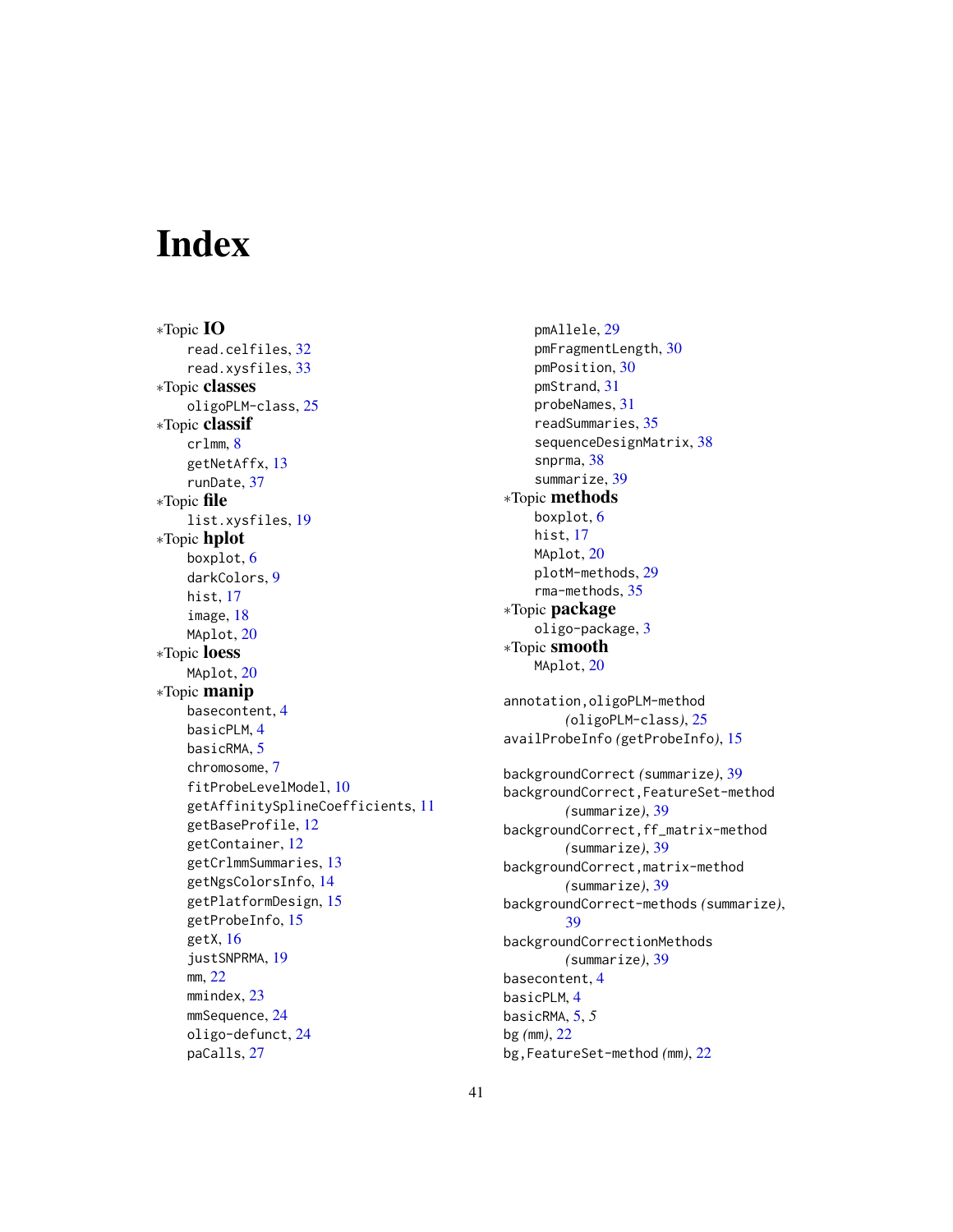bg,TilingFeatureSet-method *(*mm*)*, [22](#page-21-0) bg<- *(*mm*)*, [22](#page-21-0) bg<-,FeatureSet,ff\_matrix-method *(*mm*)*,  $22$ bg<-,FeatureSet,matrix-method *(*mm*)*, [22](#page-21-0) bg<-,TilingFeatureSet,array-method *(*mm*)*, [22](#page-21-0) bgindex *(*mmindex*)*, [23](#page-22-0) bgindex,DBPDInfo-method *(*mmindex*)*, [23](#page-22-0) bgindex,FeatureSet-method *(*mmindex*)*, [23](#page-22-0) bgSequence *(*mmSequence*)*, [24](#page-23-0) bgSequence,DBPDInfo-method *(*mmSequence*)*, [24](#page-23-0) bgSequence,ExonFeatureSet-method *(*mmSequence*)*, [24](#page-23-0) bgSequence,FeatureSet-method *(*mmSequence*)*, [24](#page-23-0) bgSequence,GeneFeatureSet-method *(*mmSequence*)*, [24](#page-23-0) boxplot, [6](#page-5-0) boxplot,ExpressionSet-method *(*boxplot*)*, [6](#page-5-0) boxplot,FeatureSet-method *(*boxplot*)*, [6](#page-5-0) boxplot,oligoPLM-method *(*oligoPLM-class*)*, [25](#page-24-0) boxplot,PLMset-method *(*boxplot*)*, [6](#page-5-0) boxplot-methods *(*boxplot*)*, [6](#page-5-0) chromosome, [7](#page-6-0) chromosome<- *(*chromosome*)*, [7](#page-6-0) chromosome<-,AnnotatedDataFrame,character-method *(*chromosome*)*, [7](#page-6-0) cleanPlatformName *(*read.celfiles*)*, [32](#page-31-0) coef,oligoPLM-method *(*oligoPLM-class*)*, [25](#page-24-0) coefs *(*oligo-defunct*)*, [24](#page-23-0) coefs.probe *(*oligoPLM-class*)*, [25](#page-24-0) coefs.probe,oligoPLM-method *(*oligoPLM-class*)*, [25](#page-24-0) crlmm, [8](#page-7-0) darkColors, [9](#page-8-0) divColors *(*darkColors*)*, [9](#page-8-0) FeatureSet, *10* fitPLM *(*oligo-defunct*)*, [24](#page-23-0) fitProbeLevelModel, [10](#page-9-0) geometry,oligoPLM-method

*(*oligoPLM-class*)*, [25](#page-24-0)

getAffinitySplineCoefficients, [11](#page-10-0) getBaseProfile, [12](#page-11-0) getContainer, [12](#page-11-0) getContainer,TilingFeatureSet-method *(*getContainer*)*, [12](#page-11-0) getContainer-methods *(*getContainer*)*, [12](#page-11-0) getCrlmmSummaries, [13](#page-12-0) getNetAffx, [13](#page-12-0) getNetAffx,ExpressionSet-method *(*getNetAffx*)*, [13](#page-12-0) getNetAffx-methods *(*getNetAffx*)*, [13](#page-12-0) getNgsColorsInfo, [14](#page-13-0) getPD *(*getPlatformDesign*)*, [15](#page-14-0) getPlatformDesign, [15](#page-14-0) getPlatformDesign,FeatureSet-method *(*getPlatformDesign*)*, [15](#page-14-0) getProbeInfo, *10*, [15](#page-14-0) getX, [16](#page-15-0) getX,DBPDInfo-method *(*getX*)*, [16](#page-15-0) getX,FeatureSet-method *(*getX*)*, [16](#page-15-0) getX-methods *(*getX*)*, [16](#page-15-0) getY *(*getX*)*, [16](#page-15-0) getY,DBPDInfo-method *(*getX*)*, [16](#page-15-0) getY,FeatureSet-method *(*getX*)*, [16](#page-15-0) getY-methods *(*getX*)*, [16](#page-15-0)

# hist, *7*, [17](#page-16-0) hist,ExpressionSet-method *(*hist*)*, [17](#page-16-0) hist,FeatureSet-method *(*hist*)*, [17](#page-16-0) hist-methods *(*hist*)*, [17](#page-16-0) image, *7*, [18](#page-17-0) image,FeatureSet-method *(*image*)*, [18](#page-17-0) image,oligoPLM-method *(*oligoPLM-class*)*, [25](#page-24-0) image,PLMset-method *(*image*)*, [18](#page-17-0) image-methods *(*image*)*, [18](#page-17-0) intensity *(*mm*)*, [22](#page-21-0) intensity,FeatureSet-method *(*mm*)*, [22](#page-21-0) intensity<- *(*mm*)*, [22](#page-21-0) intensity<-,FeatureSet-method *(*mm*)*, [22](#page-21-0) justCRLMM *(*crlmm*)*, [8](#page-7-0) justSNPRMA, [19](#page-18-0)

list.celfiles, *33* list.files, *19, 20* list.xysfiles, [19,](#page-18-0) *34* loess, *21*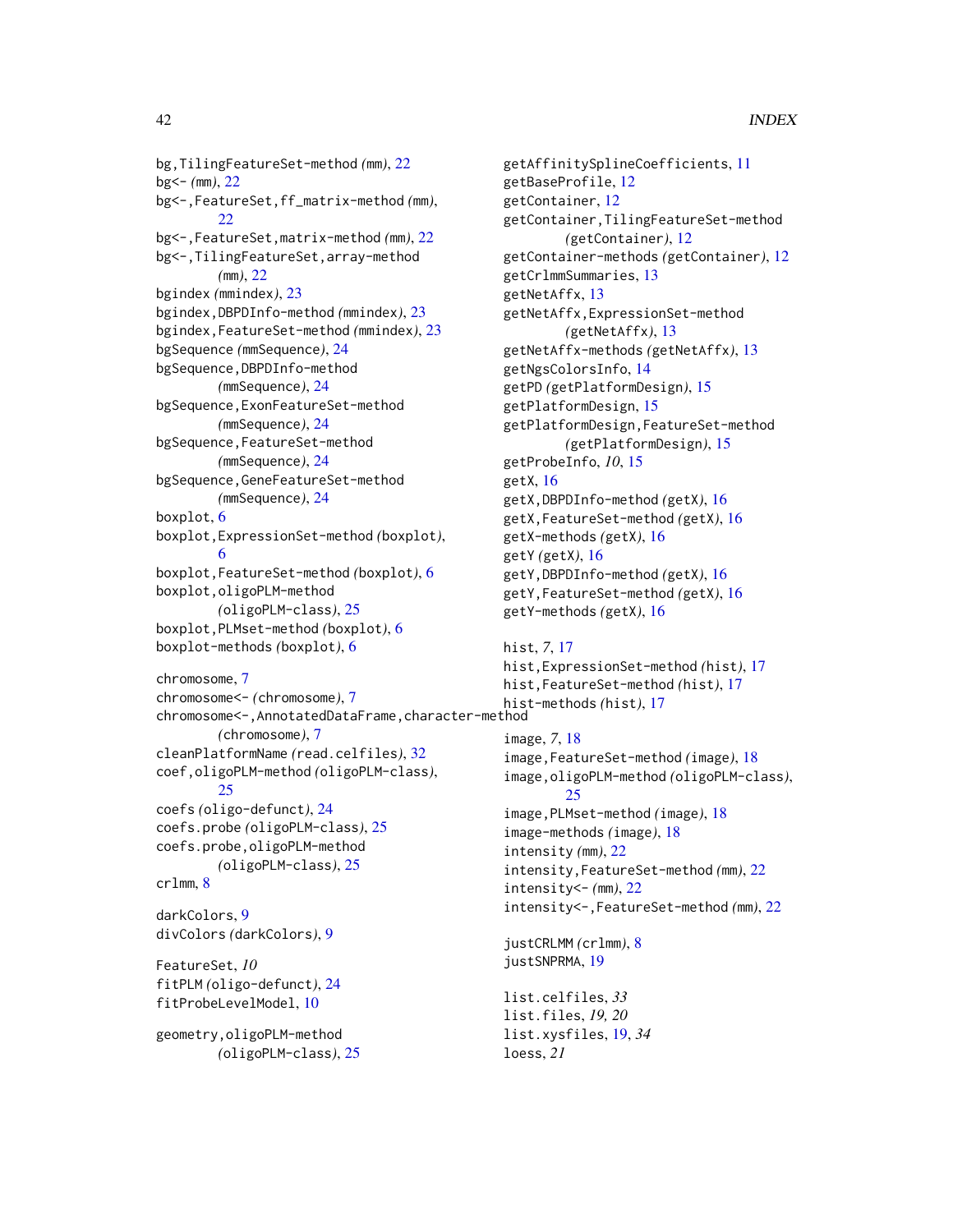# $I<sub>N</sub>$  and  $I<sub>3</sub>$  and  $I<sub>43</sub>$

manufacturer,oligoPLM-method *(*oligoPLM-class*)*, [25](#page-24-0) MAplot<sub>. [20](#page-19-0)</sub> MAplot,ExpressionSet-method *(*MAplot*)*, [20](#page-19-0) MAplot,FeatureSet-method *(*MAplot*)*, [20](#page-19-0) MAplot,matrix-method *(*MAplot*)*, [20](#page-19-0) MAplot,PLMset-method *(*MAplot*)*, [20](#page-19-0) MAplot,TilingFeatureSet-method *(*MAplot*)*, [20](#page-19-0) MAplot-methods *(*MAplot*)*, [20](#page-19-0) method *(*oligoPLM-class*)*, [25](#page-24-0) method,oligoPLM-method *(*oligoPLM-class*)*, [25](#page-24-0) mm, [22](#page-21-0) mm,FeatureSet-method *(*mm*)*, [22](#page-21-0) mm,TilingFeatureSet-method *(*mm*)*, [22](#page-21-0) mm<- *(*mm*)*, [22](#page-21-0) mm<-,FeatureSet,ANY,ANY,ff\_matrix-method *(*mm*)*, [22](#page-21-0) mm<-,FeatureSet,ANY,ANY,matrix-method *(*mm*)*, [22](#page-21-0) mm<-,TilingFeatureSet,ANY,ANY,array-method *(*mm*)*, [22](#page-21-0) mmindex, [23](#page-22-0) mmindex,DBPDInfo-method *(*mmindex*)*, [23](#page-22-0) mmindex,FeatureSet-method *(*mmindex*)*, [23](#page-22-0) mmSequence, [24](#page-23-0) mmSequence,AffySNPPDInfo-method *(*mmSequence*)*, [24](#page-23-0) mmSequence,DBPDInfo-method *(*mmSequence*)*, [24](#page-23-0) mmSequence,FeatureSet-method *(*mmSequence*)*, [24](#page-23-0) ncol,oligoPLM-method *(*oligoPLM-class*)*,  $25$ normalizationMethods *(*summarize*)*, [39](#page-38-0) normalize *(*summarize*)*, [39](#page-38-0) normalize,FeatureSet-method *(*summarize*)*, [39](#page-38-0) normalize,ff\_matrix-method *(*summarize*)*, [39](#page-38-0) normalize,matrix-method *(*summarize*)*, [39](#page-38-0) normalize-methods *(*summarize*)*, [39](#page-38-0) normalizeToTarget *(*summarize*)*, [39](#page-38-0) normalizeToTarget,ff\_matrix-method *(*summarize*)*, [39](#page-38-0) normalizeToTarget,matrix-method *(*summarize*)*, [39](#page-38-0)

normalizeToTarget-methods *(*summarize*)*, [39](#page-38-0) nprobes *(*oligoPLM-class*)*, [25](#page-24-0) nprobes,oligoPLM-method *(*oligoPLM-class*)*, [25](#page-24-0) nprobesets *(*oligoPLM-class*)*, [25](#page-24-0) nprobesets,oligoPLM-method *(*oligoPLM-class*)*, [25](#page-24-0) NUSE *(*oligoPLM-class*)*, [25](#page-24-0) NUSE,oligoPLM-method *(*oligoPLM-class*)*, [25](#page-24-0) oligo-defunct, [24](#page-23-0) oligo-package, [3](#page-2-0) oligoPLM, *10* oligoPLM *(*oligoPLM-class*)*, [25](#page-24-0) oligoPLM-class, [25](#page-24-0) paCalls, [27](#page-26-0) paCalls,ExonFeatureSet-method *(*paCalls*)*, [27](#page-26-0) paCalls,ExpressionFeatureSet-method *(*paCalls*)*, [27](#page-26-0) paCalls,GeneFeatureSet-method *(*paCalls*)*, [27](#page-26-0) plot, *22* plotM *(*plotM-methods*)*, [29](#page-28-0) plotM,SnpQSet,character-method *(*plotM-methods*)*, [29](#page-28-0) plotM,SnpQSet,integer-method *(*plotM-methods*)*, [29](#page-28-0) plotM,SnpQSet,numeric-method *(*plotM-methods*)*, [29](#page-28-0) plotM,TilingQSet,missing-method *(*plotM-methods*)*, [29](#page-28-0) plotM-methods, [29](#page-28-0) pm *(*mm*)*, [22](#page-21-0) pm,FeatureSet-method *(*mm*)*, [22](#page-21-0) pm,TilingFeatureSet-method *(*mm*)*, [22](#page-21-0) pm<- *(*mm*)*, [22](#page-21-0) pm<-,FeatureSet,ANY,ANY,ff\_matrix-method *(*mm*)*, [22](#page-21-0) pm<-,FeatureSet,ANY,ANY,matrix-method *(*mm*)*, [22](#page-21-0) pm<-,TilingFeatureSet,ANY,ANY,array-method *(*mm*)*, [22](#page-21-0) pmAllele, [29](#page-28-0) pmAllele,AffySNPPDInfo-method *(*pmAllele*)*, [29](#page-28-0)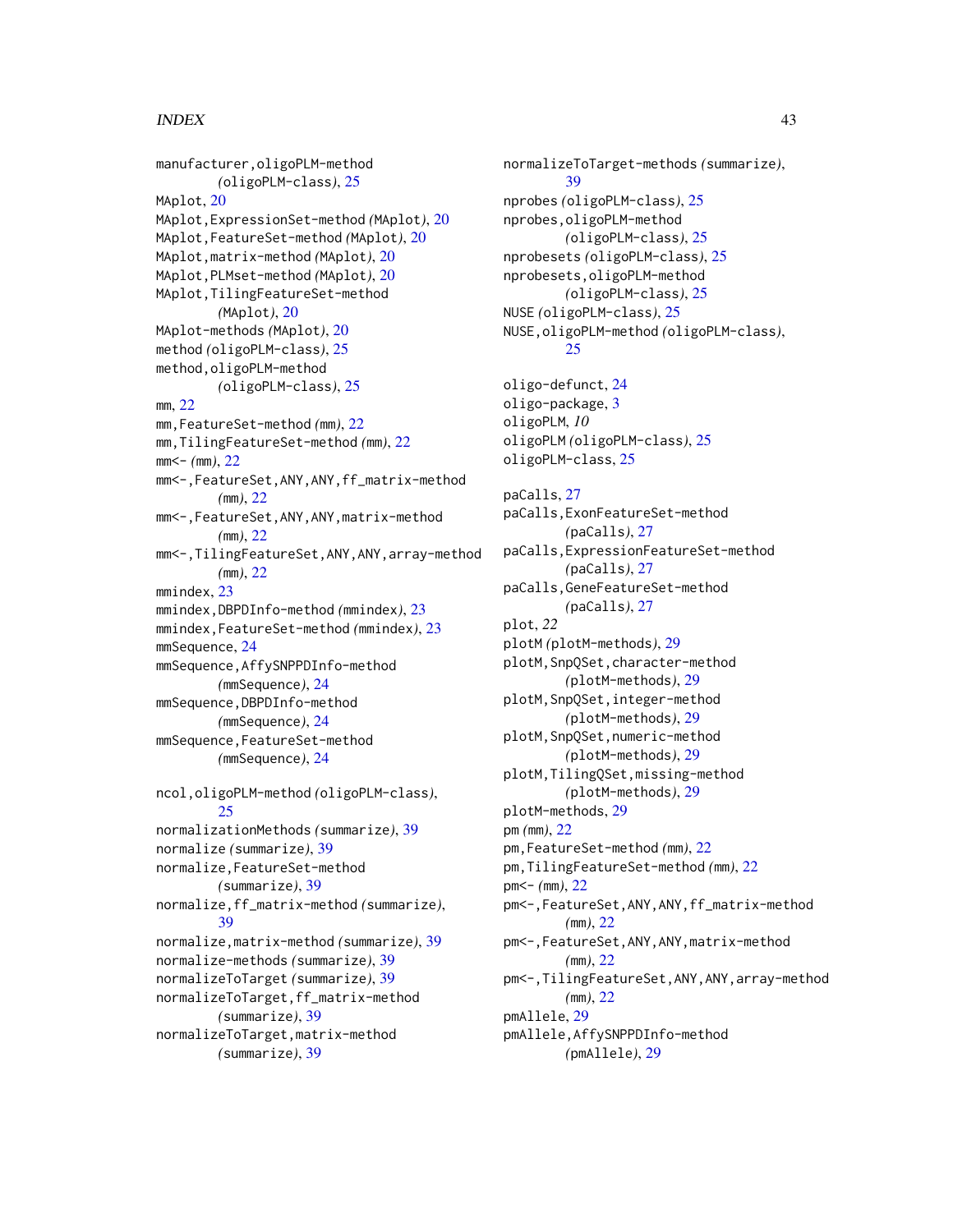pmAllele,SnpFeatureSet-method *(*pmAllele*)*, [29](#page-28-0) pmChr *(*chromosome*)*, [7](#page-6-0) pmChr,ExonFeatureSet-method *(*chromosome*)*, [7](#page-6-0) pmChr,FeatureSet-method *(*chromosome*)*, [7](#page-6-0) pmChr,GeneFeatureSet-method *(*chromosome*)*, [7](#page-6-0) pmFragmentLength, [30](#page-29-0) pmFragmentLength,AffySNPPDInfo-method *(*pmFragmentLength*)*, [30](#page-29-0) pmFragmentLength,SnpFeatureSet-method *(*pmFragmentLength*)*, [30](#page-29-0) pmindex *(*mmindex*)*, [23](#page-22-0) pmindex,DBPDInfo-method *(*mmindex*)*, [23](#page-22-0) pmindex,FeatureSet-method *(*mmindex*)*, [23](#page-22-0) pmindex,stArrayDBPDInfo-method *(*mmindex*)*, [23](#page-22-0) pmOffset *(*pmPosition*)*, [30](#page-29-0) pmOffset,AffySNPPDInfo-method *(*pmPosition*)*, [30](#page-29-0) pmPosition, [30](#page-29-0) pmPosition,ExpressionPDInfo-method *(*pmPosition*)*, [30](#page-29-0) pmPosition,FeatureSet-method *(*pmPosition*)*, [30](#page-29-0) pmPosition,TilingFeatureSet-method *(*pmPosition*)*, [30](#page-29-0) pmPosition,TilingPDInfo-method *(*pmPosition*)*, [30](#page-29-0) pmSequence *(*mmSequence*)*, [24](#page-23-0) pmSequence,AffyGenePDInfo-method *(*mmSequence*)*, [24](#page-23-0) pmSequence,AffySNPPDInfo-method *(*mmSequence*)*, [24](#page-23-0) pmSequence,DBPDInfo-method *(*mmSequence*)*, [24](#page-23-0) pmSequence,ExonFeatureSet-method *(*mmSequence*)*, [24](#page-23-0) pmSequence,FeatureSet-method *(*mmSequence*)*, [24](#page-23-0) pmSequence,GeneFeatureSet-method *(*mmSequence*)*, [24](#page-23-0) pmSequence,stArrayDBPDInfo-method *(*mmSequence*)*, [24](#page-23-0) pmStrand, [31](#page-30-0) pmStrand,AffySNPPDInfo-method *(*pmStrand*)*, [31](#page-30-0)

pmStrand,TilingFeatureSet-method *(*pmStrand*)*, [31](#page-30-0) probeNames, [31](#page-30-0) probeNames,DBPDInfo-method *(*probeNames*)*, [31](#page-30-0) probeNames,ExonFeatureSet-method *(*probeNames*)*, [31](#page-30-0) probeNames,FeatureSet-method *(*probeNames*)*, [31](#page-30-0) probeNames,GeneFeatureSet-method *(*probeNames*)*, [31](#page-30-0) probeNames, stArrayDBPDInfo-method *(*probeNames*)*, [31](#page-30-0) probesetNames *(*probeNames*)*, [31](#page-30-0) probesetNames,FeatureSet-method *(*probeNames*)*, [31](#page-30-0) rcModelPLM, *5* rcModelPLMr, *5* rcModelPLMrc, *5* rcModelPLMrr, *5* read.celfiles, [32,](#page-31-0) *34* read.celfiles2 *(*read.celfiles*)*, [32](#page-31-0) read.xysfiles, [33,](#page-32-0) *33* read.xysfiles2 *(*read.xysfiles*)*, [33](#page-32-0) readSummaries, [35](#page-34-0) resids *(*oligo-defunct*)*, [24](#page-23-0) residuals,oligoPLM-method *(*oligoPLM-class*)*, [25](#page-24-0) residualSE *(*oligoPLM-class*)*, [25](#page-24-0) residualSE,oligoPLM-method *(*oligoPLM-class*)*, [25](#page-24-0) RLE *(*oligoPLM-class*)*, [25](#page-24-0) RLE,oligoPLM-method *(*oligoPLM-class*)*, [25](#page-24-0) rma, *11*, *26* rma *(*rma-methods*)*, [35](#page-34-0) rma,ExonFeatureSet-method *(*rma-methods*)*, [35](#page-34-0) rma,ExpressionFeatureSet-method *(*rma-methods*)*, [35](#page-34-0) rma,GeneFeatureSet-method *(*rma-methods*)*, [35](#page-34-0) rma,HTAFeatureSet-method *(*rma-methods*)*, [35](#page-34-0) rma,SnpCnvFeatureSet-method *(*rma-methods*)*, [35](#page-34-0) rma-methods, [35](#page-34-0) runDate, [37](#page-36-0) runDate,FeatureSet-method *(*runDate*)*, [37](#page-36-0)